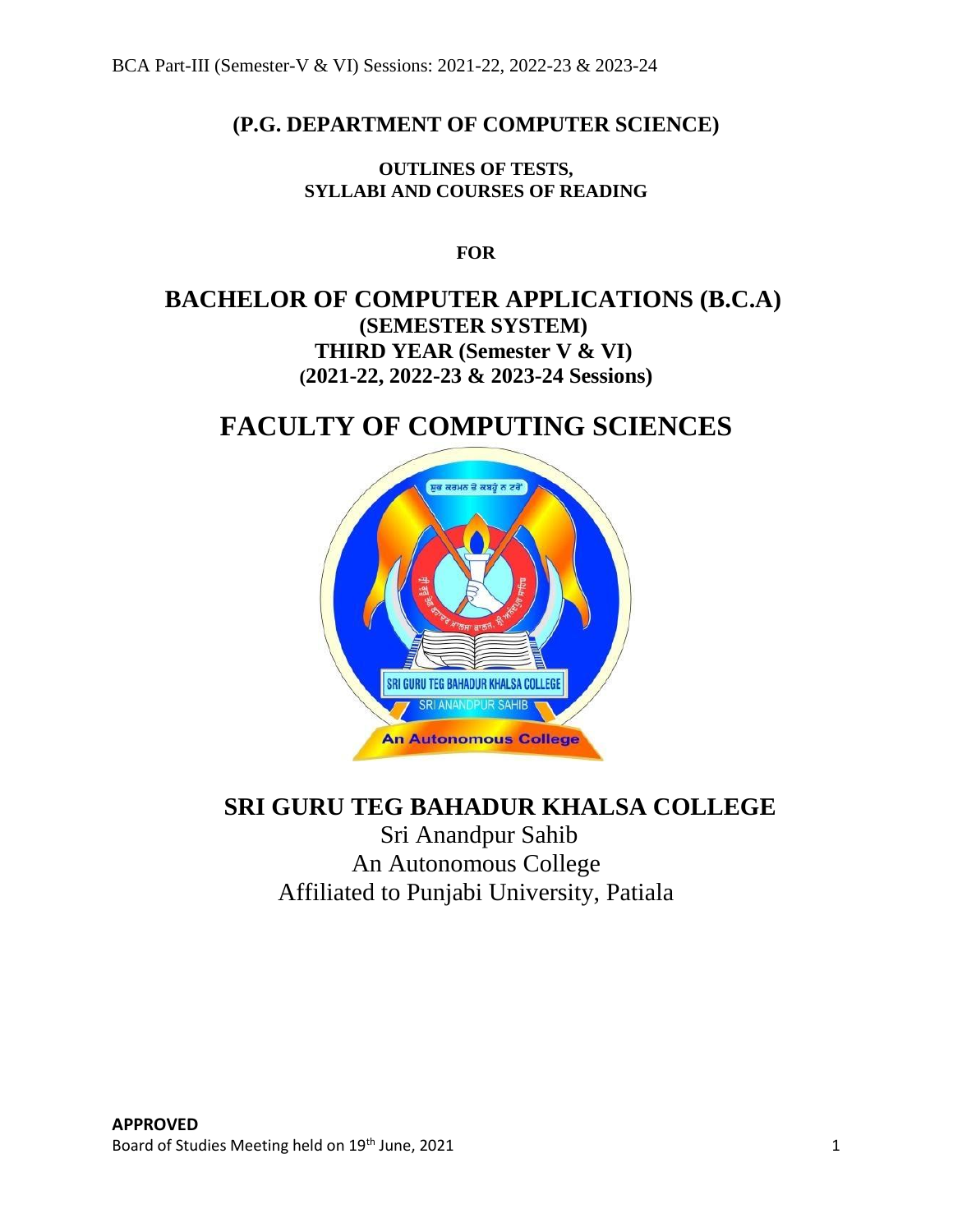|                                                                 |                                                                       |                |                          |                |                                                 |                                                                           | STLLADI, OUTLINES OF TATENS AND TESTS FOR<br><b>BACHELOR OF COMPUTER APPLICATIONS (B.C.A)</b> |                          |              |                |
|-----------------------------------------------------------------|-----------------------------------------------------------------------|----------------|--------------------------|----------------|-------------------------------------------------|---------------------------------------------------------------------------|-----------------------------------------------------------------------------------------------|--------------------------|--------------|----------------|
|                                                                 |                                                                       |                |                          |                | <b>Third Year - Fifth Semester Examinations</b> |                                                                           |                                                                                               |                          |              |                |
| <b>PAPER</b><br><b>NAME OF</b><br><b>CODE</b><br><b>SUBJECT</b> |                                                                       |                |                          |                | <b>HOURS PER</b><br><b>WEEK</b>                 | For Sessions 2021-22, 2022-23& 2023-24<br><b>EXAMINATION SCHEME MARKS</b> |                                                                                               |                          |              |                |
|                                                                 |                                                                       | L              | T                        | $\mathbf{P}$   | <b>TOTAL</b>                                    | <b>Internal</b>                                                           | <b>External</b>                                                                               | <b>Practical</b>         | <b>Total</b> | <b>Credits</b> |
| <b>BCA-</b><br>301                                              | Web<br>Development<br>using<br>ASP.NET                                | $\overline{4}$ | $\qquad \qquad -$        | $-$            | $\overline{4}$                                  | 30                                                                        | 70                                                                                            |                          | 100          | $\overline{4}$ |
| <b>BCA-</b><br>302                                              | Computer<br>Graphics                                                  | $\overline{4}$ | $\overline{\phantom{m}}$ | $-\!$ –        | $\overline{4}$                                  | 30                                                                        | 70                                                                                            | $-$                      | 100          | $\overline{4}$ |
| <b>BCA-</b><br>303                                              | Linux<br>Administration                                               | $\overline{4}$ | $\overline{\phantom{a}}$ | $-$            | $\overline{4}$                                  | 30                                                                        | 70                                                                                            | $\overline{\phantom{a}}$ | 100          | $\overline{4}$ |
| <b>BCA-</b><br>304                                              | $DSE-I*$                                                              | 5              | $\mathbf{1}$             | $-$            | 6                                               | 30                                                                        | 70                                                                                            | $- -$                    | 100          | 6              |
| <b>BCA-</b><br>305                                              | Software<br>Lab-IX<br>(Based<br>on<br>paper BCA-<br>301)              | $-$            | $-$                      | 4              | $\overline{4}$                                  | 30                                                                        | $-$                                                                                           | 70                       | 100          | $\overline{2}$ |
| <b>BCA-</b><br>306                                              | Software Lab-<br>X (Based on<br>Paper<br>BCA-<br>302)                 | $-$            | $-$                      | $\overline{4}$ | $\overline{4}$                                  | 30                                                                        |                                                                                               | 70                       | 100          | $\overline{2}$ |
| <b>BCA-</b><br>307                                              | Software Lab-<br>XI (Based on<br>BCA-<br>Paper<br>303)                | $-$            | $\overline{a}$           | $\overline{4}$ | $\overline{4}$                                  | 30                                                                        | $\overline{\phantom{m}}$                                                                      | 70                       | 100          | $\overline{2}$ |
| PBCA-<br>501A/<br>501B                                          | Punjabi<br>Compulsory or<br>Punjabi<br>Compulsory<br>(Mudhla<br>Gyan) | $\overline{2}$ | $\qquad \qquad -$        | $-$            | $\overline{2}$                                  | 15                                                                        | 35                                                                                            | $-$                      | 50           | $\overline{2}$ |

# **SVLLABL OUTLINES OF PAPERS AND TESTS FOR**

## **DSE-I\*: Students can opt any one of the following papers:**

| BCA-304 (E1) Enterprise Resource Planning  |
|--------------------------------------------|
| BCA-304 (E2) Management Information System |

## **1. The breakup of marks for the practical will be as under:**

i. Internal Assessment 30 Marks

**TOTAL** 19 1 12 32 225 315 210 750 26

- ii. Viva Voce (External Evaluation) 40 Marks
- iii. Practical Performance & write up (External Evaluation) 30 Marks

## **APPROVED**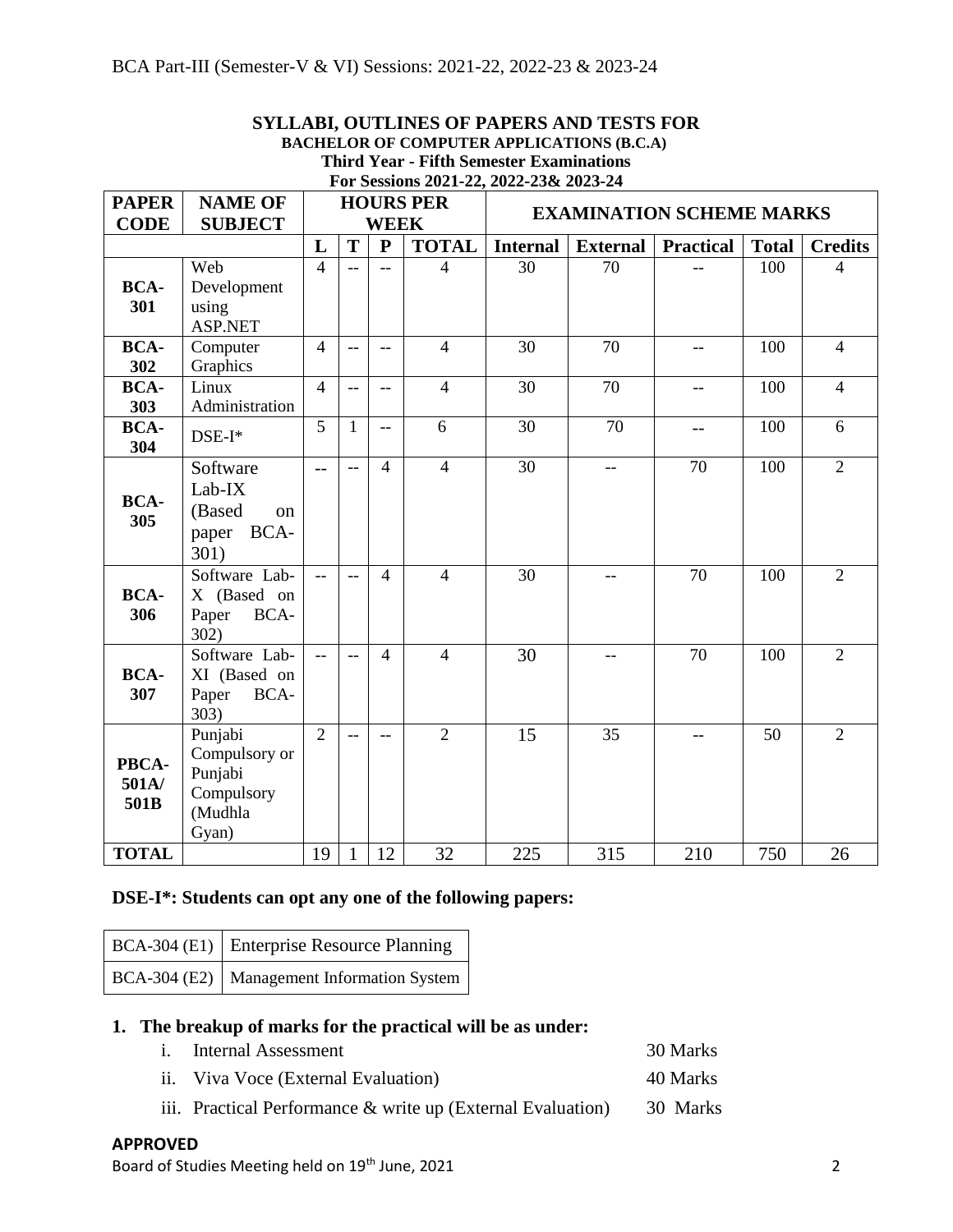## **2. The breakup of marks for the internal assessment for theory Subjects will be as under:**

Mid semester test  $-1$  10 Marks Mid semester test – II 10 Marks Attendance 5 Marks Assignment 5 Marks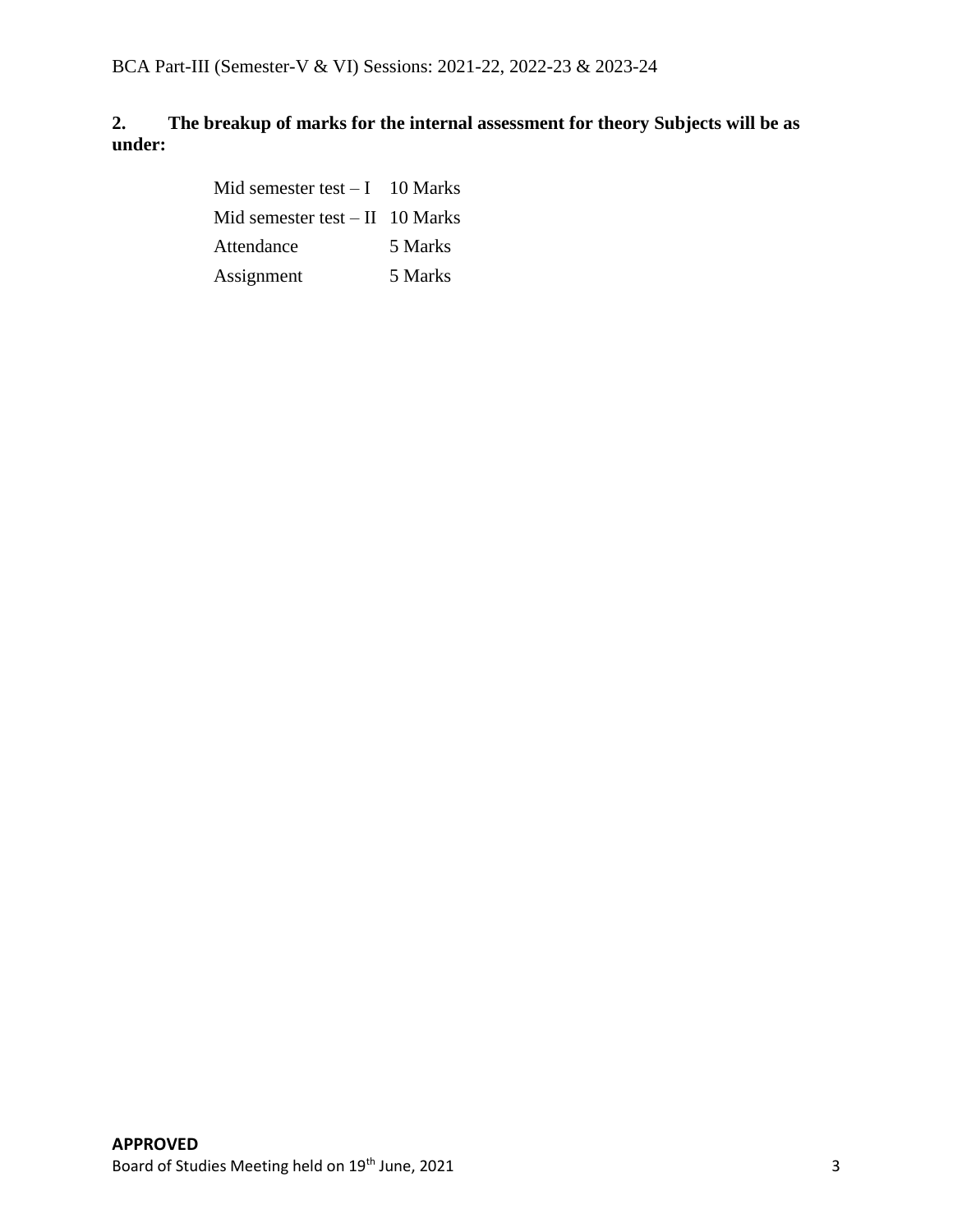| <b>BACHELOR OF COMPUTER APPLICATIONS (B.C.A)</b> |                                                                                          |                |                                                                    |                |                |                 |                                                                       |                          |     |                |  |
|--------------------------------------------------|------------------------------------------------------------------------------------------|----------------|--------------------------------------------------------------------|----------------|----------------|-----------------|-----------------------------------------------------------------------|--------------------------|-----|----------------|--|
|                                                  | <b>Third Year - Sixth Semester Examinations</b><br>For Session 2021-22, 2022-23& 2023-24 |                |                                                                    |                |                |                 |                                                                       |                          |     |                |  |
| <b>PAPER</b><br><b>CODE</b>                      | <b>NAME OF</b><br><b>SUBJECT</b>                                                         |                | <b>HOURS PER</b><br><b>EXAMINATION SCHEME MARKS</b><br><b>WEEK</b> |                |                |                 |                                                                       |                          |     |                |  |
|                                                  |                                                                                          | L              | T                                                                  | $\mathbf{P}$   | <b>TOTAL</b>   | <b>Internal</b> | <b>Practical</b><br><b>External</b><br><b>Total</b><br><b>Credits</b> |                          |     |                |  |
| <b>BCA-</b><br>311                               | Web<br>Development<br>using<br>PHP<br>and MYSQL                                          | $\overline{4}$ |                                                                    | $\overline{a}$ | $\overline{4}$ | 30              | 70                                                                    |                          | 100 | $\overline{4}$ |  |
| <b>BCA-</b><br>312                               | Artificial<br>Intelligence                                                               | $\overline{5}$ | $\mathbf{1}$                                                       | $-$            | 6              | 30              | 70                                                                    | $-$                      | 100 | 6              |  |
| <b>BCA-</b><br>313                               | $DSE-II*$                                                                                | $\overline{4}$ | $\frac{1}{2}$                                                      | $-$            | $\overline{4}$ | 30              | 70                                                                    | $\overline{\phantom{m}}$ | 100 | $\overline{4}$ |  |
| <b>BCA-</b><br>314                               | Software<br>Lab-XII<br>(Based<br>on<br>Paper BCA-<br>311)                                | $-$            | $-$                                                                | $\overline{4}$ | $\overline{4}$ | 30              | $-$                                                                   | 70                       | 100 | $\overline{2}$ |  |
| <b>BCA-</b><br>315                               | Software<br>Lab-XIII<br>(Based<br>on<br>paper BCA-<br>313)                               | $-$            |                                                                    | $\overline{4}$ | $\overline{4}$ | 30              | $-$                                                                   | 70                       | 100 | $\overline{2}$ |  |
| <b>BCA-</b><br>316                               | Major<br>Project                                                                         | --             |                                                                    | $-$            | --             | 30              | --                                                                    | 70                       | 100 | 6              |  |
| PBCA-<br>601A/<br>601B                           | Punjabi<br>Compulsory<br><sub>or</sub><br>Punjabi<br>Compulsory<br>(Mudhla<br>Gyan)      | $\overline{2}$ |                                                                    | $-$            | $\overline{2}$ | 15              | 35                                                                    | $-$                      | 50  | $\overline{2}$ |  |

**TOTAL** 15 1 8 24 195 245 210 650 26

# **SYLLABI, OUTLINES OF PAPERS AND TESTS FOR**

## **DSE-II\*: Students can opt any one of the following papers:**

| BCA-313 (E1) Programming Using Python         |
|-----------------------------------------------|
| BCA-313 (E2) $\vert$ Digital Image Processing |

## **2. The breakup of marks for the practical will be as under:**

- i. Internal Assessment 30 Marks
- ii. Viva Voce (External Evaluation) 40 Marks
- iii. Practical Performance & write up (External Evaluation) 30 Marks

## **APPROVED**

Board of Studies Meeting held on 19<sup>th</sup> June, 2021 4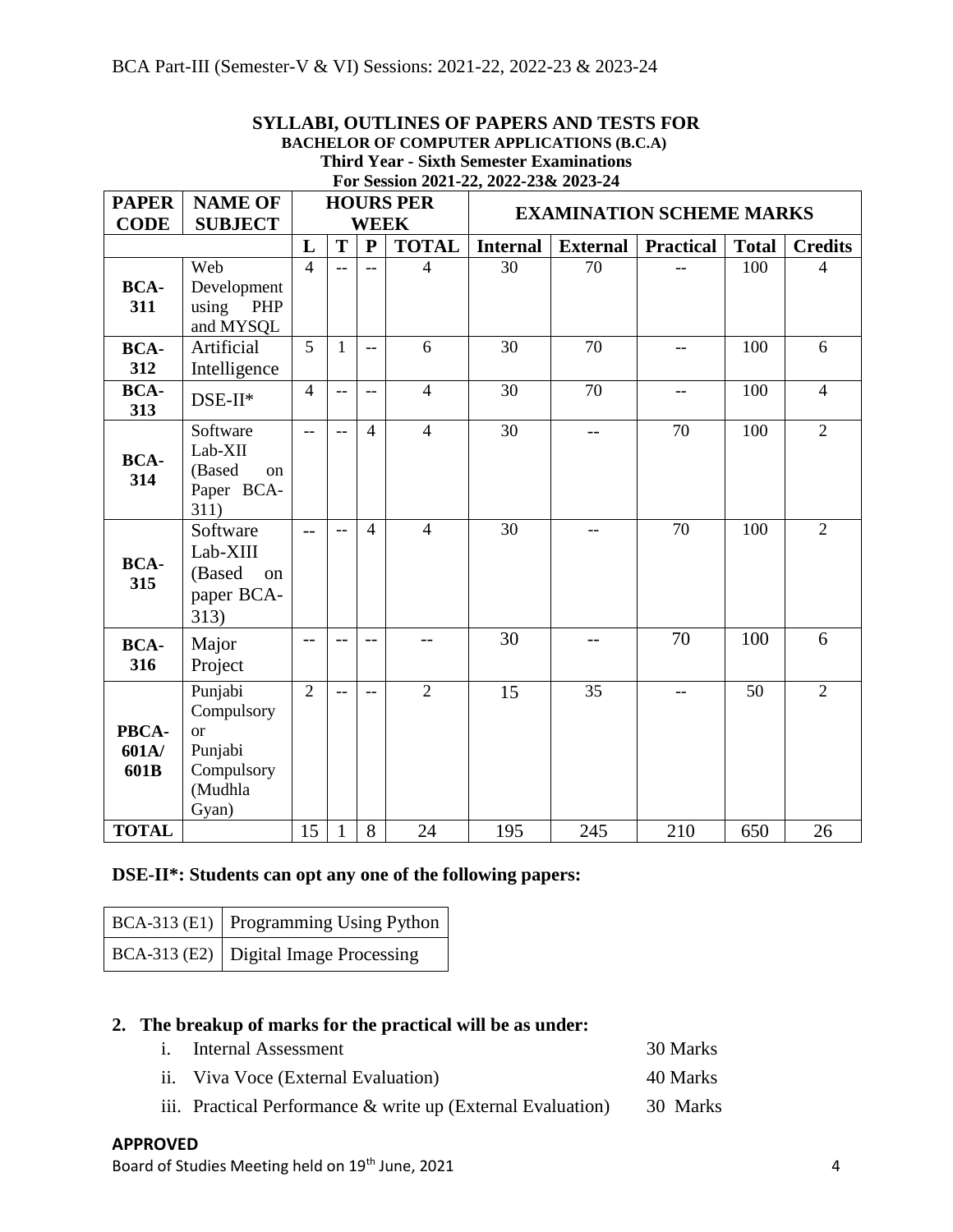## **The breakup of marks for the internal assessment for theory Subjects will be as under:**

Mid semester test  $-1$  10 Marks Mid semester test  $-$  II 10 Marks Attendance 5 Marks Assignment 5 Marks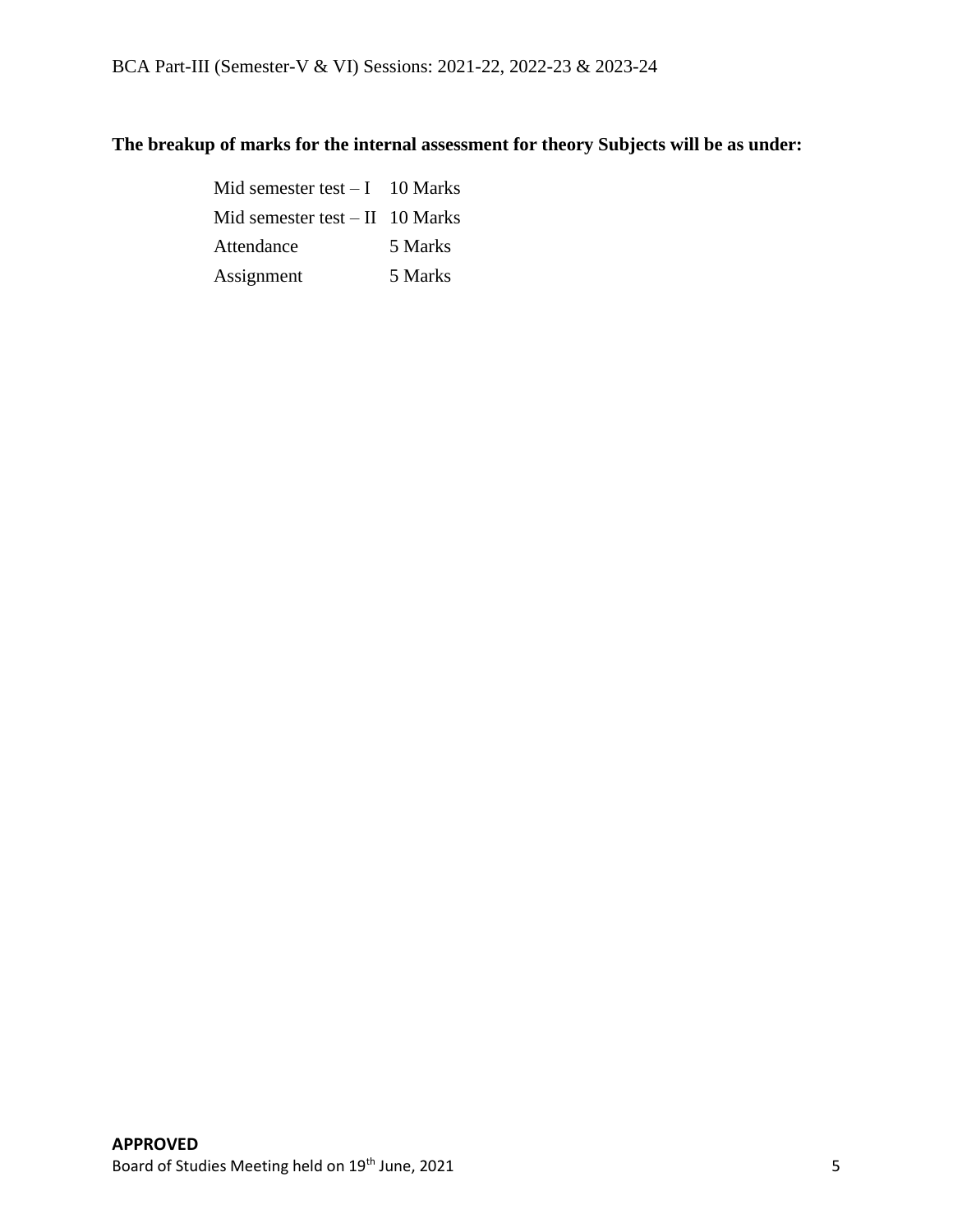## **BCA-301 Web Designing using ASP.NET**

**Maximum Marks: 100 Time Allowed: 3 Hours External Examination: 70 Marks Pass Percentage: 35% Internal Assessment: 30 Marks Teaching Hours per week: 4 <b>Teaching Hours** per week: 4 **Credits: 4 (4L)**

## **A) Instruction For The Paper Setter**

The question paper will consist of three sections A, B and C. Section A and B will have four questions from the respective section of the syllabus carrying 10.5 marks for each question. Section C will consist of 5-10 short answer type questions carrying a total of 28 marks, which will cover the entire syllabus uniformly. Candidates are required to attempt five questions in all by selecting at least two questions each from the section A and B. Section C is compulsory.

## **B) Instructions For The Candidates**

Candidates are required to attempt five questions in all by selecting at least two questions each from the section A and B. Section C is compulsory.

**Course Objectives:** The primary objectives of this course are:

- i. To give an introduction to the .net framework.
- ii. Explain how to create dynamic Web pages by using ASP.NET.
- iii. Create a user interface on an ASP.NET page by using standard Web server controls.
- iv. Create a user control and a custom server control and add them to an ASP.NET page.
- v. Able to create your own Website, enhanced by using Master pages and Themes.
- vi. Display dynamic data from a data source by using ADO.Net and data binding.

## **SECTION-A**

**Introduction to .net framework: -** Genesis of.NET, Features, Advantages and disadvantages of .net framework. Common Language Runtime:-Common Type System, Common Language Specification, .Net binaries, Microsoft Intermediate Language, Meta Data, .Net types and .net namespaces.

**Basics of ASP. NET: -** Introducing ASP .NET– Creating ASP .NET applications using command line compiler and visual studio .net IDE.

**Introduction to C#:-** variables, Constants, Data Types, Operators, Control Structures and loops, Arrays, events.

## **Introduction to Classes and objects**

**Web forms, Standard Controls: -** Display information, Accepting user input, Submitting form data, displaying images, using the panel control, using the hyperlink control.

**Validation Controls:** required field validation control, range validator Control, compare validator control, regular expression validator control, custom validator control, validation summary controls.

## **SECTION-B**

**Rich Web Controls: -**Accepting file uploads, displaying a calendar, Displaying advertisement, displaying different page views, displaying a wizard. List Controls: Dropdown list control, Radio button, list controls. Grid View Controls: Grid view control fundamentals, using field with the grid view control,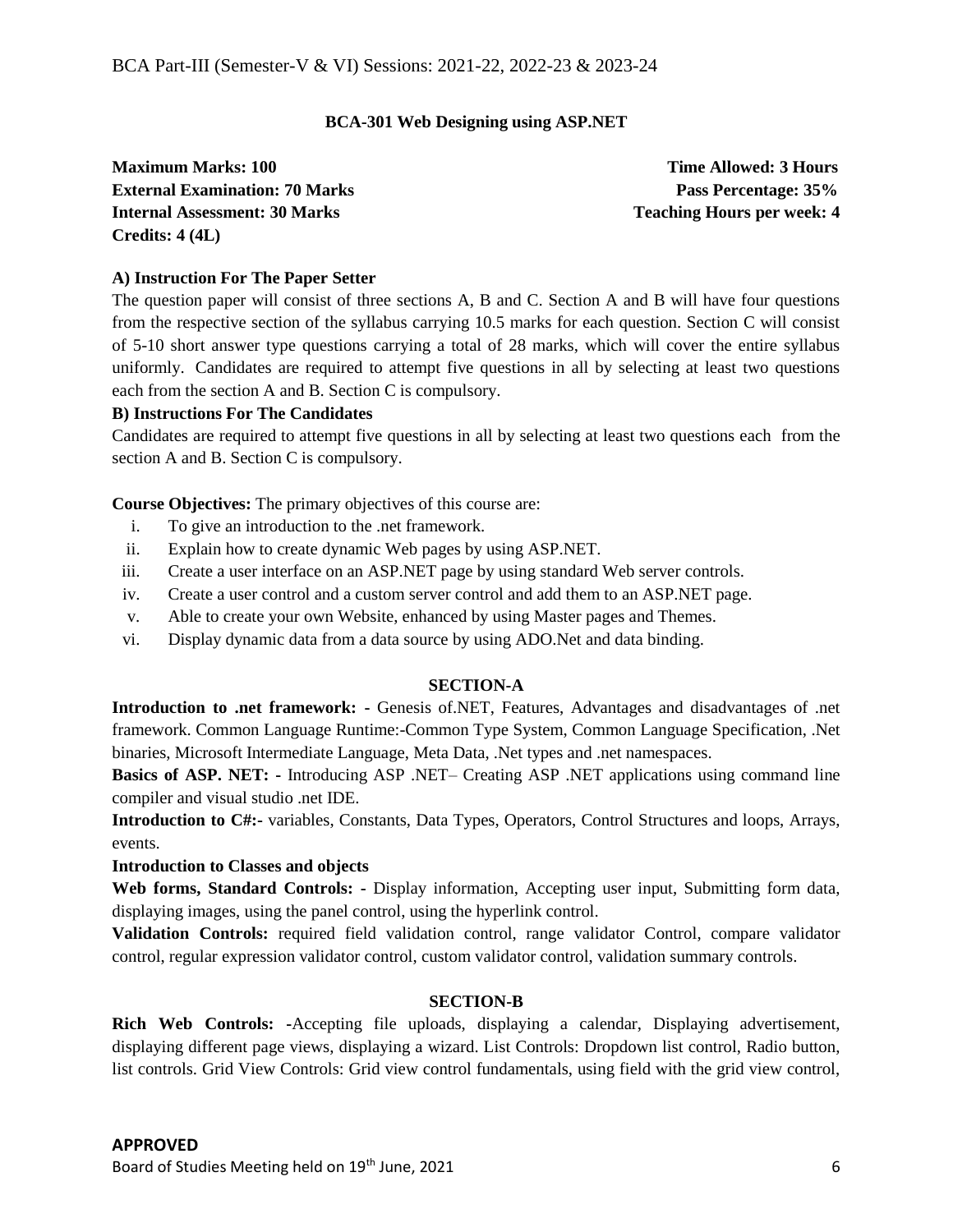working with grid view control events extending the grid view control. Debugging, caching and deploying ASP .NET pages.

**Master pages: -** Designing Website with Master Pages: Creating master pages, Modifying master page content, Loading master page dynamically. ASP.NET security, localizing ASP .NET applications.

**ADO.NET:-** Changes from ADO to ADO.NET, ADO .NET Managed Providers – OleDb and SQL Managed Providers – OleDb Data Adapter Type. SQL Data Source Control: Creating database connections, executing database commands, Using ASP.NET parameters with the SQL data source controls, programmatically executing SQL data source commands, Caching database data with the SQL data Source controls.

**Course Learning Outcomes:** At the end of this course, students will be able to:

- i. Understand the Microsoft .NET Framework and ASP.NET page structure
- ii. Design web application with variety of controls
- iii. Access the data using inbuilt data access tools
- iv. Use Microsoft ADO.NET to access data in web Application
- v. Configure and deploy Web Application
- vi. Develop secured web application

## **References:**

- 1. ASP.NET 3.5: Stephen Walther, Pearson Education, 2005
- 2. Andrew Troelsen "C# and the .Net Platform" Apress 2001.(Unit I and II)
- 3. David S. Platt "Introducing .Net" Microsoft Press 2002
- 4. ASP.NET Bible" MridulaParihar Wiley-Dreamtech India Pvt. Ltd
- 5. Visual Basic .net Comprehensive Concepts and Techniques' Shelly, cashman, QuasneyCengage learning, 2012
- 6. Murach's Beginning Visual Basic .NET Anne Prince Murach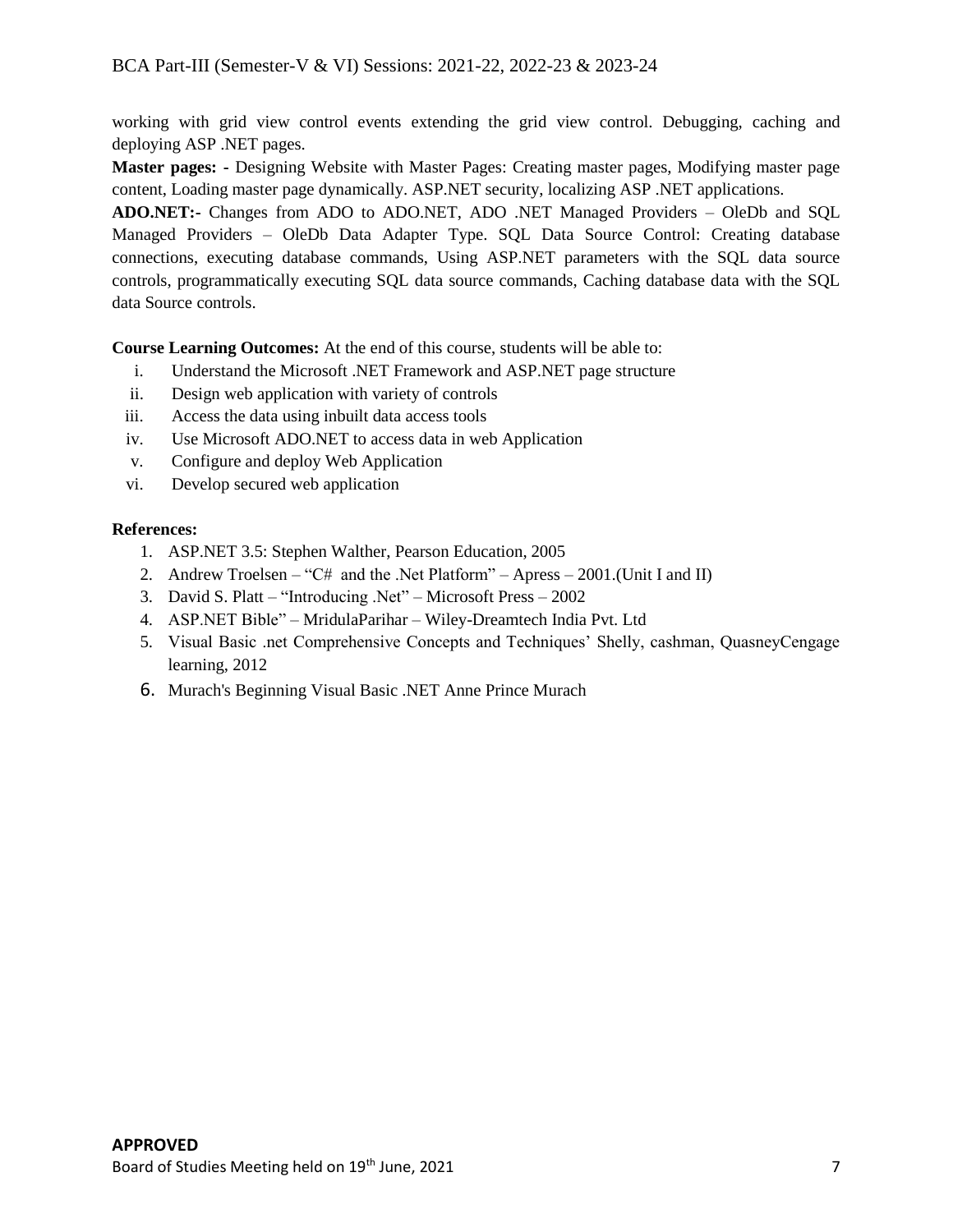## **BCA-302 Computer Graphics**

**Maximum Marks: 100 Time Allowed: 3 Hours External Examination: 70 Marks Pass Percentage: 35% Internal Assessment: 30 Marks Teaching Hours per week: 4 <b>Teaching Hours** per week: 4 **Credits: 4 (4L)**

## **A) Instruction For The Paper Setter**

The question paper will consist of three sections A, B and C. Section A and B will have four questions from the respective section of the syllabus carrying 10.5 marks for each question. Section C will consist of 5-10 short answer type questions carrying a total of 28 marks, which will cover the entire syllabus uniformly. Candidates are required to attempt five questions in all by selecting at least two questions each from the section A and B. Section C is compulsory.

## **B) Instructions For The Candidates**

Candidates are required to attempt five questions in all by selecting at least two questions each from the section A and B. Section C is compulsory.

**Course Objectives:** The main objectives of this course are:

- i. To introduce students with fundamental concepts and theory of computer graphics.
- ii. To understand the working of drawing algorithms.
- iii. To introduce 2-Dimensional transformations and Clipping.
- iv. To introduce 3-Dimensional transformations and Clipping

## **SECTION-A**

**Introduction:** Active and Passive Graphics, Applications of Computer Graphics.

**Input devices:** Light pens, Graphic tablets, Joysticks, Trackball, Data Glove, Digitizers, Image scanner, Graphs and Types of Graphs.

**Video Display Devices:** Refresh Cathode Ray Tube, Raster Scan displays, Random Scan displays, Architecture of Raster and Random Scan Monitors, Color CRT-monitors and Color generating techniques (Shadow Mask, Beam Penetration), Direct View Storage Tube, Flat-Panel Displays.

**3-D Viewing Devices:** Raster Scan Systems, Random Scan Systems, Graphics monitors and workstations, Color Models (RGB and CMY), Lookup Table.

#### **SECTION-B**

**Scan Conversion:**Process and need of Scan Conversion, Scan conversion algorithms for Line, Circle and Ellipse, Effect of Scan Conversion, Bresenham's Algorithms for line and circle along with their derivations, Midpoint Circle Algorithm, Area filling techniques, Flood fill techniques, Character Generation.

**2-Dimensional Graphics:** Cartesian and Homogeneous co-ordinate system, Matrix Representation, Geometric transformations (Translation, Scaling, Rotation, Reflection, Shearing), Two-dimensional viewing transformation and clipping (line, polygon and text), Cohen Sutherland, Sutherland Hodgeman and Liang Barsky algorithm for clipping.

**3-dimensional Graphics:** Geometric Transformations (Translation, Scaling, Rotation, Reflection, Shearing), Introduction to 3-D viewing Transformations and Clipping.

## **APPROVED**

Board of Studies Meeting held on 19<sup>th</sup> June, 2021 8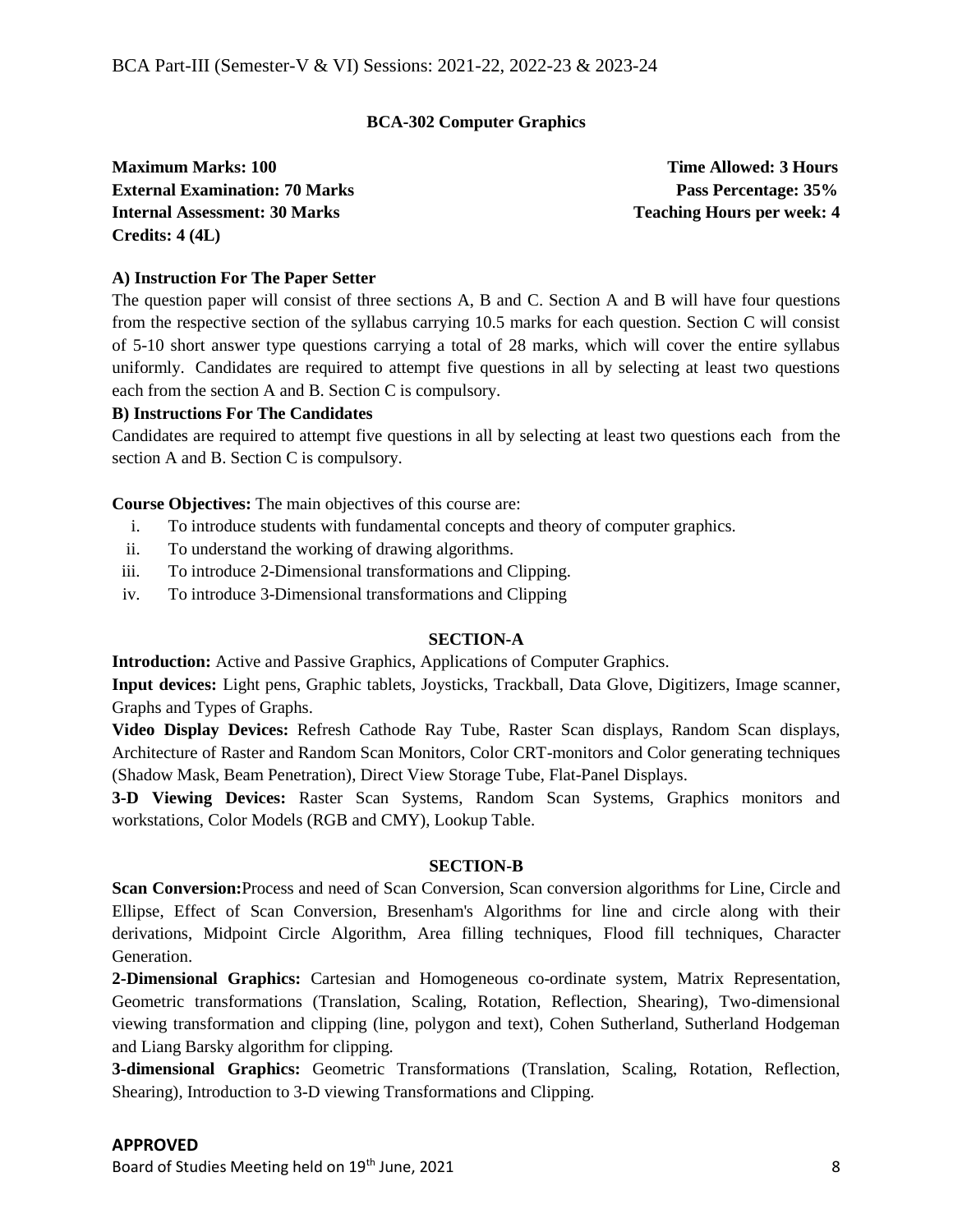**Course Learning Outcomes:** At the end of this course, students will be able to have:

- i. Knowledge and understanding of the structure of an interactive computer graphics system and the separation of system components.
- ii. Knowledge and understanding of geometrical transformations and 3D viewing.
- iii. Knowledge and understanding of techniques for representing 3D geometrical objects

## **Suggested Books:**

- 1. D. Hearn and M.P. Baker, "Computer Graphics", PHI New Delhi; Second Edition, 1995.
- 2. J.D. Foley, A.V. Dam, S.K. Feiner, J.F. Hughes,. R.L Phillips, "Introduction to Computer Graphics", Addison-Wesley Publishing company, N.Y.; Second Edition,1994.
- 3. R.A. Plastock and G. Kalley, "Computer Graphics", McGraw Hill, 1986.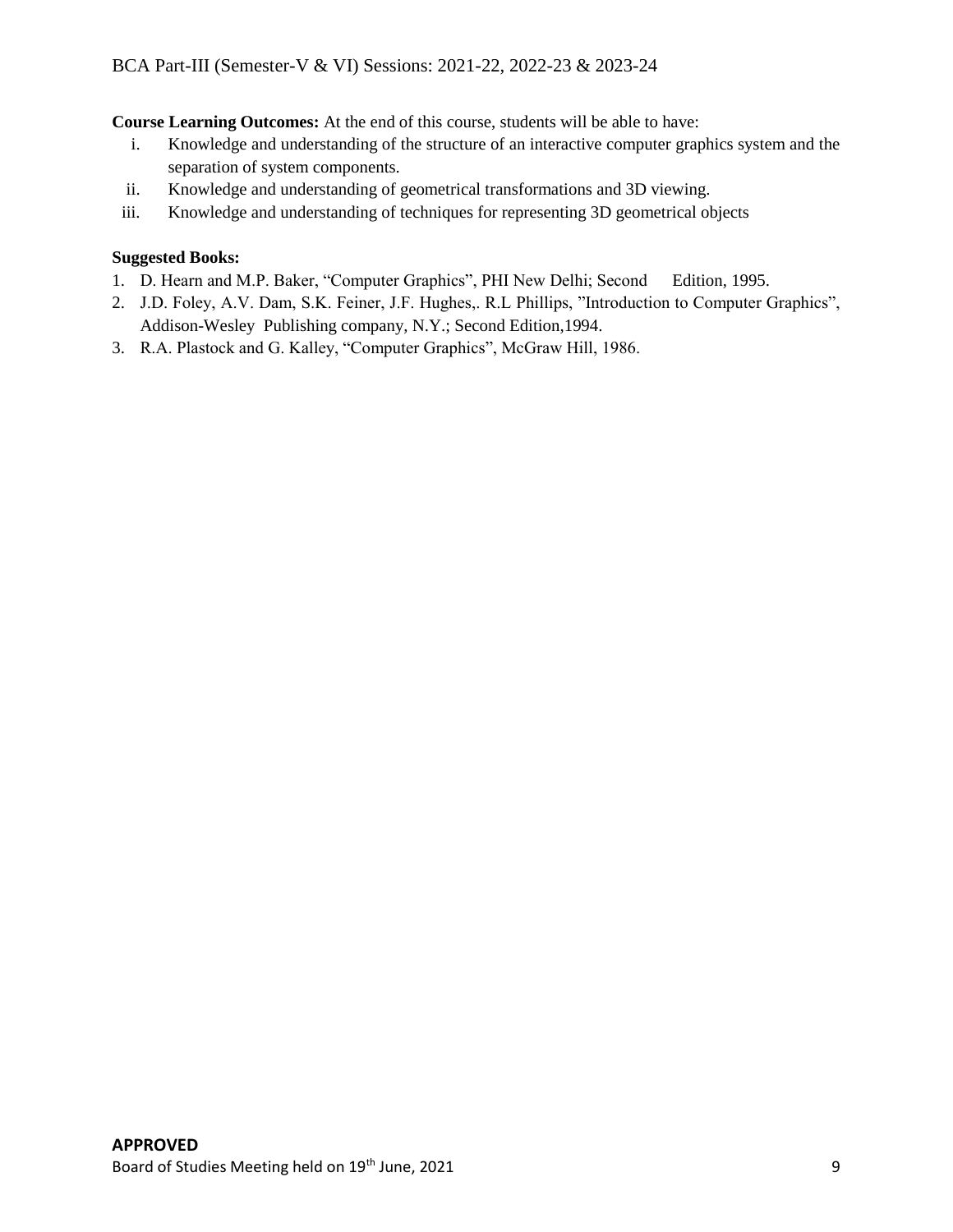## **BCA-303 Linux Administration**

**Maximum Marks: 100 Time Allowed: 3 Hours External Examination: 70 Marks Pass Percentage: 35% Internal Assessment: 30 Marks Teaching Hours per week: 4 <b>Teaching Hours** per week: 4 **Credits: 4 (4L)**

## **A) Instruction For The Paper Setter**

The question paper will consist of three sections A, B and C. Section A and B will have four questions from the respective section of the syllabus carrying 10.5 marks for each question. Section C will consist of 5-10 short answer type questions carrying a total of 28 marks, which will cover the entire syllabus uniformly. Candidates are required to attempt five questions in all by selecting at least two questions each from the section A and B. Section C is compulsory.

## **B) Instructions For The Candidates**

Candidates are required to attempt five questions in all by selecting at least two questions each from the section A and B. Section C is compulsory.

**Course Objectives:** The main objectives of this course are to:

- i. Explain the fundamental concepts of Linux Operating System.
- ii. Understand the basic set of commands and editors in Linux.
- iii. Understand the Linux File System in detail.
- iv. Introduce Shells in brief.
- v. Demonstrate the role and responsibilities of a Linux system administrator.

## **SECTION-A**

**Introduction:** Overview of Linux, Linux's History, Advantages of Linux, Minimum System Requirements;

**Installing Linux**: Choosing Text or Graphics Installation, Setting up your Hard Drive, Understanding the Swap Space, Creating the Linux File-system partition, Setting up the mouse, root password and Ethernet, Configuration X, Selecting packages to Install, Creating the BootDisk.

**Using LILO boot manager:** Installing LILO, LILO make-file, Updating LILO, Removing or Disabling LILO, Troubleshooting LILO. The Boot Process, Startup Scripts, Shutdown, Halt and reboot, Creating a New Login, Virtual Terminals, Running as root.

Basic Linux Commands: How Linux Commands Work, Command Options & Parameters, Input and Output Redirection, Mian pages, Wildcards: \* and ?, Environment Variables, The process status Commands : ps, termination command : kill, the su command, the grep command.

## **SECTION-B**

**Linux File System:** Common types of files, filenames, Inodes, The root directory, How directories are named, Navigating the Linux file System: pwd command, Absolute and relative filenames; cd command, Creating and Deleting files : Cat, Creating Directories, Moving and Copying files, Moving Directories, Removing files and directories, Important directories in the Linux file System, /home, /bin, /usr, /usr/bin, /var/spool, /dev, /sbin, /etc. File and Directory ownership, Groups, Changing group ownership, File Permissions, UMASK Setting, Changing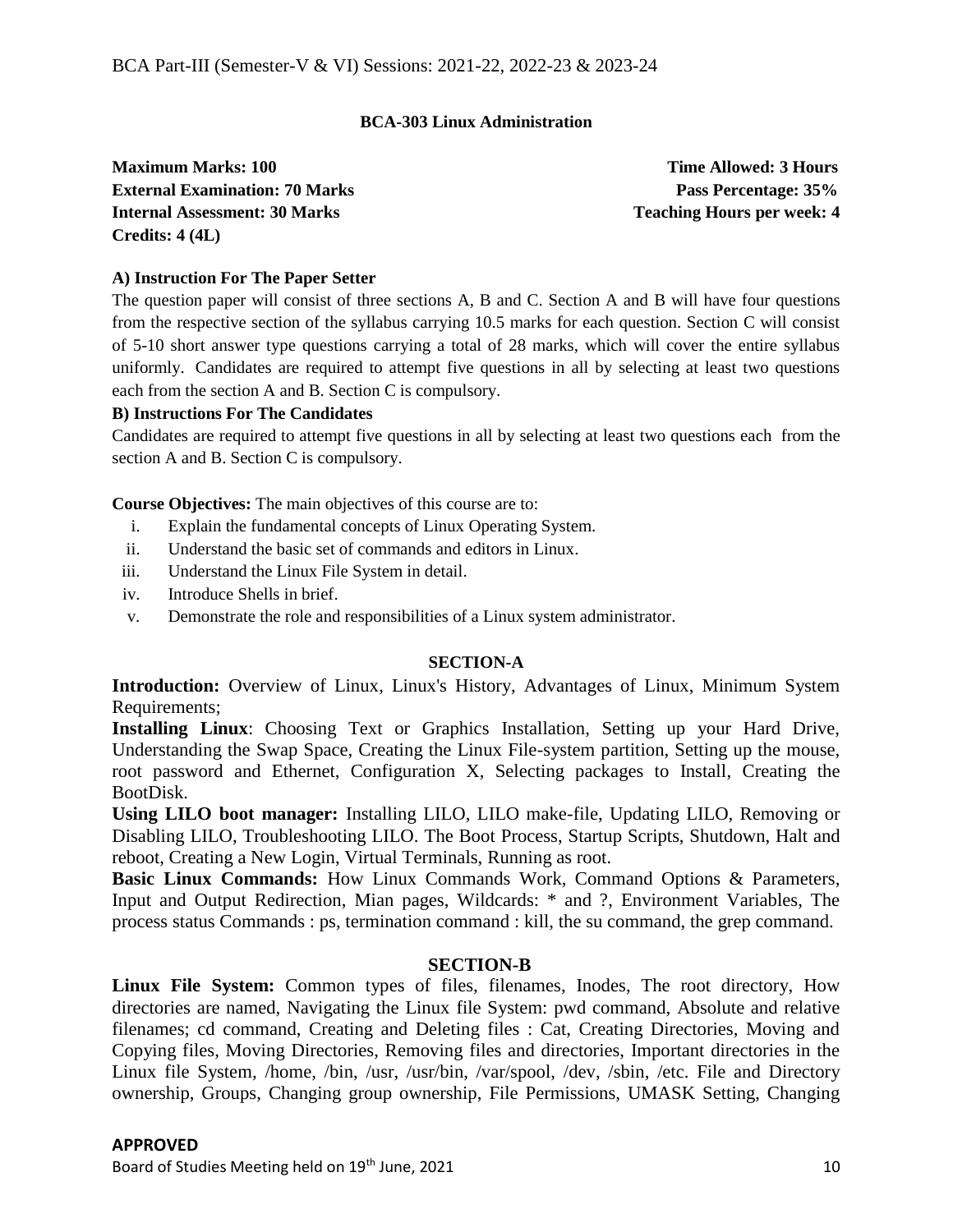File Permission, Changing directory permissions; Bash: What is Shell? How the Shell gets Started, The most common Shells;

**Linux for System Administrators:** System Administration Basics, The root Account, Starting and Stopping the System, Booting from a Floppy, Using LILO to Boot, Shutting Down Linux; Mounting File Systems: Mounting a Floppy, CD-ROM, Creating a New file System, Unmounting file Systems, Backup and restore: Compressing files with gzip, Using tar and cpio; Setting up your System: Setting the System Name, Using a Maintenance Disk, Forgetting the root Password, Setting the Login Message.

**Course Learning Outcomes:** At the end of this course, students will be able to learn:

- i. Basic Concepts of Linux.
- ii. How to install Linux on your System.
- iii. To use basic Linux Commands.
- iv. To create file systems and directories and operate them.
- v. To perform System Administration Tasks.

## **References:**

- 1. Tim Parker: Linux Unleashed Third Edition, Techmedia,1999.
- 2. Tackett, J: Special Edition using LINUX,PHI.
- 3. Norton, P. : Complete guide to LINUX,Techmedia.
- 4. Komarinski, M: LINUX System Administration Handbook,AW.
- 5. SUMITABHA DAS : UNIX Concepts & Application 2nd Edition, TataMcGraw-Hill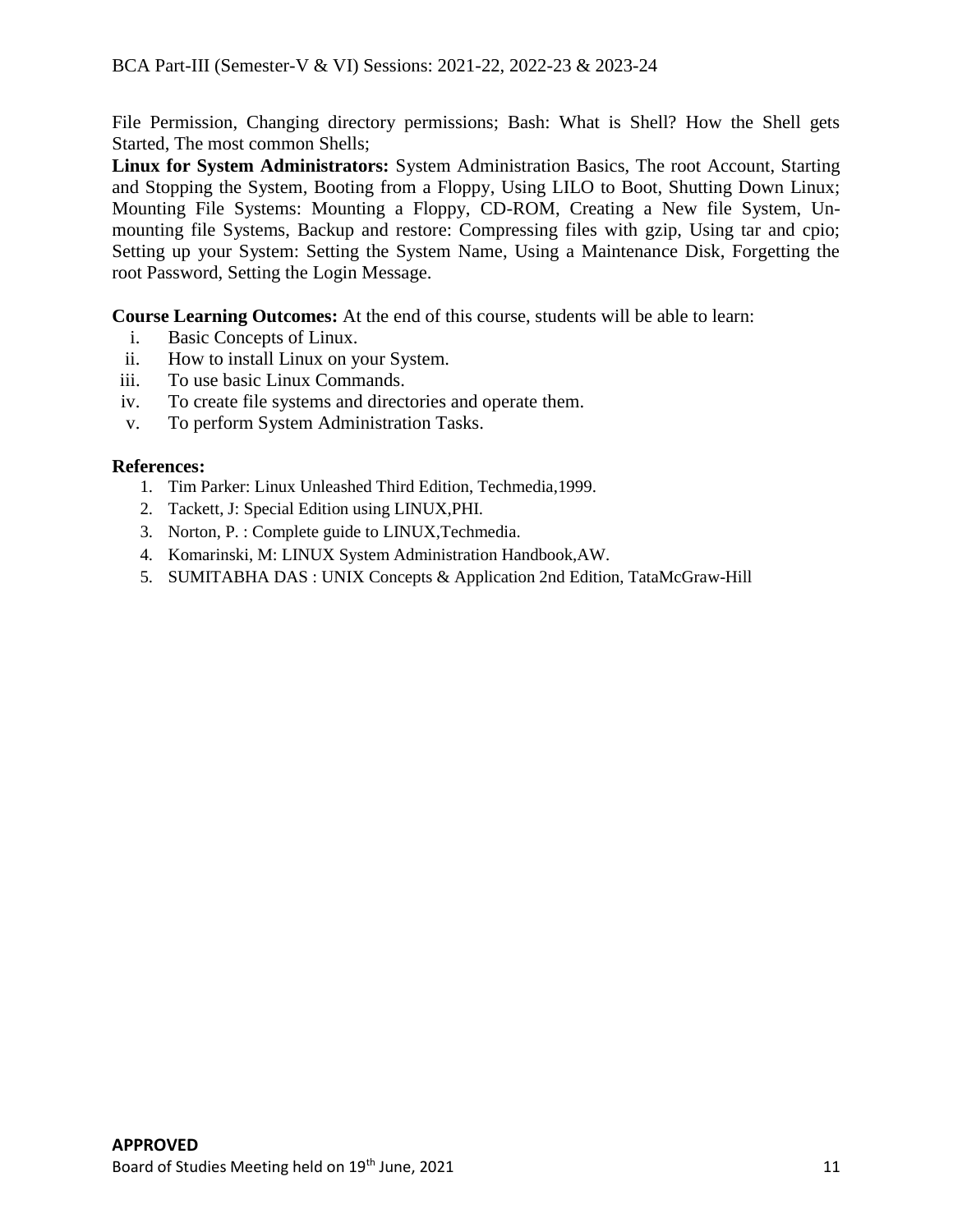## **BCA-304 (E1) Enterprise Resource Planning**

**Maximum Marks: 100 Time Allowed: 3 Hours External Examination: 70 Marks Pass Percentage: 35% Internal Assessment: 30 Marks Teaching Hours per week: 6 Credits: 6 (5L+1T)**

## **A) Instruction For The Paper Setter**

The question paper will consist of three sections A, B and C. Section A and B will have four questions from the respective section of the syllabus carrying 10.5 marks for each question. Section C will consist of 5-10 short answer type questions carrying a total of 28 marks, which will cover the entire syllabus uniformly. Candidates are required to attempt five questions in all by selecting at least two questions each from the section A and B. Section C is compulsory.

## **B) Instructions For The Candidates**

Candidates are required to attempt five questions in all by selecting at least two questions each from the section A and B. Section C is compulsory.

**Course Objectives:** The main objectives of this course are:

- i. To provide a contemporary and forward-looking on the theory and practice of Enterprise Resource Planning Technology.
- ii. To focus on a strong emphasis upon practice of theory in Applications and Practical oriented approach.
- iii. To train the students to develop the basic understanding of how ERP enriches the business organizations in achieving a multidimensional growth.
- iv. To aim at preparing the students technological competitive and make them ready to self-upgrade with the higher technical skills.

## **SECTION-A**

**Overview of Enterprise Systems**: Evolution - Risks and benefits - Fundamental technology - Issues to be considered in planning design and implementation of cross functional integrated ERP systems.

**ERP Solutions and Functional Modules:** Overview of ERP software solutions- Small, medium and large enterprise vendor solutions, BPR, and best business practices - Business process Management, Functional modules.

## **SECTION-B**

**ERP Implementation:** Planning Evaluation and selection of ERP systems - Implementation life cycle – ERP implementation, Methodology and Frame work- Training – Data Migration, People Organization in implementation, Consultants, Vendors and Employees.

**Post Implementation:** Maintenance of ERP- Organizational and Industrial impact; Success and Failure factors of ERP Implementation.

**Emerging Trends on ERP:** Extended ERP systems and ERP add-ons -CRM, SCM.

**Course Learning Outcomes:** At the end of this course, students will be able to:

- i. Make basic use of Enterprise software, and its role in integrating business functions
- ii. Analyze the strategic options for ERP identification and adoption.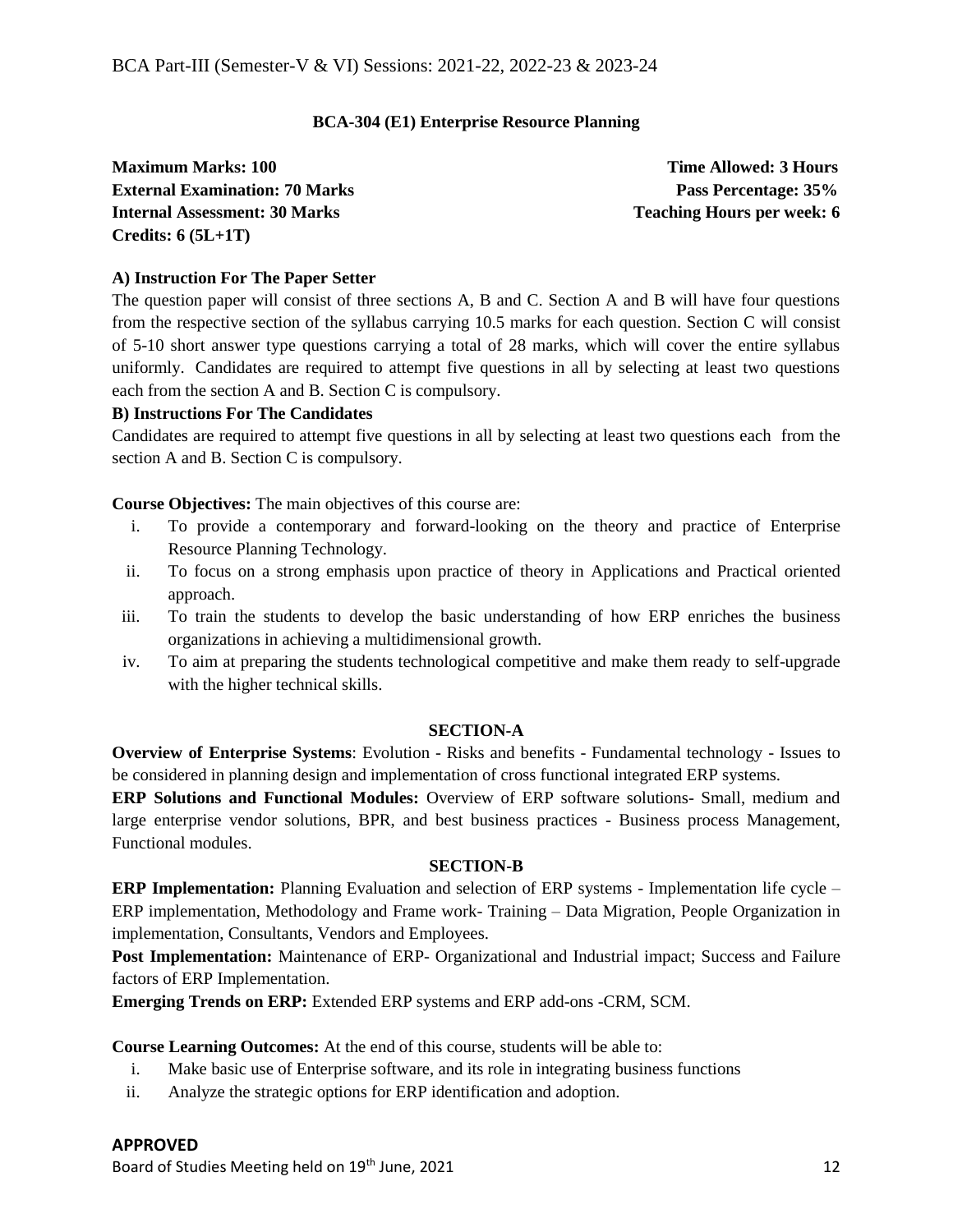- iii. Design the ERP implementation strategies.
- iv. Create reengineered business processes for successful ERP implementation.

## **Text Book:**

1. Enterprise Resource Planning – Alexis Leon – Second Edition – TMH

## **Reference Books:**

- 1. ERP in practice Vaman TMH
- 2. Daniel E.O'Leary, Enterprise Resource Planning Systems, Cambridge University Press, 2002.
- 3. Ellen Monk, Bret Wagner, Concepts in Enterprise resource planning, Cengage learning, Third edition, 2009.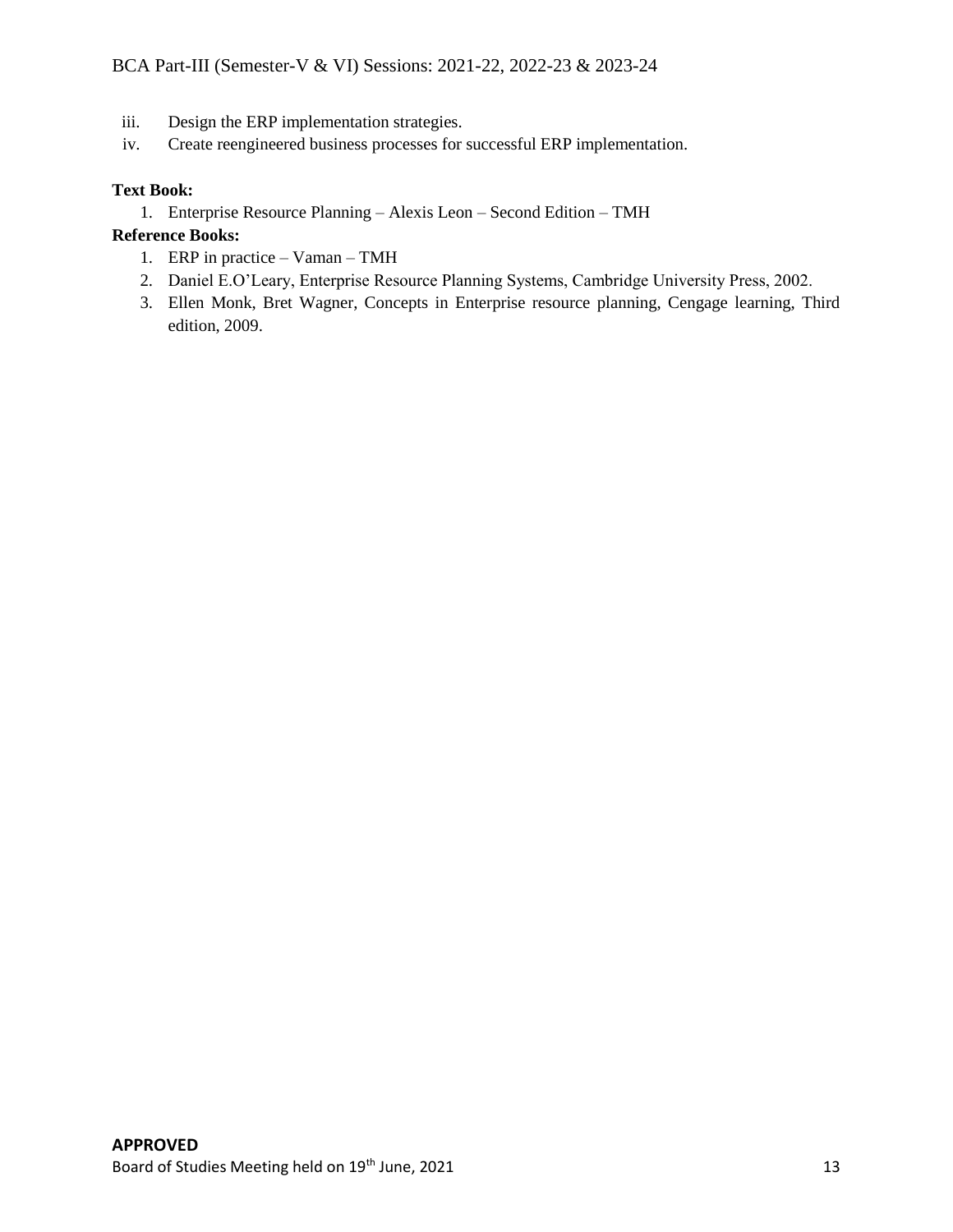## **BCA-304 (E2) Management Information System**

**Maximum Marks: 100 Time Allowed: 3 Hours External Examination: 70 Marks Pass Percentage: 35% Internal Assessment: 30 Marks Teaching Hours per week: 6 Credits: 6 (5L+1T)**

## **A) Instruction For The Paper Setter**

The question paper will consist of three sections A, B and C. Section A and B will have four questions from the respective section of the syllabus carrying 10.5 marks for each question. Section C will consist of 5-10 short answer type questions carrying a total of 28 marks, which will cover the entire syllabus uniformly. Candidates are required to attempt five questions in all by selecting at least two questions each from the section A and B. Section C is compulsory.

## **B) Instructions For The Candidates**

Candidates are required to attempt five questions in all by selecting at least two questions each from the section A and B. Section C is compulsory.

**Course Objectives:** The main objectives of this course are:

- i. To understand the basic concepts and role of information systems.
- ii. To describe information and system in a Business Environment.
- iii. To learn developing MIS with different Models.
- iv. To learn how MIS and DSS are related to each other.

## **SECTION-A**

**Management Information system:** Meaning and definition, Role of information system, Nature and scope of MIS.

**Information and system concepts:** Definition and types of information, Information quality, dimensions of information, value of information, general model of human as an information processor. System related concepts, elements of a system, and types of system.

**Role and importance of Management**: Introduction, levels and functions of management. Structure and classification of MIS, Components of MIS, Framework for understanding MIS: Robert Anthony's hierarchy of management activity, Information requirements.

## **SECTION-B**

**Decision Making & MIS:**Decision making concept, types of decisions, methods of choosing among alternatives, Role of MIS in decision making. Simon's model of decision making, Structured and unstructured decisions.

**Development of MIS:** Stages in the development of MIS, System development approaches: Waterfall model, Prototyping, Iterative enhancement model, Spiral model.

**Applications of information systems in Functional areas:** Sales &Marketing MIS, Financial MIS, Production MIS, Personnel MIS.

**Decision Support Systems:** Definition and Characteristics, Types, Components, Functions, Tools and Models for decision support, MIS versus DSS.

**Course Learning Outcomes:** At the end of this course, students will be able to: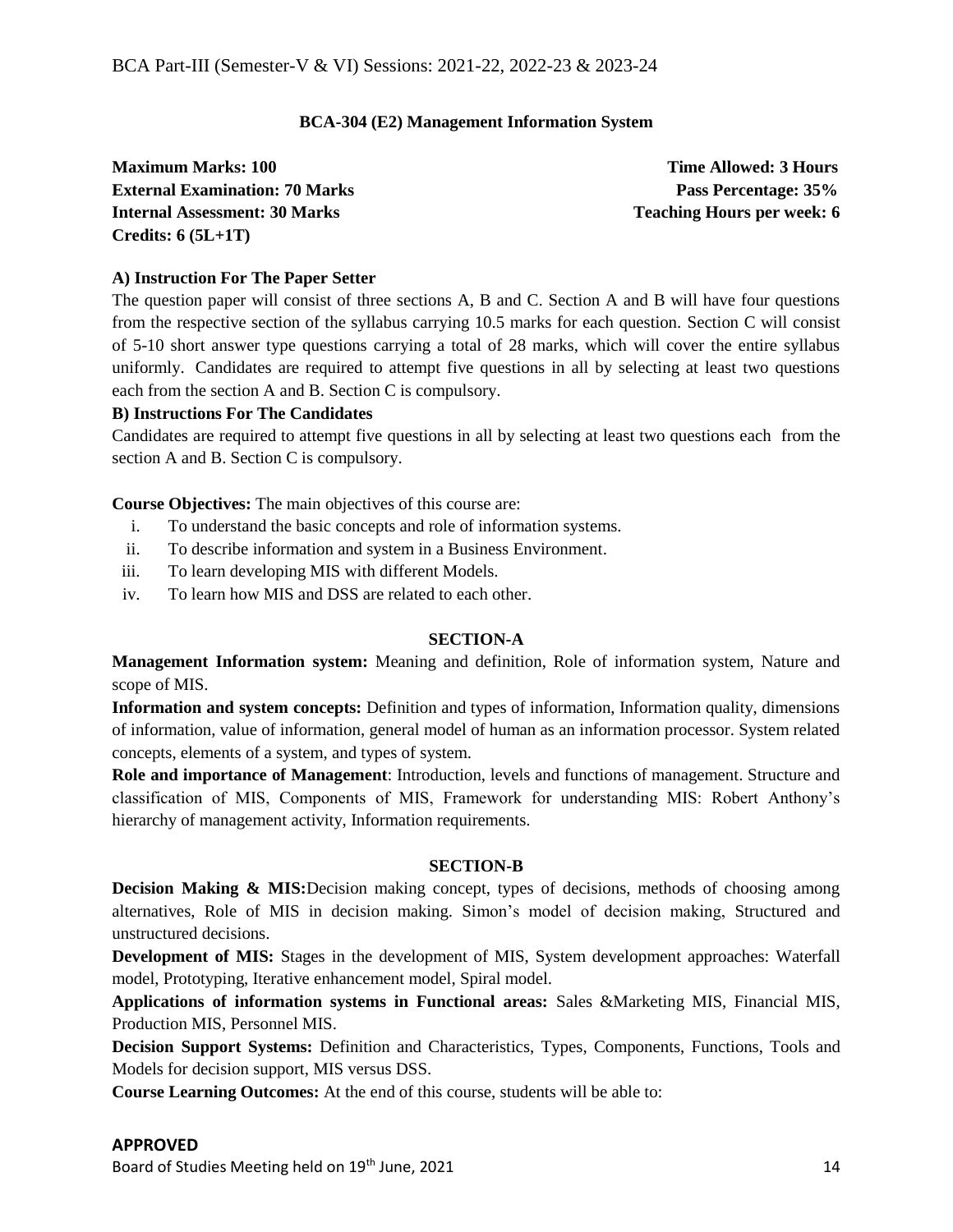- i. Understand the role of Information Systems in contemporary organizations.
- ii. Understand the role of information systems in process of decision making.
- iii. Understand the leadership role of Management Information Systems in achieving business competitive advantage through informed decision making.

## **Text Book:**

1. D.P. Goyal, Management Information Systems: Managerial Perspectives, Macmillan India Ltd.

## **Reference Books:**

- 1. Robert G. Murdick, Joel E. Ross, James R. Claggett, Information Systems for Modern Management, Prentice Hall of India Pvt. Ltd.
- 2. Gordon B. Davis, M.H. Olson, Management Information Systems: Conceptual Foundations, Structure & Development, McGraw-Hill Book Co.
- 3. W.S. Jawadekar, Management Information Systems, Tata McGraw-Hill Publishing Co.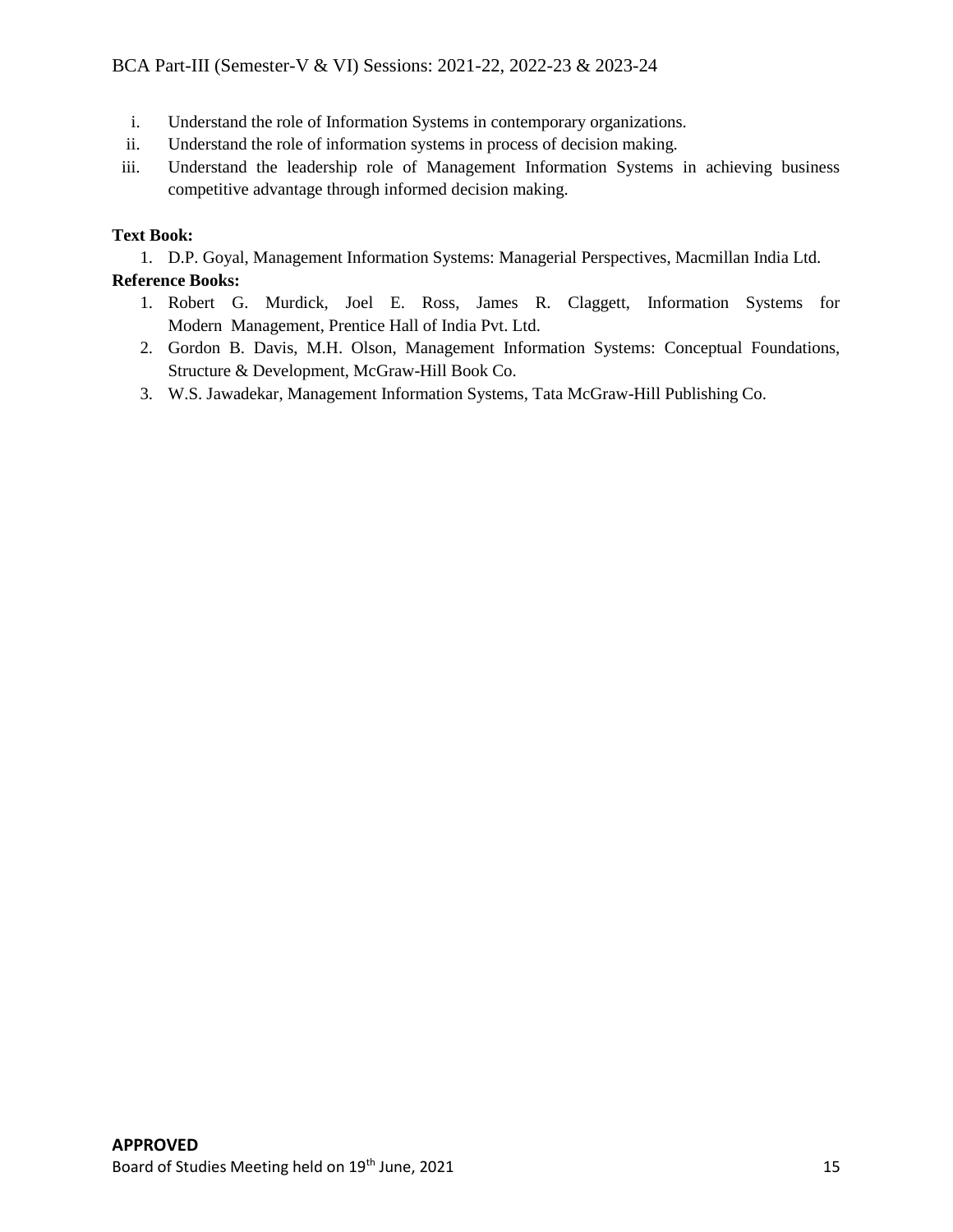## **BCA-305 Software Lab-IX (Based on BCA-301: Web Designing using ASP.NET)**

| <b>Maximum Marks: 100</b>             | <b>Time Allowed: 3 Hours</b>      |
|---------------------------------------|-----------------------------------|
| <b>External Examination: 70 Marks</b> | Pass Percentage: 35%              |
| <b>Internal Assessment: 30 Marks</b>  | <b>Teaching Hours per week: 4</b> |
| Credits: $2(2P)$                      |                                   |

This laboratory course will comprise of exercises to supplement what is learnt under paper BCA-301: Web Designing using ASP.NET.

The breakup of marks for the practical will be as under: -

|                   | Internal Assessment                                                 | 30Marks |
|-------------------|---------------------------------------------------------------------|---------|
| $\overline{11}$ . | Viva Voce (External Evaluation)                                     | 40Marks |
| iii.              | Lab Record, Program Development and Execution (External Evaluation) | 30Marks |

- 1. Write a program to show the use of standard controls in a web form.
- 2. Write a program containing the list controls and its functions.
- 3. Write a program to show the use of file upload and calendar control.
- 4. Write a program to display advertisement on a web page.
- 5. Write a program to create an admission form for a college.
- 6. Write a program to demonstrate the master page.
- 7. Write a program to create login page which accepts user name and password, then check for authenticationof the user.
- 8. Write a program that demonstrate a textbox for a user input name and validate it forRequiredField Validation.
- 9. Create a user control that displays the current date and time. Include it in a Web Form and refresh it each time a button is clicked.
- 10. Create a user control that receives the user name and password from the user and validates them. If the user name is "Radiant" and the password is "asp.net" then the user is authorized, otherwise not.
- 11. Write a program to demonstrate ADO.NET controls.
- 12. Write a program to demonstrate submits data in database by using the ado.net controls.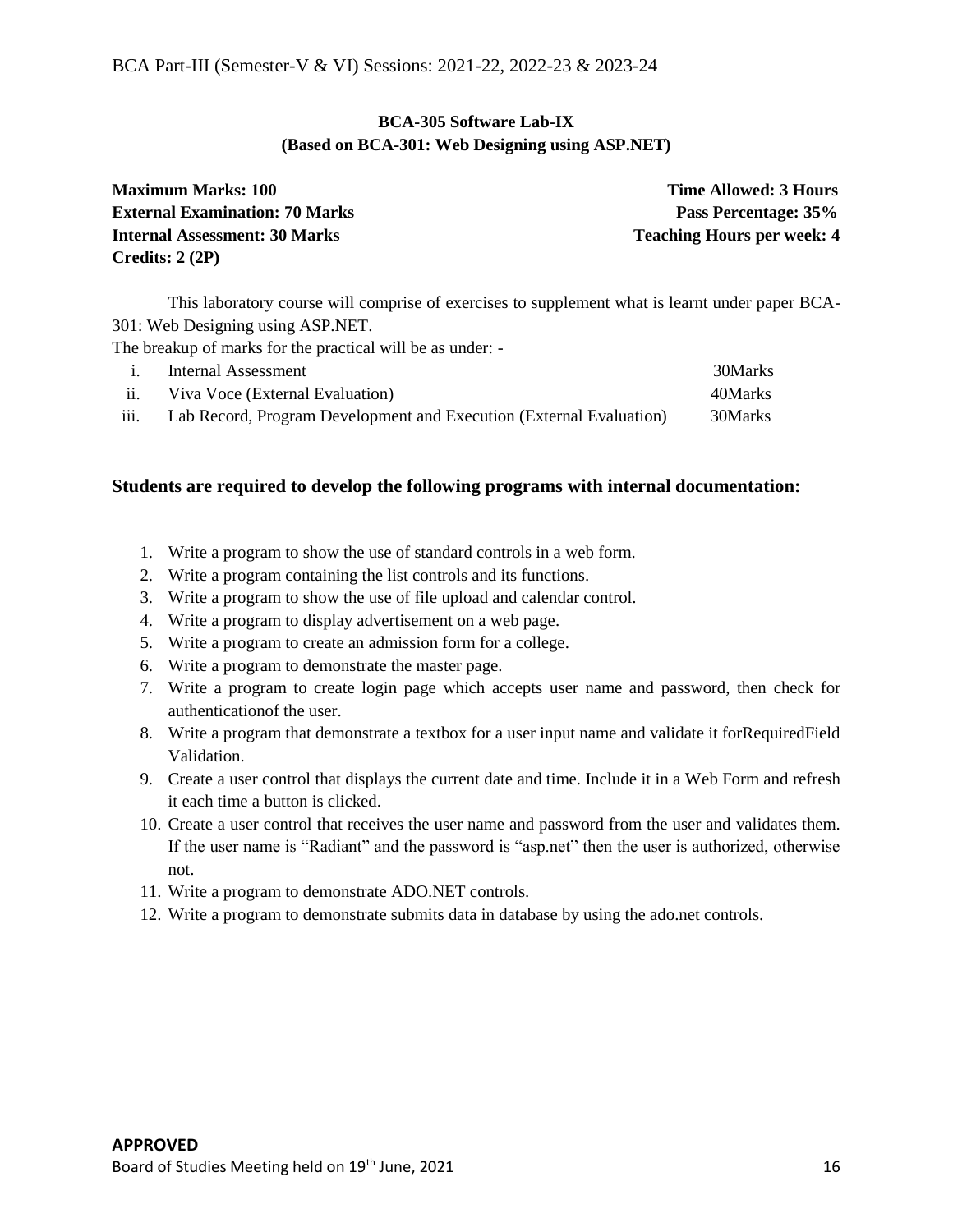## **BCA-306 Software Lab-X (Based on BCA-302: Computer Graphics)**

| <b>Maximum Marks: 100</b>             | Time Allowed: 3 Hours             |
|---------------------------------------|-----------------------------------|
| <b>External Examination: 70 Marks</b> | Pass Percentage: 35%              |
| <b>Internal Assessment: 30 Marks</b>  | <b>Teaching Hours per week: 4</b> |
| Credits: $2(2P)$                      |                                   |

This laboratory course will comprise of exercises to supplement what is learnt under paper BCA-302: Computer Graphics.

The breakup of marks for the practical will be as under: -

|      | Internal Assessment                                                 | 30Marks |
|------|---------------------------------------------------------------------|---------|
| ii.  | Viva Voce (External Evaluation)                                     | 40Marks |
| iii. | Lab Record, Program Development and Execution (External Evaluation) | 30Marks |

## **Students are required to develop the following programs in C/C++ with internal documentation:**

- 1. Write a program to draw pixel.
- 2. Write a program to draw a vertical line and horizontal line.
- 3. Write a program to draw a line using Bresenham's algorithm.
- 4. Write a program to draw a line using DDA algorithm.
- 5. Write a program to draw a 2d-bar and 3d-bar.
- 6. Write a program to draw 3D-bar graph using graphics.
- 7. Write a program to draw an arc, circle, rectangle.
- 8. Draw a circle using trigonometry method and Bresenham'salogorithm.
- 9. Write a Program to draw animation using increasing circles filled with different colors and patterns.
- 10. Program to show 2-D scaling.
- 11. Write a Program to implement Digital Clock.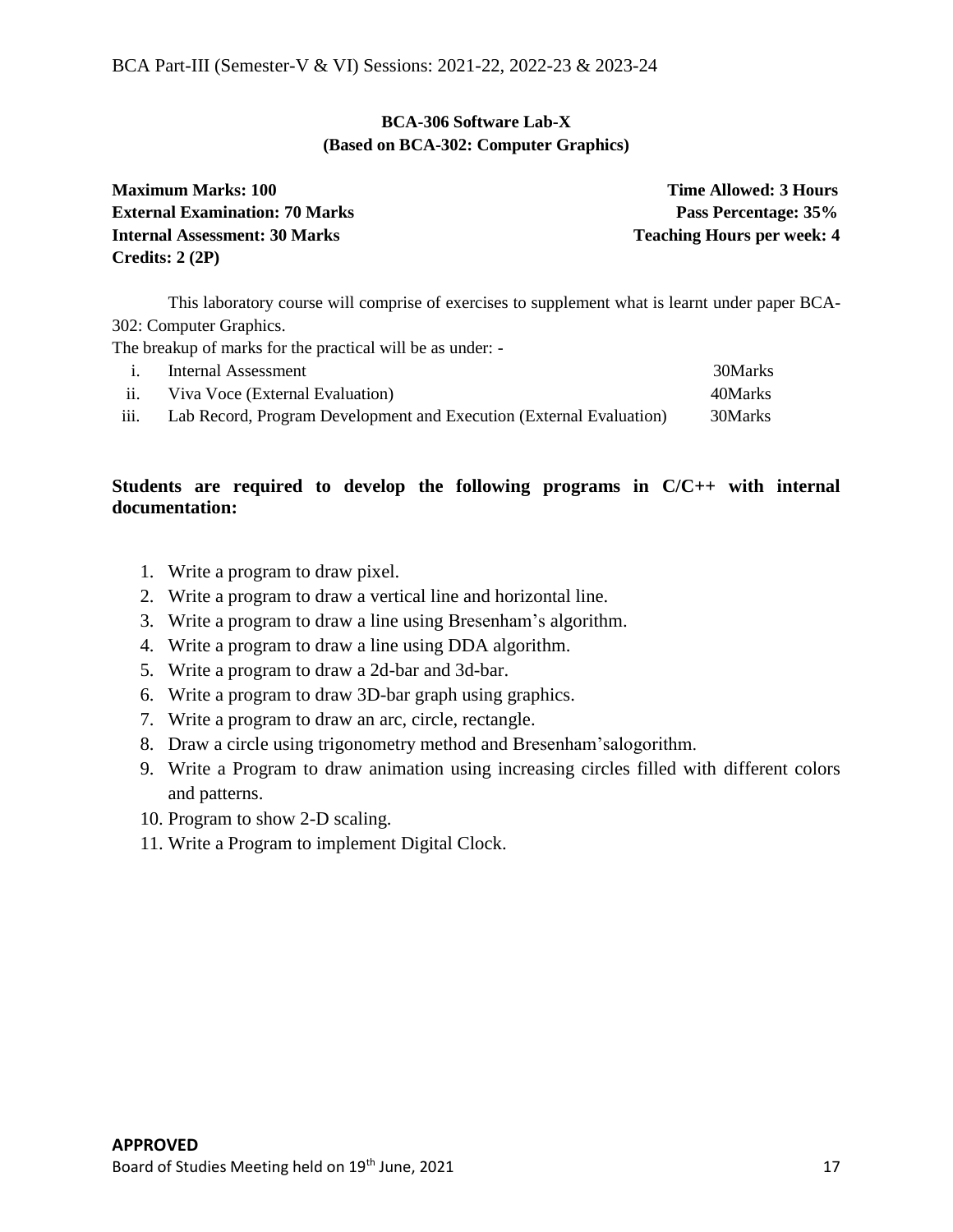## **BCA-307 Software Lab-XI (Based on BCA-303: Linux Administration)**

| <b>Maximum Marks: 100</b>             | <b>Time Allowed: 3 Hours</b>      |
|---------------------------------------|-----------------------------------|
| <b>External Examination: 70 Marks</b> | Pass Percentage: 35%              |
| <b>Internal Assessment: 30 Marks</b>  | <b>Teaching Hours per week: 4</b> |
| Credits: $2(2P)$                      |                                   |

This laboratory course will comprise of exercises to supplement what is learnt under paper BCA-303: Linux Administration.

The breakup of marks for the practical will be as under: -

|                   | Internal Assessment                                                 | 30Marks |
|-------------------|---------------------------------------------------------------------|---------|
| $\overline{11}$ . | Viva Voce (External Evaluation)                                     | 40Marks |
| iii.              | Lab Record, Program Development and Execution (External Evaluation) | 30Marks |

- 1. Commands wd, cd, mkdir, cat,more,less,head,tail,ls,date, cal, rmdir, mv,rm,cp
- 2. Demonstration of chmod command
- 3. How to list hidden files/directories
- 4. How to skip current (.) and previous directory (..) entries in the output
- 5. How to display files/directories in reverse order
- 6. How to sort ls command output based on file extensions
- 7. How to sort files based on modification time
- 8. How to list subdirectories recursively
- 9. How to list filenames along with their inode numbers
- 10. How to display detailed information about files and directories
- 11. How to display author information
- 12. Setting the System Name
- 13. Forgetting the root Password
- 14. Shutting Down Linux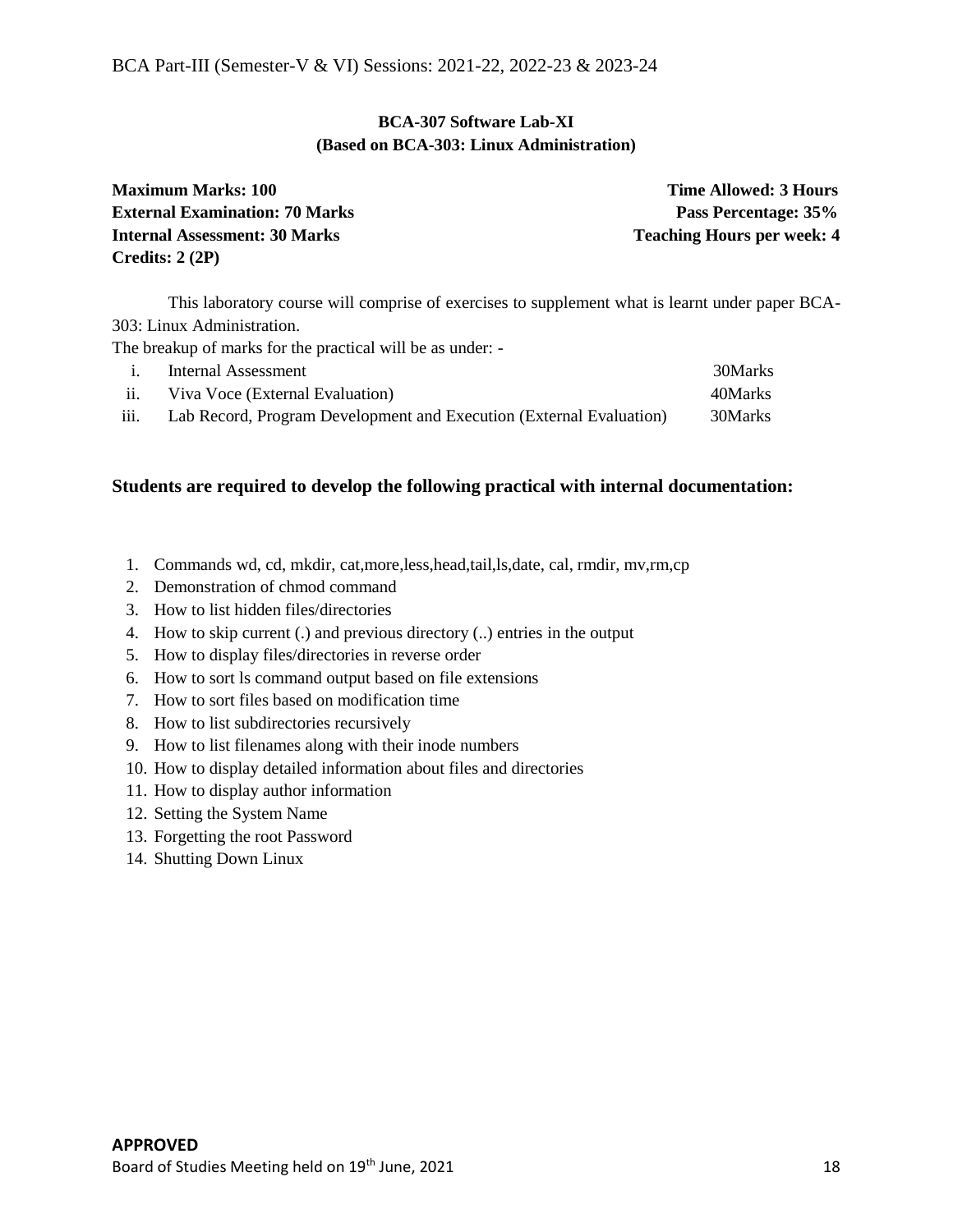## ਬੀ.ਸੀ.ਏ. ਭਾਗ ਤੀਜਾ ,ਸਮੈਸਟਰ ਪੰਜਵਾਂ ਵਿਸ਼ਾ:ਪੰਜਾਬੀ ਲਾਜ਼ਮੀ

sYSn :2021-22,2022-23,2023-24,pypr kof**:PBCA- 501A**

ਕੁੱਲ ਅੰਕ :50 ਤਿਆਰ ਦੀ ਸਮਾਂ:3 ਘੱਟੇ ਬਾਹਰੀ ਪਰੀਖਿਆ:35 ਅੰਕ $\,$ ਬਾਹਰੀ ਪਰੀਖਿਆ:35%  $\,$ AMdrUnI mulWkx :15 AMk ku`l lYkcr:30 ਕ੍ਰੈਡਿਟ–02

## ਪਾਠਕ੍ਰਮ ਅਤੇ ਪ੍ਰਸ਼ਨ-ਪੱਤਰ ਦੀ ਰੂਪ-ਰੇਖਾ :

#### ਕਾਰਾ – ਸਮਾਜ ਕਰਨ ਦਾ ਸਾਹਮਣਾ ਸ਼ਾਮਲ ਕਾਰਾ-ਓ

ਓ 1- ਏਹੁ ਹਮਾਰਾ ਜੀਵਣਾ (ਨਾਵਲ): ਦਲੀਪ ਕੌਰ ਟਿਵਾਣਾ,ਲੋਕਗੀਤ ਪ੍ਰਕਾਸ਼ਨ,ਚੰਡੀਗੜ੍ਹ

#### Bwg-A

 $M-1:$ ਕੋਸ਼ਕਾਰੀ:ਵਿਸ਼ਵਕੋਸ਼,ਤਕਨੀਕੀ ਸ਼ਬਦਾਵਲੀ ਕੋਸ਼,ਵਿਕੀਪੀਡੀਆ(ਸਰੂਪ ਅਤੇ ਨਿਖੇੜਾ)

 $w-2$ : ਵਿਆਕਰਨ

- (i) ਨਾਂਵ ਵਾਕੰਸ਼:ਪਰਿਭਾਸ਼ਾ,ਬਣਤਰ ਅਤੇ ਕਾਰਜ
- (ii) ਕਿਰਿਆ ਵਾਕੰਸ਼:ਪਰਿਭਾਸ਼ਾ,ਬਣਤਰ ਅਤੇ ਕਾਰਜ

#### ਬਾਰ ਕਰ ਕਰਨ ਦਾ ਸ਼ਾਹਮਣਾ ਦੀ ਸ਼ਹਿਰ ਕਰ ਕਰ ਕਰ ਦਿੱਤਾ ਹੈ। ਇਸ ਦੇਖ ਦੇਖ ਦੇਖ ਦੇਖ ਦੀ ਸ਼ਹਿਰ ਕਰ ਕਰ ਦਿੱਤਾ ਹੈ। ਇਸ ਦੇਖ ਦੀ ਸ਼ਹਿਰ ਕ

ਨਾਵਲ ਅਤੇ ਵਿਆਕਰਨ ਵਿਚੋਂ ਸੰਖੇਪ ਉੱਤਰਾਂ ਵਾਲੇ 15 ਲਾਜ਼ਮੀ ਪੁਸ਼ਨ

## ਪੇਪਰ ਸੈਟਰ ਅਤੇ ਵਿਦਿਆਰਥੀਆਂ ਲਈ ਹਦਾਇਤਾਂ:

1.ਭਾਗ-ੳ:1 ਵਿਚੋਂ ਨਾਵਲ ਦਾ ਵਿਸ਼ਾ-ਵਸਤੂ/ਸਾਰ/ਕਲਾ ਪੱਖ/ਲੇਖਕ ਦਾ ਯੋਗਦਾਨ (ਦੋ ਵਿਚੋਂ ਇੱਕ) 08 ਅੰਕ 2.ਭਾਗ-ਅ:1 ਵਿਚੋਂ ਕੋਸ਼ਕਾਰੀ ਨਾਲ ਸੰਬੰਧਿਤ ਪ੍ਰਸ਼ਨ (ਤਿੰਨ ਵਿਚੋਂ ਇੱਕ) 04ਅੰਕ 3.ਭਾਗ-ਅ:2 ਵਿਚੋਂ ਵਿਆਕਰਨ ਨਾਲ ਸੰਬੰਧਿਤ ਵਰਣਾਤਮਕ ਪ੍ਰਸ਼ਨ (ਦੋ ਵਿਚੋਂ ਇੱਕ) 08 ਅੰਕ 4. ਭਾਗ-ੲ ਵਿਚ ਨਾਵਲ ਦੀ ਪਾਠ-ਪੁਸਤਕ ਅਤੇ ਵਿਆਕਰਨ ਵਿੱਚੋਂ ਕੁੱਲ 15(8+7) ਸੰਖੇਪ ਉੱਤਰਾਂ ਵਾਲੇ ਲਾਜ਼ਮੀ ਪ੍ਰਸ਼ਨ। ਹਰੇਕ ਪ੍ਰਸ਼ਨ 01 ਅੰਕ ਦਾ ਹੋਵੇਗਾ । $(15X1=15n\alpha)$ 

## ਪਾਠਕ੍ਰਮ ਦਾ ਉਦੇਸ਼:

1.ਵਿਦਿਆਰਥੀਆਂ ਵਿਚ ਸਾਹਿਤ ਪੜ੍ਹਨ ਦੀ ਰੁਚੀ ਪੈਦਾ ਕਰਨਾ।

2.ਮਾਤ ਭਾਸ਼ਾ ਪੰਜਾਬੀ ਵਿੱਚ ਉਚੇਰੀ ਸਿੱਖਿਆ ਗ੍ਰਹਿਣ ਕਰਨ ਦੀ ਜਾਗ ਲਾਉਣਾ।

3.ਵਿਦਿਆਰਥੀਆਂ ਨੂੰ ਵਿਆਕਰਨ ਅਤੇ ਕੋਸ਼ਕਾਰੀ ਬਾਰੇ ਜਾਣਕਾਰੀ ਦੇਣਾ।

## ਪਾਠਕ੍ਰਮ ਨਤੀਜੇ:

1.ਵਿਦਿਆਰਥੀਆਂ ਅੰਦਰ ਨਾਵਲ ਰਾਹੀਂ ਪਾਠਗਤ ਅਤੇ ਵਿਹਾਰਕ ਅਧਿਐਨ ਮੁਹਾਰਤ ਪੈਦਾ ਹੁੰਦੀ ਹੈ।

2. ਵਿਦਿਆਰਥੀ ਵਿਆਕਰਨਕ ਨੇਮ-ਵਿਧਾਨ ਅਤੇ ਕੋਸ਼ਕਾਰੀ ਤੋਂ ਜਾਣੂ ਹੁੰਦਾ ਹੈ।

## ਸਹਾਇਕ ਪਸਤਕਾਂ

1. ਜੋਗਿੰਦਰ ਸਿੰਘ ਰਾਹੀ,ਪੰਜਾਬੀ ਨਾਵਲ,ਨਾਨਕ ਸਿੰਘ ਪਸਤਕਮਾਲਾ,ਅੰਮ੍ਰਿਤਸਰ,1978

2. ਟੀ.ਆਰ.ਵਿਨੋਦ,ਪੰਜਾਬੀ ਨਾਵਲ ਅਧਿਐਨ, ਲਾਹੌਰ ਬੁੱਕ ਸ਼ਾਪ,ਲੁਧਿਆਣਾ,1988

3. ਨਰਿੰਦਰਜੀਤ ਕੌਰ,ਦਲੀਪ ਕੌਰ ਟਿਵਾਣਾ ਭਾਸ਼ਾਈ ਅਧਿਐਨ,ਲਾਹੌਰ ਬੁੱਕ ਸ਼ਾਪ,ਲੁਧਿਆਣਾ।

4. ਬੂਟਾ ਸਿੰਘ ਬਰਾੜ, ਪੰਜਾਬੀ ਵਿਆਕਰਨ ਸਿਧਾਂਤ ਅਤੇ ਵਿਹਾਰ,ਚੇਤਨਾ ਪ੍ਰਕਾਸ਼ਨ ,ਲੁਧਿਆਣਾ,2008

## **APPROVED**

Board of Studies Meeting held on 19<sup>th</sup> June, 2021 19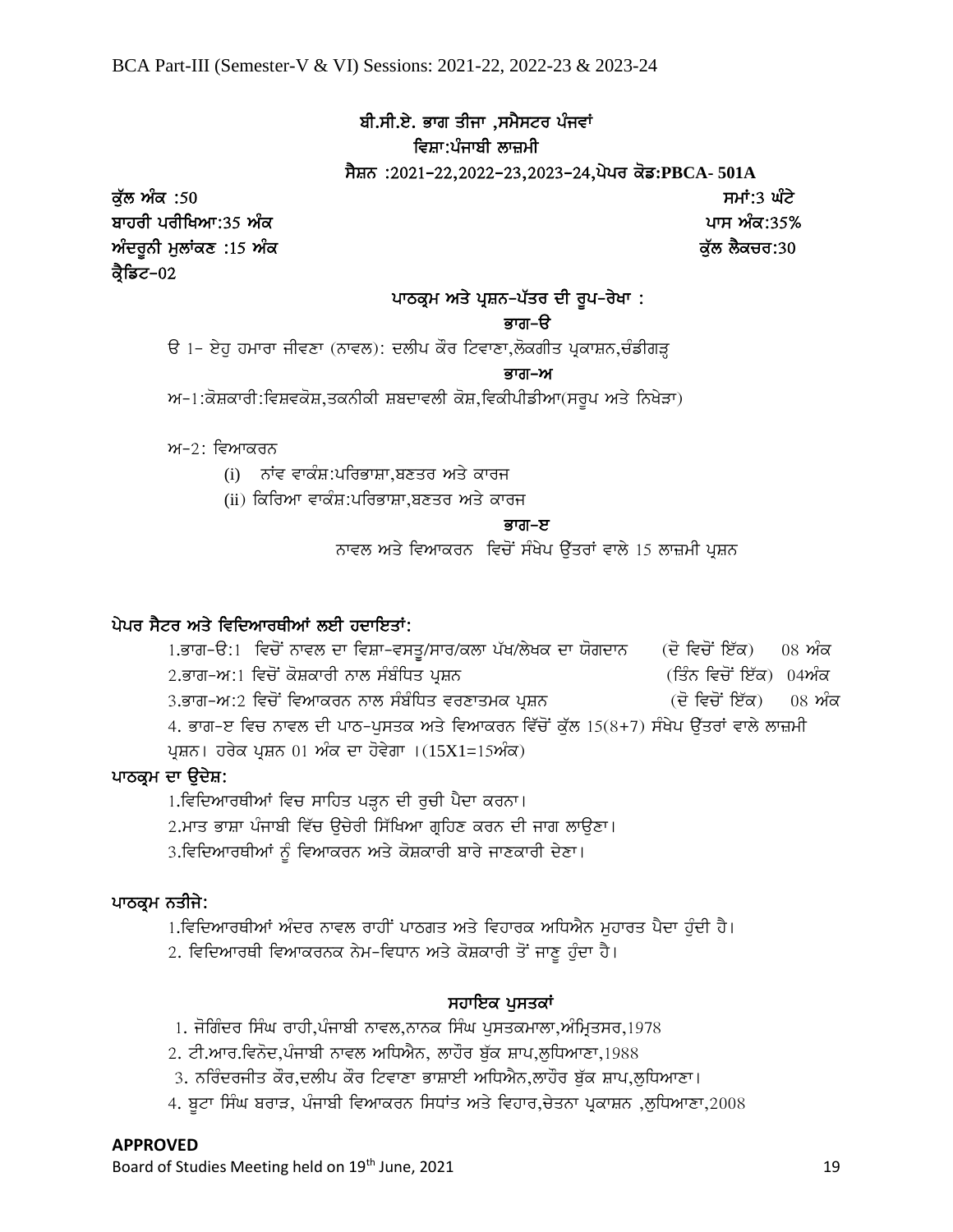5.ਬਲਦੇਵ ਸਿੰਘ ਚੀਮਾ, ਪੰਜਾਬੀ ਵਿਆਕਰਨ ਤੇ ਭਾਸ਼ਾ ਵਿਗਿਆਨ,ਤਕਨੀਕੀ ਸ਼ਬਦਾਵਲੀ ਦਾ ਵਿਸ਼ਾ ਕੋਸ਼,ਪਬਲੀਕੇਸ਼ਨ ਬਿਊਰੋ

ਪੰਜਾਬੀ ਯੂਨੀਵਰਸਿਟੀ,ਪਟਿਆਲਾ, $2009$ 

 $6.$ ਡਾ.ਜੋਗਿੰਦਰ ਸਿੰਘ ਪਆਰ ਸੰਪਾ.ਭਾਸ਼ਾ ਵਿਗਿਆਨ,ਪੰਜਾਬੀ ਭਾਸ਼ਾ ਅਕਾਦਮੀ,ਜਲੰਧਰ,2001

7.ਸੁਖਵਿੰਦਰ ਸਿੰਘ ਸੰਘਾ,ਪੰਜਾਬੀ ਭਾਸ਼ਾ ਵਿਗਿਆਨ,ਪੰਜਾਬੀ ਭਾਸ਼ਾ ਅਕਾਦਮੀ,ਜਲੰਧਰ,1999

8.ਹਰਕੀਰਤ ਸਿੰਘ,ਰੁਪਾਂਤਰੀ ਵਿਆਕਰਣ,ਪੰਜਾਬ ਸਟੇਟ ਯੂਨੀਵਰਸਿਟੀ ਟੈਕਸਟ ਬੁੱਕ ਬੋਰਡ,ਚੰਡੀਗੜ੍ਹ।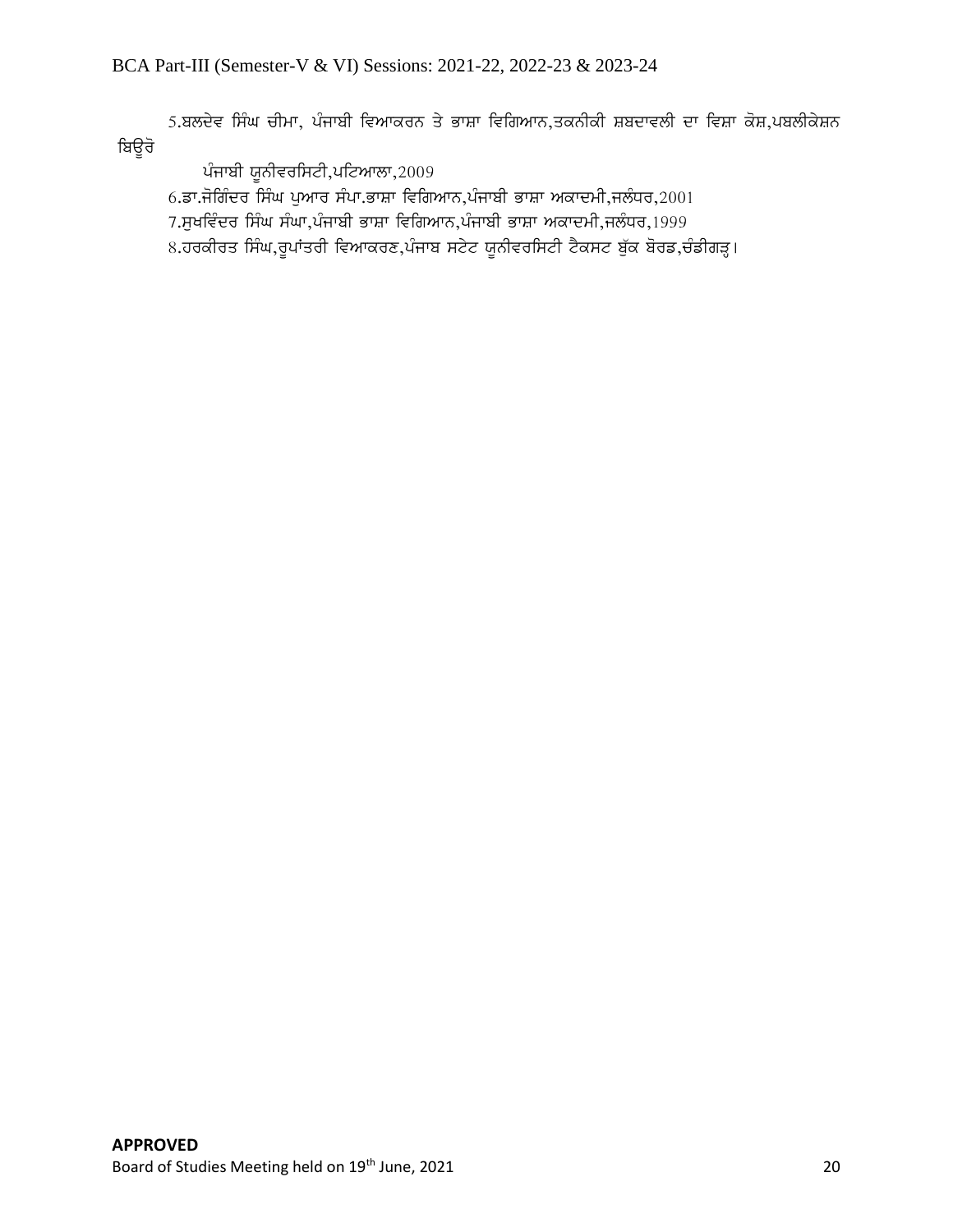## ਬੀ.ਸੀ.ਏ. ਭਾਗ ਤੀਜਾ,ਸਮੈਸਟਰ ਪੰਜਵਾਂ ਵਿਸ਼ਾ:ਪੰਜਾਬੀ ਮੱਢਲਾ ਗਿਆਨ

ਸੈਸ਼ਨ: 2021-22,2022-23,2023-24,ਪੇਪਰ ਕੋਡ:PBCA-501B

ਕੁੱਲ ਅੰਕ :50 ਤਿਆਰ ਦੀ ਸਮਾਂ:3 ਘੰਟੇ ਬਾਹਰੀ ਪਰੀਖਿਆ:35ਅੰਕ $\,$ ਬਾਹਰੀ ਪਰੀਖਿਆ:35%  $\,$ AMdrUnI mulWkx :15 AMk ku`l lYkcr:30 ਕ੍ਰੈਡਿਟ–04

## ਪਾਠਕ੍ਰਮ ਅਤੇ ਪ੍ਰਸ਼ਨ-ਪੱਤਰ ਦੀ ਰੂਪ-ਰੇਖਾ

## ਭਾਗ–ੳ

ਓ –ਅੱਖਰ ਗਿਆਨ(ਭਾਗ–ਤੀਜਾ),ਮੁੱਖ ਸੰਪਾ. ਡਾ.ਜਸਵੀਰ ਸਿੰਘ,ਸ੍ਰੀ ਗੁਰੂ ਤੇਗ਼ ਬਹਾਦਰ ਖ਼ਾਲਸਾ ਕਾਲਜ,ਸ੍ਰੀ ਅਨੰਦਪੁਰ ਸਾਹਿਬ,ਪਬਲੀਕੇਸ਼ਨ ਬਿਉਰੋ,ਪੁਸਤਕ ਵਿੱਚੋਂ ਨਿਬੰਧ ਵਾਲਾ ਭਾਗ

## ਬਾਰੀ–ਅਮਰੀਕਾਰ ਦਾ ਸੰਭਾਵਿਤ ਸ਼ਾਮਿਲ ਦੀ ਸ਼ਾਮਿਲ ਦੀ ਸ਼ਾਮਿਲ ਦੀ ਸ਼ਾਮਿਲ ਦੀ ਸ਼ਾਮਿਲ ਦੀ ਸ਼ਾਮਿਲ ਦੀ ਸ਼ਾਮਿਲ ਦੀ ਸ਼ਾਮਿਲ ਦੀ ਸ਼ਾਮਿਲ<br>ਸ਼ਾਮਿਲ ਦੀ ਸ਼ਾਮਿਲ ਦੀ ਸ਼ਾਮਿਲ ਦੀ ਸ਼ਾਮਿਲ ਦੀ ਸ਼ਾਮਿਲ ਦੀ ਸ਼ਾਮਿਲ ਦੀ ਸ਼ਾਮਿਲ ਦੀ ਸ਼ਾਮਿਲ ਦੀ ਸ਼ਾਮਿਲ ਦੀ ਸ਼ਾਮਿਲ ਦੀ ਸ਼ਾਮਿਲ ਦੀ

 $M-1$ .ਅਖਾਣ (ਅਰਥ ਦੱਸ ਕੇ ਵਾਕਾਂ ਵਿਚ ਵਰਤਣਾ)

 $m-2$ ੁਦਫ਼ਤਰੀ ਜਿੱਨੀ–ਪੱਤਰ

## ਬਾਰ ਸਮਾਜ ਕਰਨ ਦਾ ਸ਼ਾਮਲ ਕਰਨ ਦੀ ਸ਼ਾਮਲ ਕਰ ਦਿੱਤਾ ਹੈ। ਇਸ ਦੇ ਸ਼ਾਮਲ ਕਰ ਦਿੱਤਾ ਹੈ। ਇਸ ਦੇ ਸ਼ਾਮਲ ਕਰ ਦਿੱਤਾ ਹੈ। ਇਸ ਦੇ ਸ਼ਾਮਲ ਕ

ਨਿਬੰਧਾਂ ਵਿਚੋਂ 15 ਅਬਜੈਕਟਿਵ ਪੁਸ਼ਨ

## ਪੇਪਰ ਸੈੱਟਰ/ਵਿਦਿਆਰਥੀਆਂ ਲਈ ਹਦਾਇਤਾਂ:

1.ਸਾਰਾ ਸਿਲੇਬਸ 'ਅੱਖਰ ਗਿਆਨ (ਭਾਗ-ਤੀਜਾ)'ਵਿਚੋਂ ਹੀ ਪਾਇਆ ਜਾਵੇ। 2.ਭਾਗ-ੳ: ਵਿਚ ਨਿਬੰਧ ਦਾ ਵਿਸ਼ਾ-ਵਸਤੁ /ਸਾਰ ( ਤਿੰਨ ਵਿਚੋਂ ਇੱਕ) 06ਅੰਕ 3.ਭਾਗ-ਅ:1 ਵਿਚੋਂ ਅਖਾਣ(ਅਰਥ ਦੱਸ ਕੇ ਵਾਕਾਂ ਵਿਚ ਵਰਤਣੇ)  $($ ਪੰਦਰਾਂ ਵਿਚੋਂ ਦਸ)  $10X1=10$  ਅੰਕ 4.ਭਾਗ–ਅ:2 ਵਿਚੋਂ ਦਫ਼ਤਰੀ ਚਿੱਠੀ–ਪੱਤਰ (ਤਿੰਨ ਵਿਚੋਂ ਇਕ) 04 ਅੰਕ 5.ਭਾਗ-ੲ ਵਿਚ ਨਿਬੰਧਾਂ ਵਿਚੋਂ ਲਾਜ਼ਮੀ ਕੁੱਲ 15 ਅਬਜੈਕਟਿਵ ਪ੍ਰਸ਼ਨ।ਹਰੇਕ ਪ੍ਰਸ਼ਨ 01 ਅੰਕ ਦਾ ਹੋਵੇਗਾ।(15X1=15

## ਅੰਕ)

## ਪਾਠਕ੍ਰਮ ਦਾ ਉਦੇਸ਼:

1.ਵਿਦਿਆਰਥੀਆਂ ਨੂੰ ਸ਼ੁੱਧ ਪੰਜਾਬੀ ਪੜ੍ਹਨਾ,ਲਿਖਣਾ ਅਤੇ ਬੋਲਣਾ ਸਿਖਾਉਣਾ।

 $2.\overline{\text{f}}$ ਵਿਦਿਆਰਥੀਆਂ ਨੂੰ ਨਿਬੰਧਾਂ ਅਤੇ ਅਖਾਣਾਂ ਰਾਹੀਂ ਪੰਜਾਬੀ ਸਾਹਿਤ ਅਤੇ ਸਭਿਆਚਾਰ ਨਾਲ ਜੋੜ੍ਹਨਾ।

## ਪਾਠਕੁਮ ਨਤੀਜੇ:

1. ਵਿਦਿਆਰਥੀ ਗੁਰਮੁਖੀ ਸਿੱਖ ਕੇ ਪੰਜਾਬੀ ਭਾਸ਼ਾ ਵਿਚ ਸੰਵਾਦ ਰਚਾਉਣ ਦੇ ਯੋਗ ਹੁੰਦਾ ਹੈ।

2. ਵਿਦਿਆਰਥੀ ਪੰਜਾਬੀ ਭਾਸ਼ਾ ਦਾ ਅਮੀਰ ਸਾਹਿਤ ਪੜ੍ਹਦਾ ਹੈ।

## ਸਹਾਇਕ ਪਸਤਕਾਂ:

1.ਡਾ.ਸੋਹਿੰਦਰ ਸਿੰਘ ਵਣਜਾਰਾ ਬੇਦੀ,ਲੋਕ ਆਖਦੇ ਹਨ,ਪੰਜਾਬੀ ਸਾਹਿਤ ਅਕਾਦਮੀ,ਲਧਿਆਣਾ।

 $2.\vec{q}.$ ਬਿਕਰਮ ਸਿੰਘ ਘੁੰਮਣ ਸੰਪਾ.ਪੰਜਾਬੀ ਮੁਹਾਵਰਾ ਅਤੇ ਅਖਾਣ ਕੋਸ਼,ਵਾਰਿਸ ਸ਼ਾਹ ਫਾਉਂਡੇਸ਼ਨ,ਅੰਮ੍ਰਿਤਸਰ।

3.ਡਾ.ਹਰਕੀਰਤ ਸਿੰਘ,ਪੰਜਾਬੀ ਸ਼ਬਦ ਰੂਪ ਤੇ ਸ਼ਬਦ ਜੋੜ ਕੋਸ਼,ਪੰਜਾਬੀ ਯੂਨੀਵਰਸਿਟੀ,ਪਟਿਆਲਾ।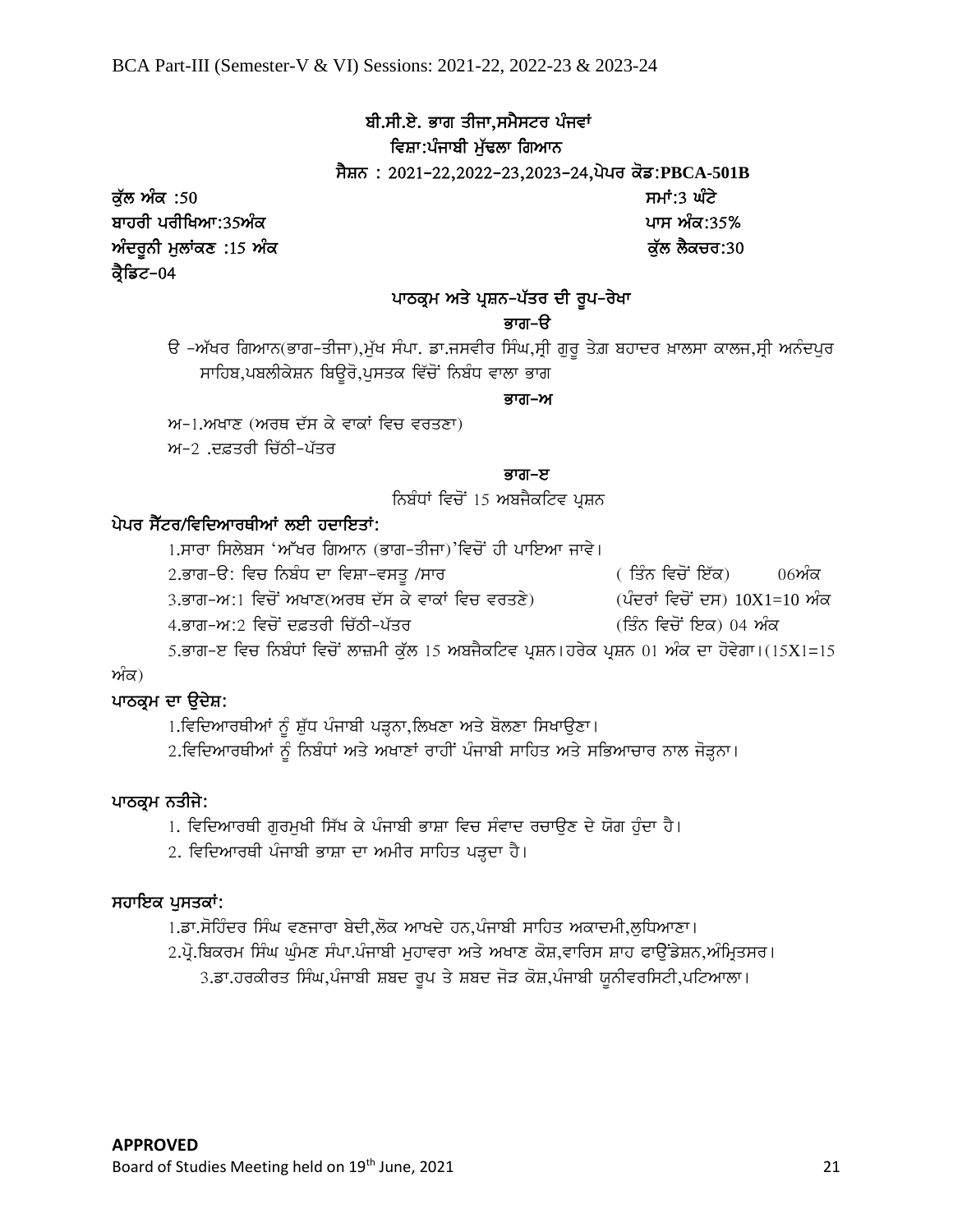## **BCA-311 Web Development using PHP and MYSQL**

**Maximum Marks: 100 Time Allowed: 3 Hours External Examination: 70 Marks Pass Percentage: 35% Internal Assessment: 30 Marks Teaching Hours per week: 4 <b>Teaching Hours** per week: 4 **Credits: 4 (4L)**

## **A) Instruction For The Paper Setter**

The question paper will consist of three sections A, B and C. Section A and B will have four questions from the respective section of the syllabus carrying 10.5 marks for each question. Section C will consist of 5-10 short answer type questions carrying a total of 28 marks, which will cover the entire syllabus uniformly. Candidates are required to attempt five questions in all by selecting at least two questions each from the section A and B. Section C is compulsory.

## **B) Instructions For The Candidates**

Candidates are required to attempt five questions in all by selecting at least two questions each from the section A and B. Section C is compulsory.

**Course Objectives:** The main objectives of this course are:

- i. To provide the necessary knowledge to design and develop dynamic, database-driven web applications using PHP.
- ii. To make students learn how to connect to any ODBC-compliant database and perform hands on practice with a MySQL database to create database-driven HTML forms and reports etc.
- iii. To make students learn how to configure PHP and Apache Web Server.
- iv. Outline the principles behind using MySQL as a backend DBMS with PHP.

## **SECTION-A**

**PHP:** A Brief History of PHP, Introduction to PHP, Syntax, Scope of Variables: Global and Local Variables, Data types, Control Statements, Operators- Arithmetic, Logical, Relational and Bit-Wise operators. Functions, JavaScript functions Local and Global scope, Calling Functions, Defining a Function, Built-in functions. Installing and Configuring PHP on Windows.Installing web site on web server-Apache, WAMP.Creating Arrays, Multidimensional Arrays, Cookies.Document Object Model and Finding Elements.Basic Events, Standard Event Model.

**String:** Quoting String Constants - Printing Strings - Accessing Individual Characters -Cleaning Strings - Encoding and Escaping -Comparing Strings - Manipulating and Searching Strings – Regular Expressions.

## **SECTION -B**

**Connecting to MySQL from PHP**: Server side programming, Client Side Scripting, WAMP tool, HTML Form Fields (Controls), PHP Form Handling, Form Validations.

Objects: Terminology - Creating an Object - Accessing Properties and Methods - Declaring a Class - Introspection – Serialization Extending PHP.

**AJAX:** Introduction, Identifiers, Variables, Defined Constants, Operators and Expressions.HTML Form Fields (Controls).

**Architectural Overview:** The pval/zval Data Type, Parameter Handling, Returning Values, References, Global Variables.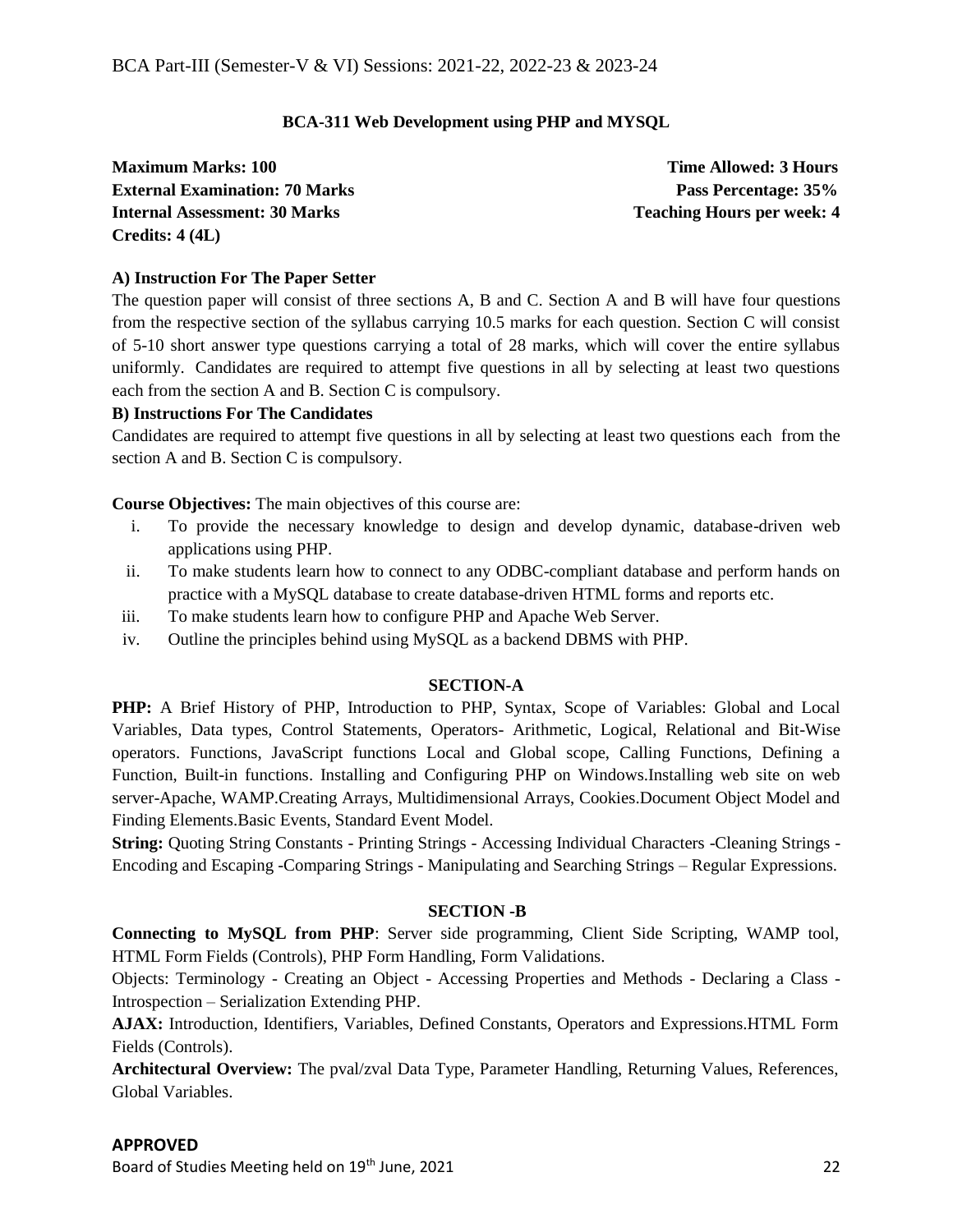**Introduction to MySql**: Data Types, Sql Queries:Creating Database, Creating Table, Inserting, Updating, Deleting Data. Searching, Sorting, Altering table.

**Course Learning Outcomes:** At the end of this course, students will be able to:

- i. List the major elements of the PHP & MySQL work and explain why PHP is good for web development.
- ii. Analyze the basic structure of a PHP web application and be able to install and maintain the web server, compile, and run a simple web application.
- iii. Create PHP programs that use various PHP library functions and that manipulate files and directories.
- iv. Get hands-on experience on various techniques of web development and will be able to design and develop a complete website.

## **Reference Books:**

- 1. Robin Nixon, Learning PHP, MySQL, and JavaScript, Shroff/O'Reilly.
- 2. Raj Kamal, Internet and Web Technologies, Tata McGraw-Hill.
- 3. Matt Zandstra, Sams Teach Yourself PHP in 24 Hours, Sams Publishing.
- 4. Steven M. Schafer, HTML, CSS, JavaScript, Perl, Python and PHP, Wiley India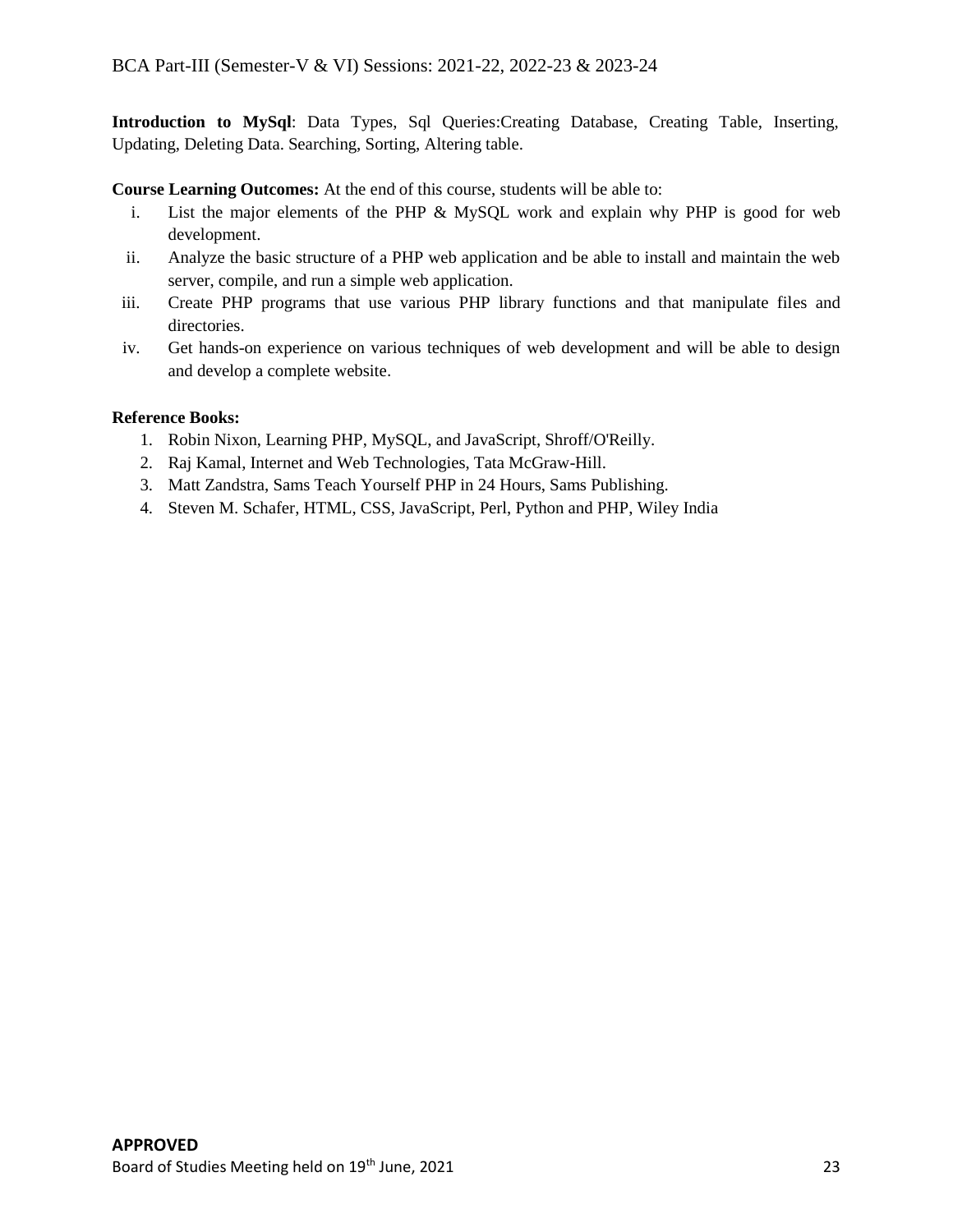## **BCA-312 Artificial Intelligence**

**Maximum Marks: 100** Time Allowed: 3 Hours **External Examination: 70 Marks Pass Percentage: 35% Internal Assessment: 30 Marks Teaching Hours** Peaching Hours per week: 6 **Credits:6 (5L+1T)**

## **A) Instruction For The Paper Setter**

The question paper will consist of three sections A, B and C. Section A and B will have four questions from the respective section of the syllabus carrying 10.5 marks for each question. Section C will consist of 5-10 short answer type questions carrying a total of 28 marks, which will cover the entire syllabus uniformly. Candidates are required to attempt five questions in all by selecting at least two questions each from the section A and B. Section C is compulsory.

## **B) Instructions For The Candidates**

Candidates are required to attempt five questions in all by selecting at least two questions each from the section A and B. Section C is compulsory.

**Course Objectives:** The main objectives of this course are:

- i. To give a historical perspective of AI and its applications.
- ii. To make the students familiar with basic principles of AI toward Problem Solving, Inference, Knowledge representation and Learning.
- iii. To understand the applications of AI techniques in intelligent agents and expert systems.
- iv. To have an introduction with Natural Language Processing.

## **SECTION-A**

**Introduction:** Introduction to Artificial Intelligence, History and Applications, Intelligent agents: Reactive, Deliberative, Goal-driven, Utility-driven and Learning agents.

**Problem Solving**: Defining problem as state space search, problem characteristics, Blind search, Heuristic search, Hill Climbing, Best-first, Constraint Satisfaction, AI Problems: Water-Jug Problem, 8- Puzzle problem, 8-Queens problem.

**Logical Reasoning:** Introduction to Prepositional Logic: Syntax, Semantics, Inference methods in Prepositional Logic. Introduction to Predicate Logic: Syntax, Semantics of Predicate Logic, Clausal form, Resolution, Unification, Inference Mechanisms.

## **SECTION-B**

**Knowledge**: Introduction and Importance of Knowledge, Knowledge based systems, Knowledge Representation: Approaches to Knowledge representation, Issues in Knowledge representation, Knowledge representation using rules, Semantic Nets, Frames, Conceptual Dependencies, Scripts, CYC, Knowledge Organization and Manipulation.

**Learning:** Introduction, Role of Learning, Types of Learning, General Learning Model, Performance Measures.

**Expert Systems**: Introduction, Rule-Based Architectures, Nonproduction system architectures, Expert System Shells, Knowledge Acquisition and Validation.

**Introduction to Natural Language Processing (NLP).**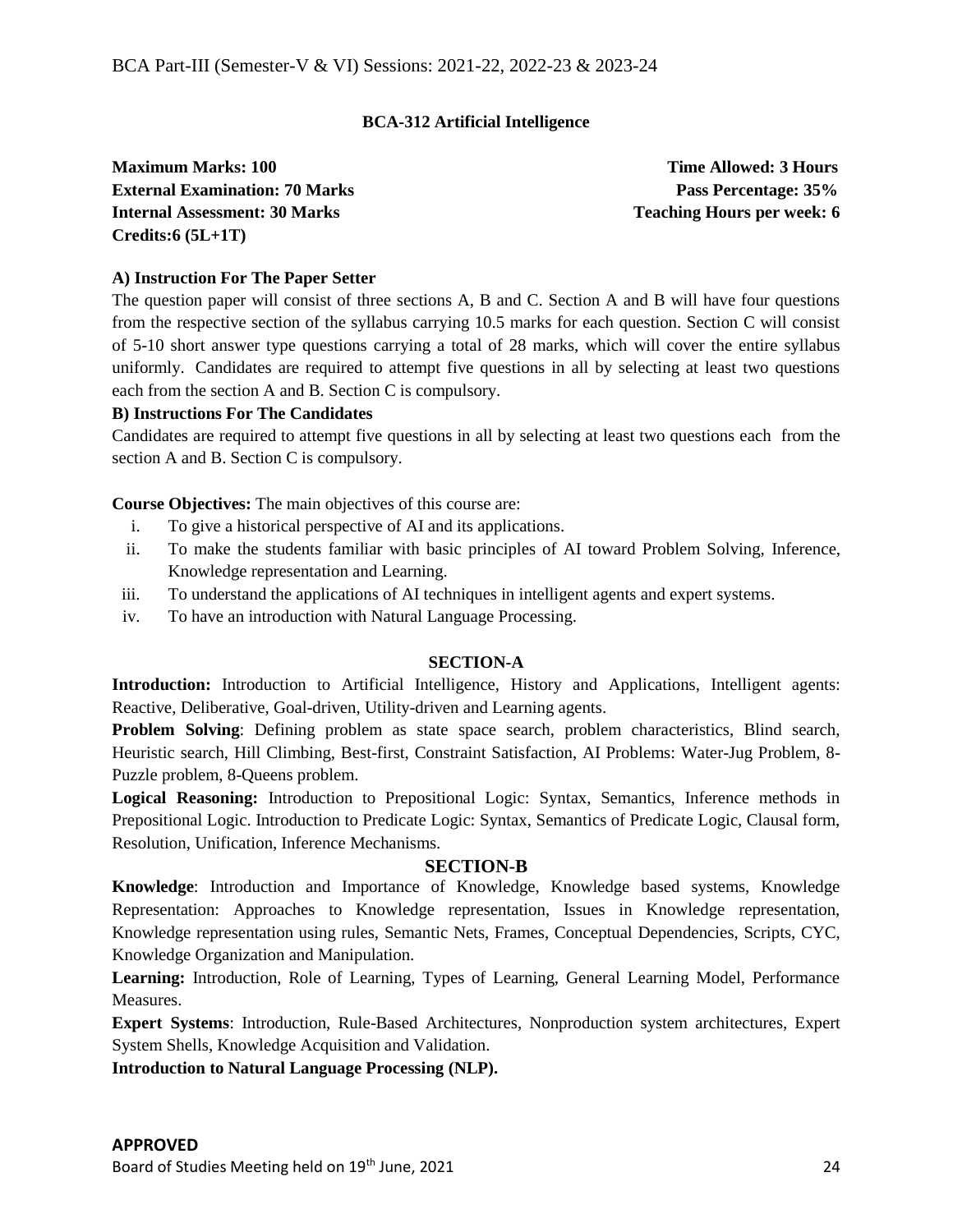**Course Learning Outcomes:** At the end of this course, students will be able:

- i. Understand the various searching techniques, constraint satisfaction problem and example problems- game playing techniques.
- ii. To understand concept of Knowledge Representation and Predicate Logic and transform the real life information in different representation.
- iii. To understand State-Space and it's searching strategies.
- iv. Explain the role of agents and how it is related to environment and the way of evaluating it and how agents can act by establishing goals.

## **Text Books:**

- 1. DAN.W. Patterson, Introduction to A.I and Expert Systems PHI, 2007.
- 2. Russell & Norvig, Artificial Intelligence-A Modern Approach, LPE, Pearson Prentice Hall, 2nd edition, 2005.
- 3. Rich & Knight, Artificial Intelligence Tata McGraw Hill, 2nd edition, 1991.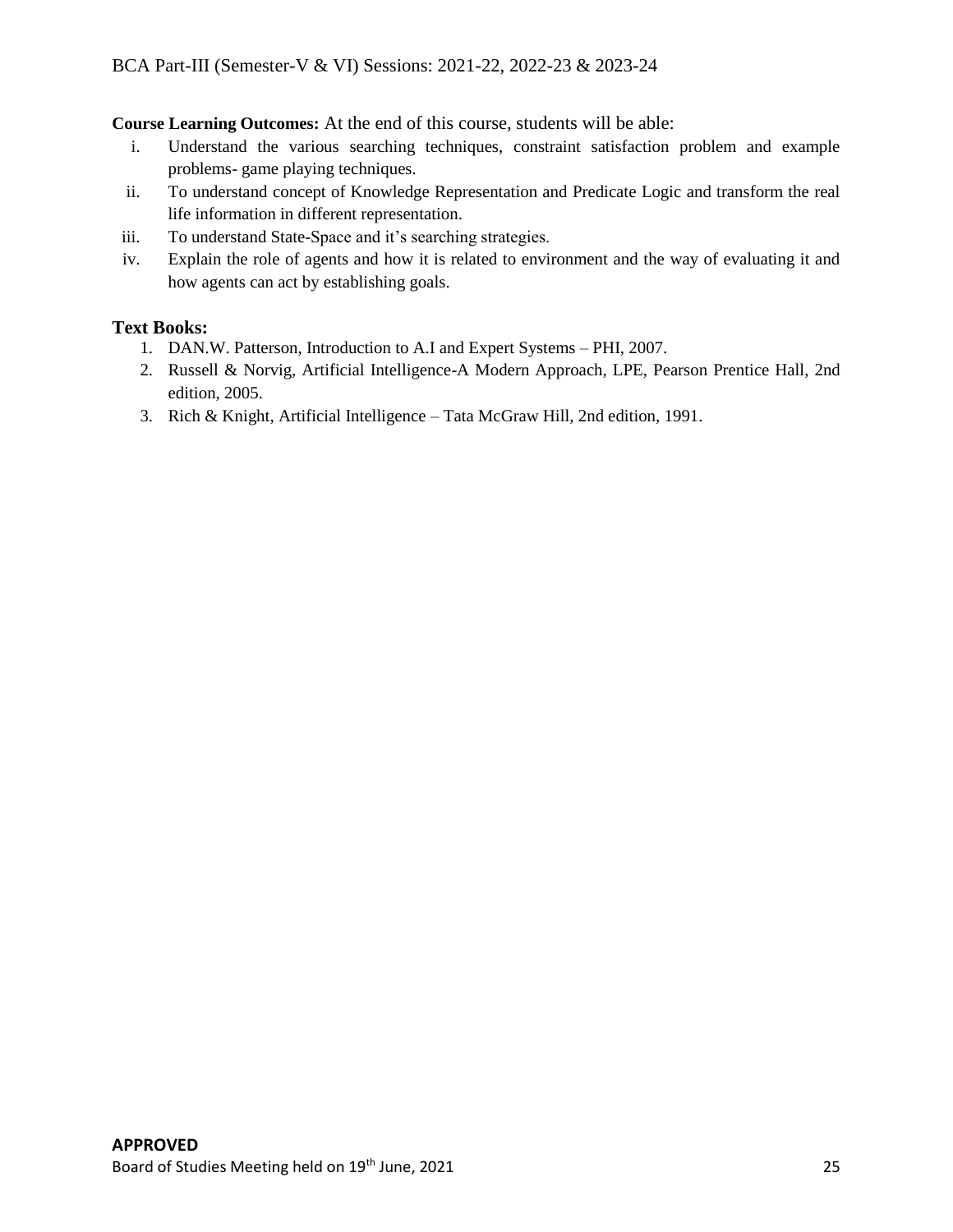## **BCA-313 (E1) Programming using Python**

**Maximum Marks: 100 Time Allowed: 3 Hours External Examination: 70 Marks Pass Percentage: 35% Internal Assessment: 30 Marks Teaching Hours per week: 4 <b>Teaching Hours** per week: 4 **Credits: 4 (4L)**

## **A) Instruction For The Paper Setter**

The question paper will consist of three sections A, B and C. Section A and B will have four questions from the respective section of the syllabus carrying 10.5 marks for each question. Section C will consist of 5-10 short answer type questions carrying a total of 28 marks, which will cover the entire syllabus uniformly. Candidates are required to attempt five questions in all by selecting at least two questions each from the section A and B. Section C is compulsory.

## **B) Instructions For The Candidates**

Candidates are required to attempt five questions in all by selecting at least two questions each from the section A and B. Section C is compulsory.

**Course Objectives:** The main objectives of this course are:

- i. To learn and understand Python programming basics and paradigm.
- ii. To learn and understand Python looping, control statements and string manipulations.
- iii. To write simple Python programs for solving problems.
- iv. Decompose a Python program into functions, lists etc.

## **SECTION-A**

**Basics of Python:** History, Features,Strength and Weakness, Different Versions, Working with Python, Basic Syntax, indentation; keywords, identifiers, assignment statements, expressions, Variable and Data Types,Data Types Conversion, Printing on screen, Reading data from keyboard.

**Operators:** Arithmetic, Comparison, Assignment, Bitwise, Logical, Membership, Identity, Operators Precedence,

**Conditional Statements: i**f, if- else, Nested if-else.

**Looping:** for, while, Nested loops, break and continue statements.

**Lists:** Introduction, Accessing list, Operations, Working with lists, Function and Methods.

**Tuple:** Introduction, Accessing tuples, Operations, Working Functions and Methods.

**Dictionaries:** Introduction, Accessing values in dictionaries, Working with dictionaries, Properties.

**Python Functions:** Function introduction, Types of functions, Functions with parameters, Keywords and optional parameters, Scope of variables (Global and Local), Anonymous function – Lambda, In-build function, List Comprehension.

## **SECTION-B**

**String Manipulation:** Accessing Strings, len, min, max functions, indexing, slicing, concatenation, in / not in operator, comparing strings. Substring search and split functions.

**Formatting:** the format() method, arguments- format field names. Formatting numbers and strings: rounding, precision, scientific notation, percentage, width and justify.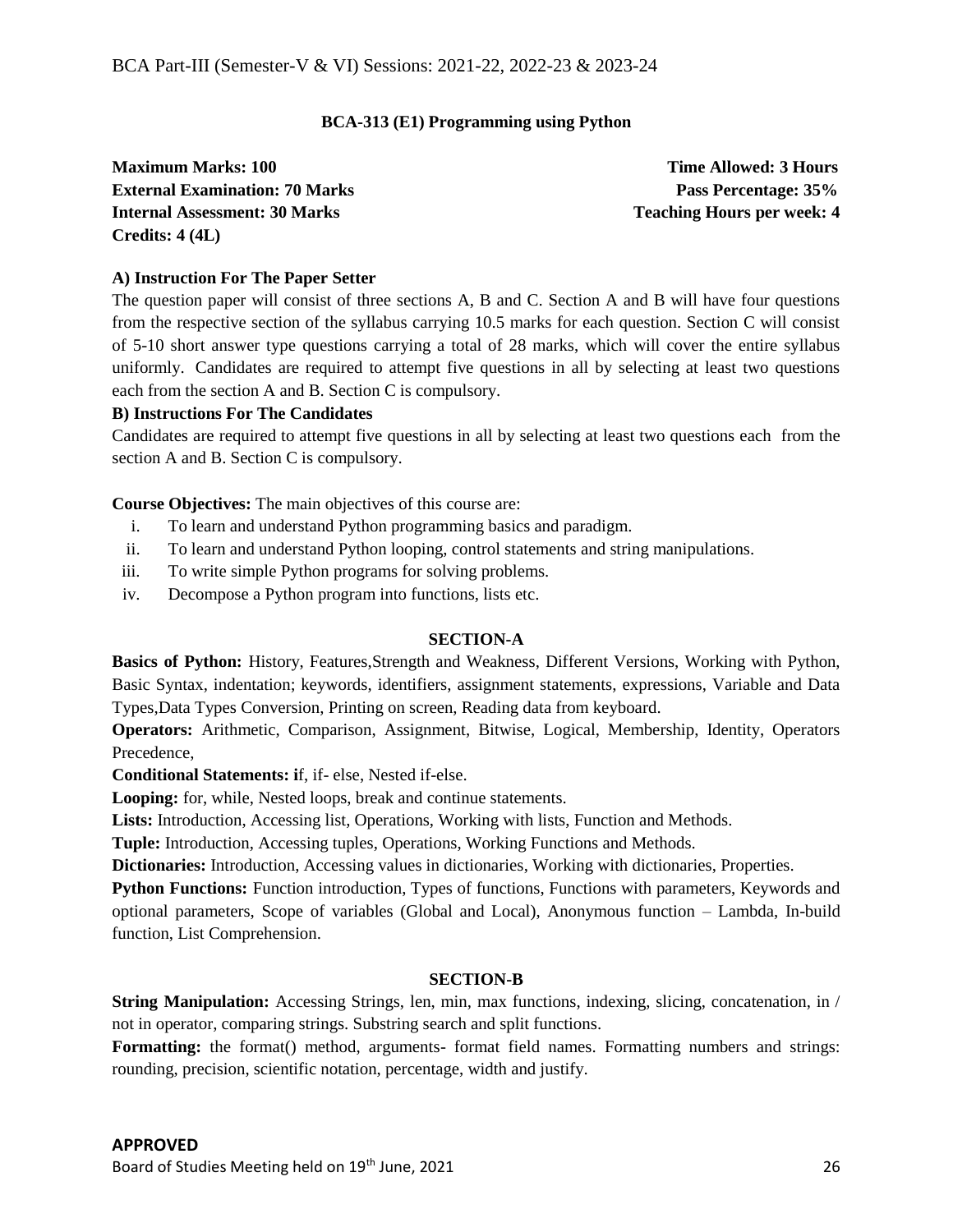**Python Modules**: Modules, Standard Modules (Math, Sys module), Import Statement, from statement, Dir() functions.

**OOPs concepts in Python**- Class and object, Encapsulation, Data Abstraction, Inheritance, Polymorphism; Creating and accessing objects attributes and methods, Python Constructors, Python Inheritance- multiple and multilevel.

## **Course Learning Outcomes:** At the end of this course, students will be able:

- i. Define and demonstrate the use of built-in data structures lists, tuples and dictionary.
- ii. Design and implement a program to solve a real world problem.
- iii. To learn how to build and package Python modules for reusability.
- iv. To learn how to design object-oriented programs with Python classes.

## **Text Books:**

1. Paul Gries, Jennifer Campbell, Jason Montojo, Practical Programming- An Introduction to Computer Science Using Python 3.6, Shroff Publications and Distributors.

## **Reference Books:**

- 1. John V Guttag, Introduction to Computation and Programming Using Python'', Revised and expanded Edition, MIT Press.
- 2. Robert Sedgewick, Kevin Wayne, Robert Dondero, ―Introduction to Programming in Python: An Inter-disciplinary Approach, Pearson India Education Services Pvt. Ltd.
- 3. Timothy A. Budd, Exploring Python, Mc-Graw Hill Education (India) Private Ltd.
- 4. Paul Gries, Jennifer Campbell and Jason Montojo, Practical Programming: An Introduction to Computer Science using Python 3, Second edition, Pragmatic Programmers, LLC.
- 5. Rossum, Introduction To Python ,Shroff Publications and Distributors
- 6. Downey,Think Python 2/ED, Shroff Publications and Distributors
- 7. Lutz, Learning Python, 5/ED, Shroff Publications and Distributors
- 8. Campbell, Practical Programming: An Introduction to Computer Science Using Python, Shroff Publications and Distributors.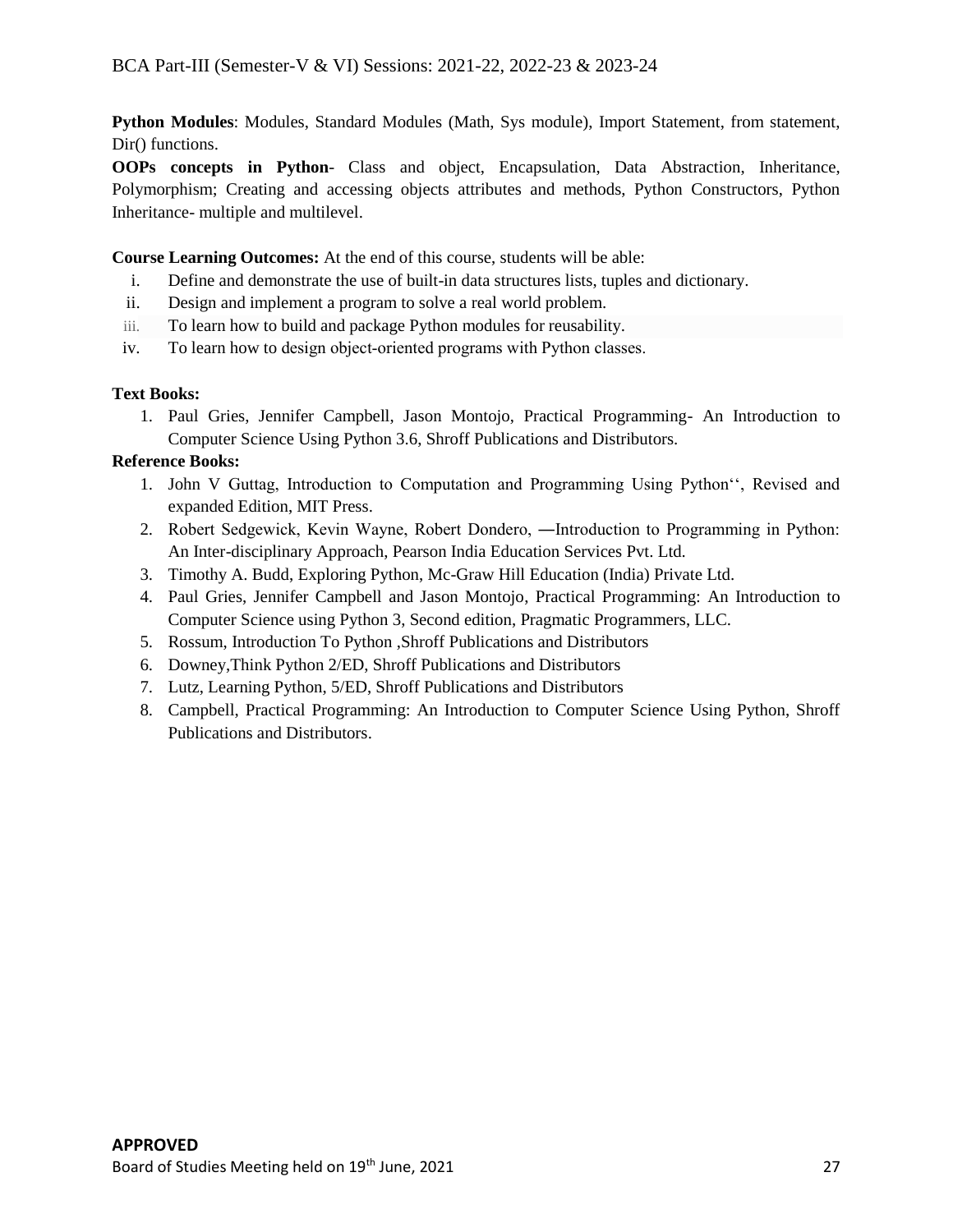## **BCA-313 (E2) Digital Image Processing**

**Maximum Marks: 100 Time Allowed: 3 Hours External Examination: 70 Marks Pass Percentage: 35% Internal Assessment: 30 Marks Teaching Hours** Peaching Hours per week: 4 **Credits: 4 (4L)**

## **A) Instruction For The Paper Setter**

The question paper will consist of three sections A, B and C. Section A and B will have four questions from the respective section of the syllabus carrying 10.5 marks for each question. Section C will consist of 5-10 short answer type questions carrying a total of 28 marks, which will cover the entire syllabus uniformly. Candidates are required to attempt five questions in all by selecting at least two questions each from the section A and B. Section C is compulsory.

## **B) Instructions For The Candidates**

Candidates are required to attempt five questions in all by selecting at least two questions each from the section A and B. Section C is compulsory.

**Course Objectives:** The main objectives of this course are:

- i. To introduce the concepts of image processing and basic analytical methods to be used in image processing.
- ii. To familiarize students with image enhancement and restoration techniques.
- iii. To explain different image compression techniques.
- iv. To introduce segmentation and morphological processing techniques.

## **SECTION-A**

**Introduction:** Fundamentals of Image formation, components of image processing system, image sampling and quantization.

**Image Enhancement in the spatial domain:** Basic gray-level transformation, histogram processing, arithmetic and logic operators, basic spatial filtering, smoothing and sharpening spatial filters.

**Image Restoration:** A model of the image degradation/restoration process, noise models, restoration in the presence of noise–only spatial filtering, Weiner filtering, constrained least squares filtering, geometric transforms; Introduction to the image enhance in frequency domain.

## **SECTION-B**

**Image Compression:** Need of image compression, image compression models, error-free compression, lossy predictive coding, image compression standards.

**Morphological Image Processing:** Preliminaries, dilation, erosion, open and closing, basic morphologic algorithms, The Hit-or-Miss Transformation

**Image Segmentation:** Detection of discontinuous, edge linking and boundary detection, thresholding, Hough Transform Line Detection and Linking, region–based segmentation.

**Object Recognition:** Patterns and patterns classes, matching, classifiers.

**Course Learning Outcomes:** After the successful completion of the course the students will be able to:

1. Explain the fundamentals of digital image and its processing.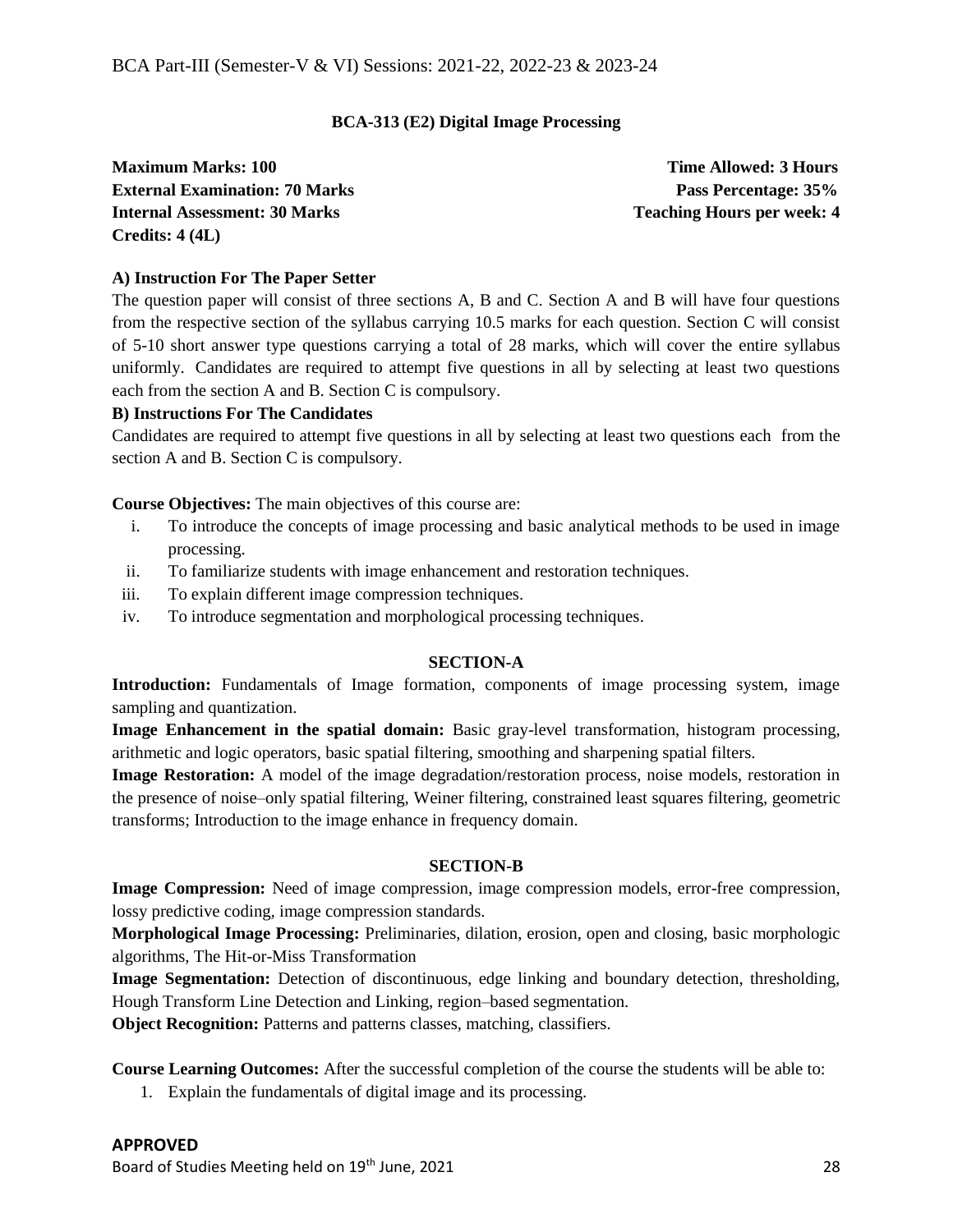## BCA Part-III (Semester-V & VI) Sessions: 2021-22, 2022-23 & 2023-24

- 2. Perform image enhancement techniques in spatial and frequency domain.
- 3. Elucidate the mathematical modelling of image restoration and compression.
- 4. Apply the concept of image segmentation.
- 5. Describe object detection and recognition techniques.

## **Text Books:**

1. Digital Image Processing, RafealC.Gonzalez, Richard E.Woods, Second Edition, Pearson Education/PHI.

## **Reference Books**:

- 1. Image Processing, Analysis, and Machine Vision, Milan Sonka, Vaclav Hlavac and Roger Boyle, Second Edition, Thomson Learning.
- 2. Introduction to Digital Image Processing with Matlab, Alasdair McAndrew, Thomson Course Technology.
- 3. Computer Vision and Image Processing, Adrian Low, Second Edition, B. S. Publications.
- 4. Digital Image Processing using Matlab, RafealC.Gonzalez, Richard E.Woods, Steven L. Eddins, Pearson Education.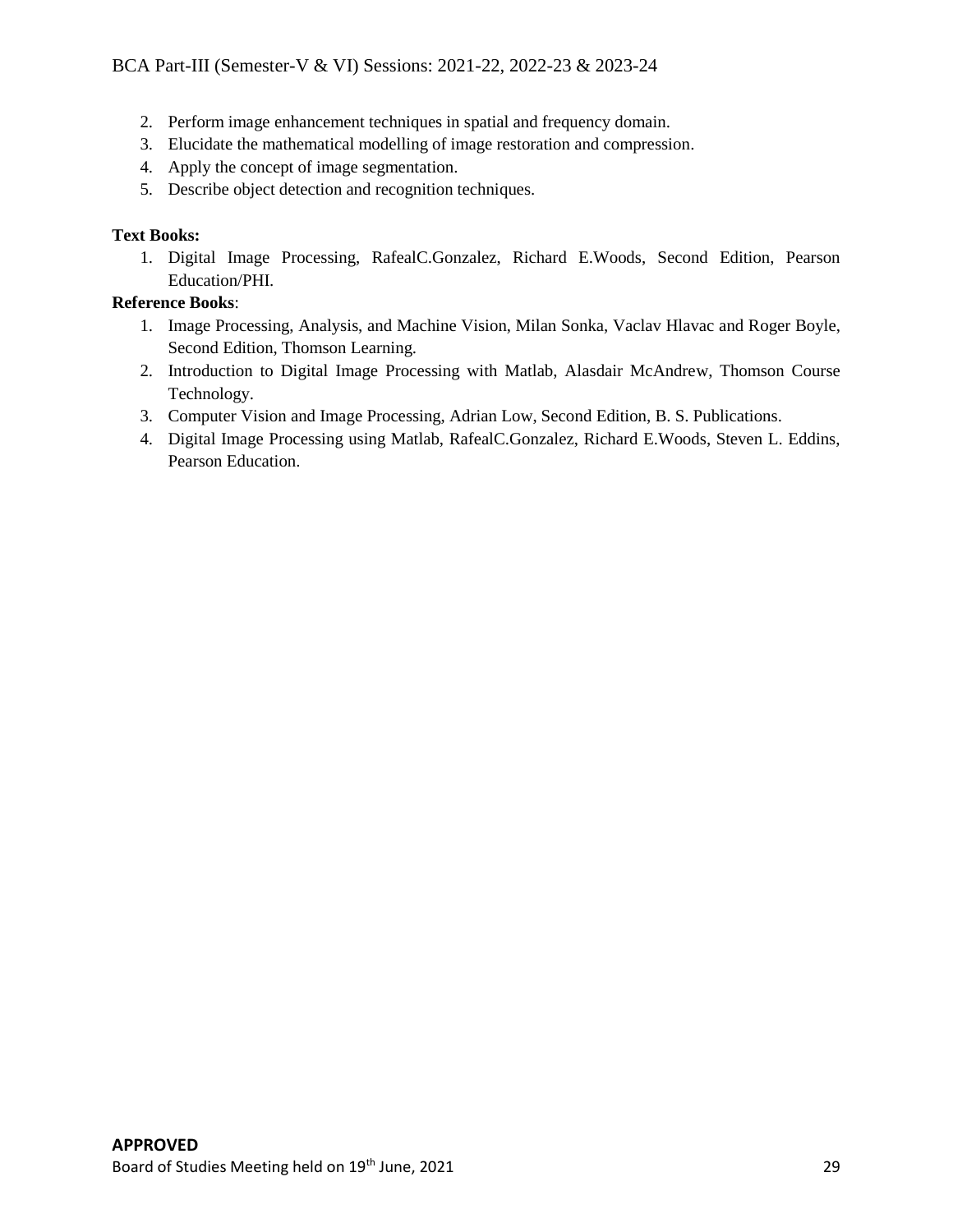## **BCA-314 Software Lab-XII (Based on BCA-311: Web Development using PHP & MYSQL)**

| <b>Maximum Marks: 100</b>             | <b>Time Allowed: 3 Hours</b>      |
|---------------------------------------|-----------------------------------|
| <b>External Examination: 70 Marks</b> | Pass Percentage: 35%              |
| <b>Internal Assessment: 30 Marks</b>  | <b>Teaching Hours per week: 4</b> |
| Credits: $2(2P)$                      |                                   |

This laboratory course will comprise of exercises to supplement what is learnt under paper BCA-311: Web Development using PHP & MYSQL.

The breakup of marks for the practical will be as under: -

|      | Internal Assessment                                                 | 30Marks |
|------|---------------------------------------------------------------------|---------|
| ii.  | Viva Voce (External Evaluation)                                     | 40Marks |
| iii. | Lab Record, Program Development and Execution (External Evaluation) | 30Marks |

- 1. Write a program to print any text in PHP.
- 2. Write a program to print the data types of PHP i.e. using String, Integer, Floating point numbers, Boolean, Array, Object, NULL.
- 3. Write a program of arithmetic operators.
- 4. Write any program of using conditional Statements.
- 5. Write a program to implement switch case in PHP.
- 6. Write a program to add two numbers using functions.
- 7. Write a program to implement while loop .
- 8. Print different values using for each loop.
- 9. Create a Date From a String With PHP strtotime() function
- 10. Write a program to open, read and close file in PHP.
- 11. Write a function to connect and create database using PHP.
- 12. Write a program to implement mail function.
- 13. Write a program to implement WHERE clause in php MySQL?
- 14. Write a program to implement file upload using PHP.
- 15. Write a program to start, store and delete session variable.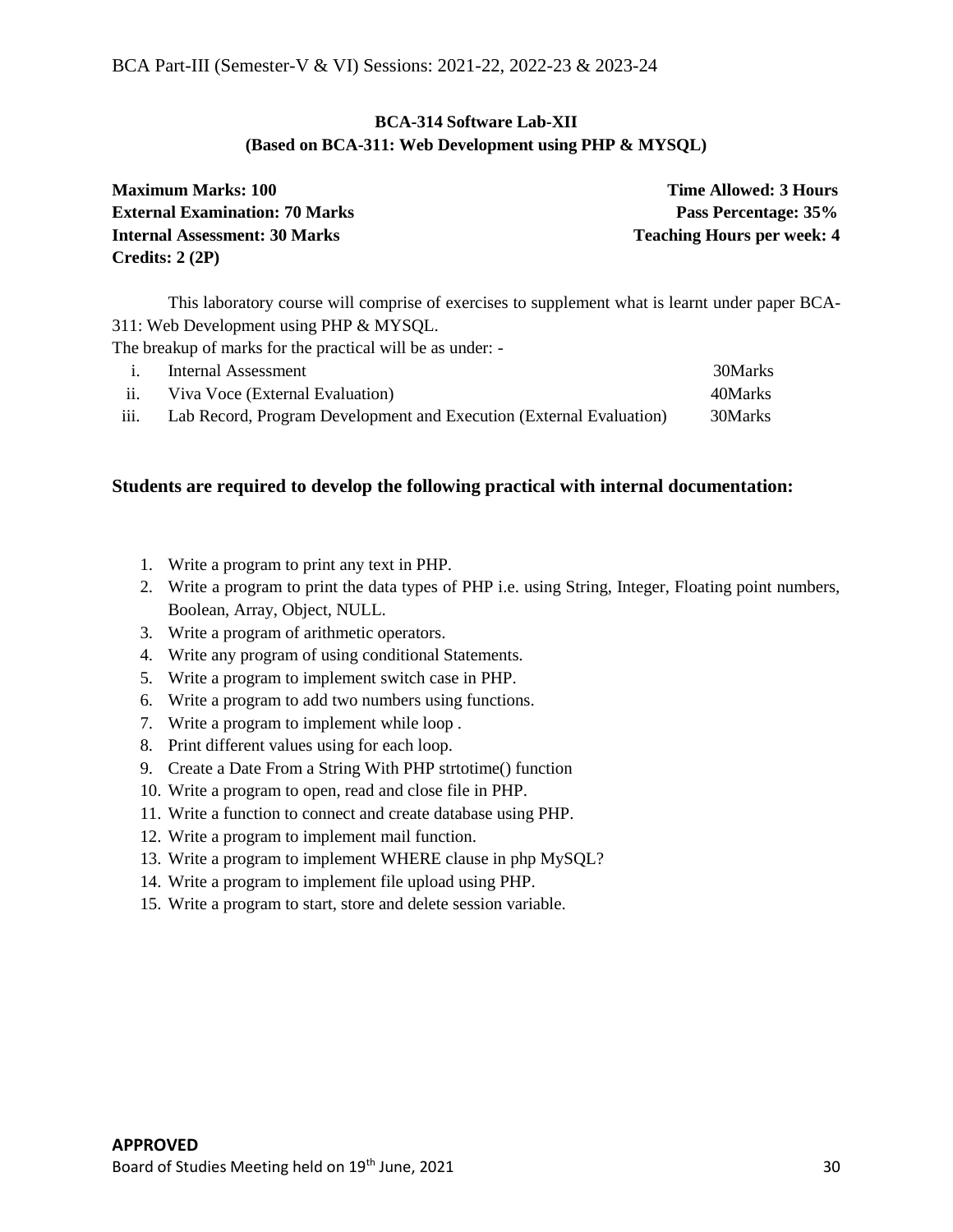## **BCA-315 Software Lab-XIII (Based on BCA-313 (E1): Programming using Python)**

| <b>Maximum Marks: 100</b>             | <b>Time Allowed: 3 Hours</b>      |  |
|---------------------------------------|-----------------------------------|--|
| <b>External Examination: 70 Marks</b> | Pass Percentage: 35%              |  |
| <b>Internal Assessment: 30 Marks</b>  | <b>Teaching Hours per week: 4</b> |  |
| Credits: $2(2P)$                      |                                   |  |

This laboratory course will comprise of exercises to supplement what is learnt under paper BCA-321 (E1): Programming using Python.

The breakup of marks for the practical will be as under: -

|                   | Internal Assessment                                                 | 30Marks |
|-------------------|---------------------------------------------------------------------|---------|
| $\overline{11}$ . | Viva Voce (External Evaluation)                                     | 40Marks |
| iii.              | Lab Record, Program Development and Execution (External Evaluation) | 30Marks |

- 1. Write a program to perform arithmetic operations.
- 2. Write a program to display various types and their values.
- 3. Write a program to display string operations.
- 4. Write a program to find area of rectangle.
- 5. Write a program to find cube.
- 6. Write a program to compare two numbers is greater, smaller and equal.
- 7. Write a program to find greater of three numbers.
- 8. Write a program to find grade of a student.
- 9. Write a program to implement for loop.
- 10. Write a program print the even numbers up to a given range.
- 11. Write a program to find sum of first n numbers.
- 12. Write a program to find factorial of first numbers.
- 13. Write a program to display the pyramid.
- 14. Write a program to display matrix addition.
- 15. Write a program to display matrix multiplication.
- 16. Write a program to create a list of 10 numbers and multiply each element by 2 and display the list.
- 17. Write a program to create dictionary and display it.
- 18. Write a program to add, delete and iterating the dictionary.
- 19. Write a program to find the cube of number using function.
- 20. Write a program to find area of rectangle using function.
- 21. Write a program to make a class.
- 22. Write a program to show the concept of overriding.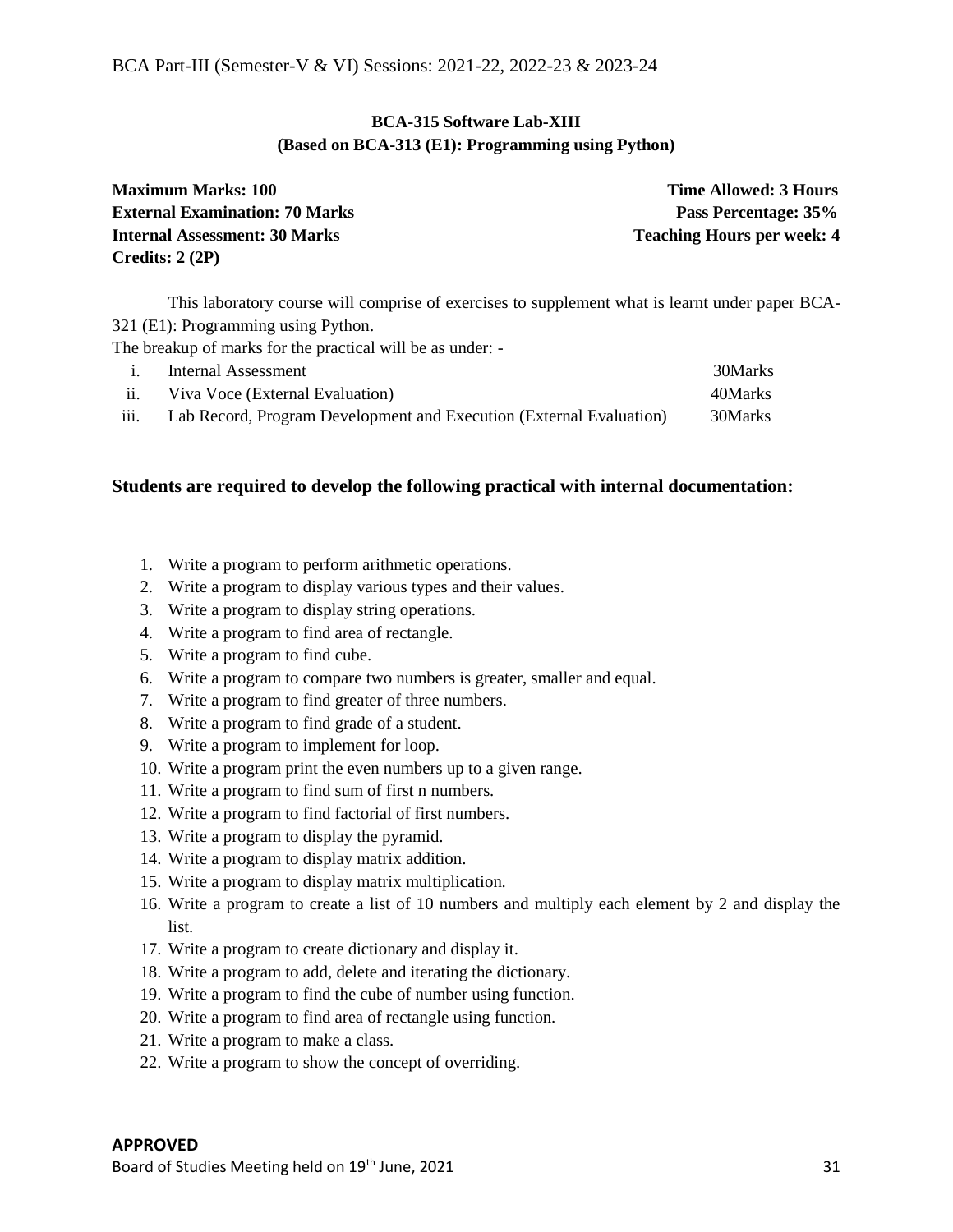## **BCA-315 Software Lab-XIII (Based on BCA-313 (E2): Digital Image Processing)**

| <b>Maximum Marks: 100</b>             | <b>Time Allowed: 3 Hours</b>      |  |
|---------------------------------------|-----------------------------------|--|
| <b>External Examination: 70 Marks</b> | Pass Percentage: 35%              |  |
| <b>Internal Assessment: 30 Marks</b>  | <b>Teaching Hours per week: 4</b> |  |
| Credits: $2(2P)$                      |                                   |  |

This laboratory course will comprise of exercises to supplement what is learnt under paper BCA-313 (E2): Digital Image Processing.

The breakup of marks for the practical will be as under: -

| 1V.            | Internal Assessment                                                 | 30Marks |
|----------------|---------------------------------------------------------------------|---------|
| $\mathbf{V}$ . | Viva Voce (External Evaluation)                                     | 40Marks |
| V1.            | Lab Record, Program Development and Execution (External Evaluation) | 30Marks |

- 1. Program to extract different Attributes of an Image.
- 2. Program for Image Negation.
- 3. Program for Power Law Transformation.
- 4. Program for Histogram Mapping and Equalization.
- 5. Program for Image Smoothening and Sharpening.
- 6. Program for Edge Detection.
- 7. Program for Morphological Operations on Binary Images.
- 8. Program for Pseudo Coloring.
- 9. Program for Chain Coding.
- 10. Program for DCT/IDCT Computation.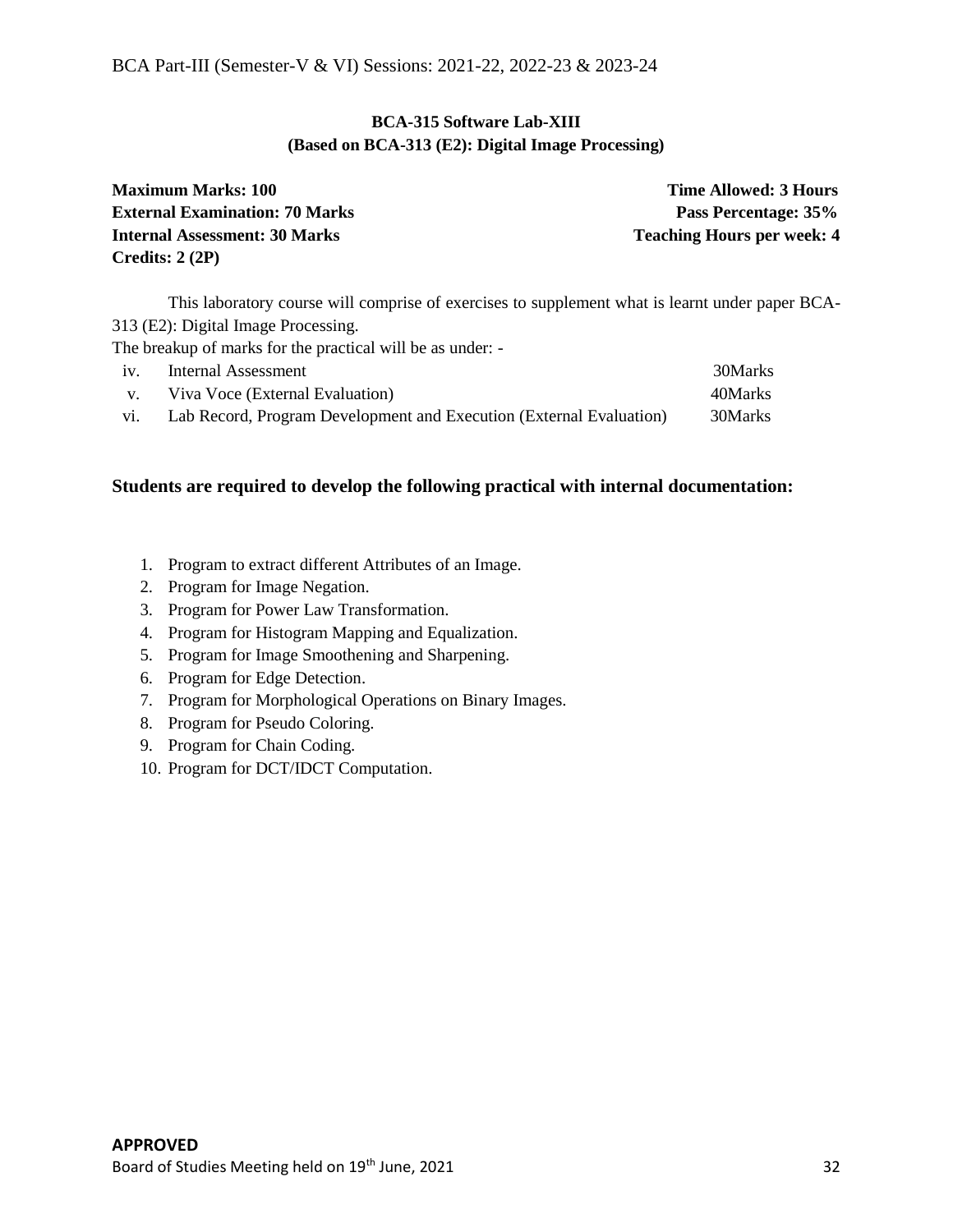BCA Part-III (Semester-V & VI) Sessions: 2021-22, 2022-23 & 2023-24

## **BCA-316 Major Project**

**Maximum Marks: 100 Pass Percentage: 35% External Examination: 70 Marks Internal Assessment: 30 Marks Credits: 6** 

In this course, Students are required to make a Major Project based on any of the technologies learnt so far (ASP.NET/PHP). Students have to submit a Project Report to their Internal Supervisor. The marks distribution of the External Examination will be as follow:

**Project Report & Presentation: 45 Marks Viva-Voce: 25 Marks**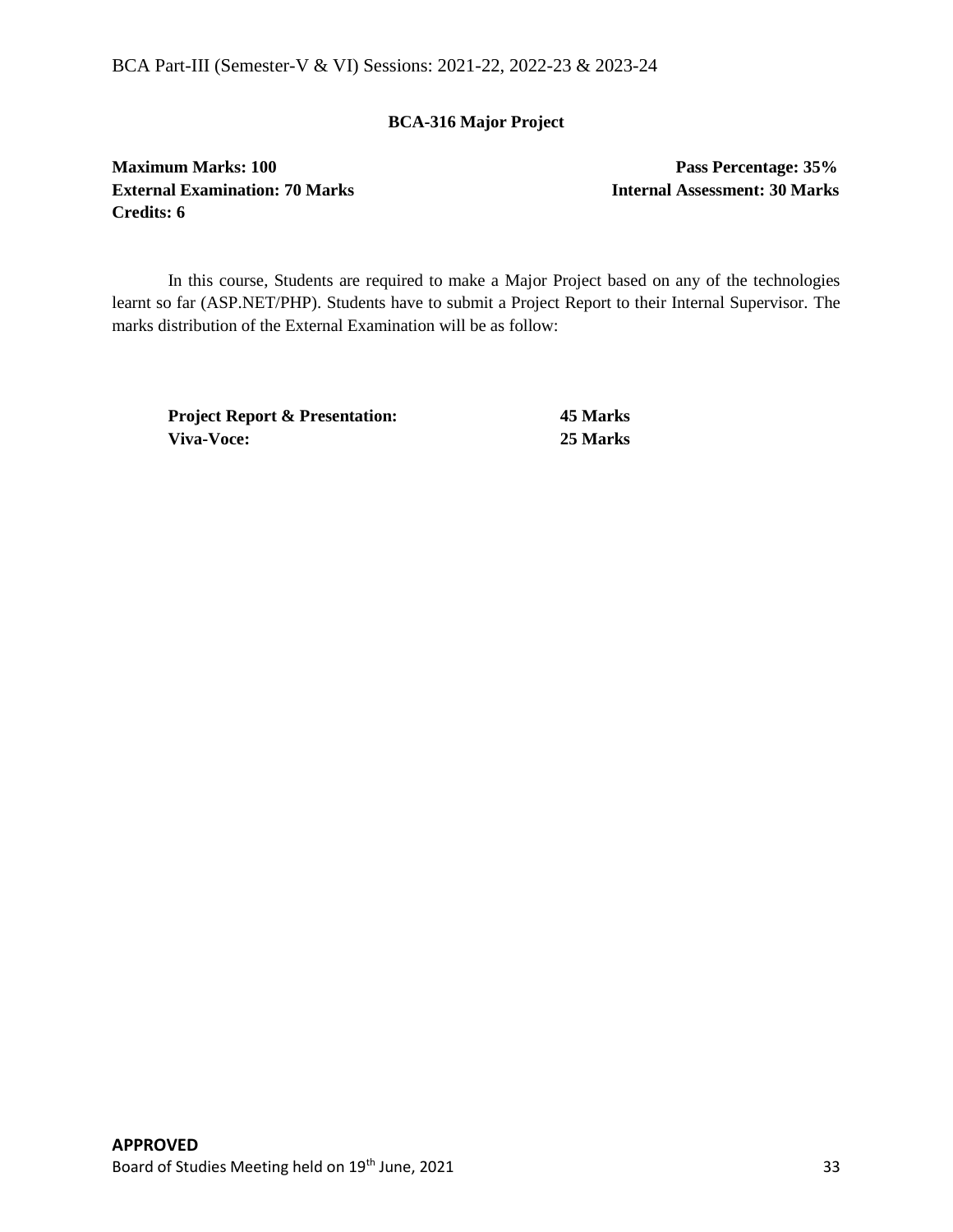BCA Part-III (Semester-V & VI) Sessions: 2021-22, 2022-23 & 2023-24

## ਬੀ.ਸੀ.ਏ ਭਾਗ ਤੀਜਾ ,ਸਮੈਸਟਰ ਛੇਵਾਂ sYSn:2021-22,2022-23,2023-24 ,pypr kof:**PBCA-601A** ਵਿਸ਼ਾ∶ਪੰਜਾਬੀ ਲਾਜ਼ਮੀ

ਕੁੱਲ ਅੰਕ :50 ਤਿਆਰਾ ਕਰਨ ਦੀ ਸਮਾਂ:3 ਘੰਟੇ ਬਾਹਰੀ ਪਰੀਖਿਆ:35 ਅੰਕ **ਦਿਤੀ ਦਾ ਸ਼ਹਿਰ ਵਿੱਚ ਸ਼ਹਿਰ ਦੀ ਸ਼ਹਿਰ ਦਾ ਸ਼ਹਿਰ ਦਾ ਸ਼ਹਿਰ ਦਾ ਸ਼ਹਿਰ ਦਾ ਸ਼ਹਿਰ ਦਾ ਸ਼ਹਿਰ ਦਾ ਸ਼ਹਿਰ ਦ**  $\hat{\mathcal{M}}$ ਦਰੂਨੀ ਮੁਲਾਂਕਣ :15 ਅੰਕ ਕ੍ਰੈਡਿਟ–02

## ਪਾਠਕ੍ਰਮ ਅਤੇ ਪ੍ਰਸ਼ਨ-ਪੱਤਰ ਦੀ ਰੁਪ-ਰੇਖਾ

## ਕਾਰਾ–ਓ

ੳ 1–ਝਨਾਂ ਦੇ ਪਾਣੀ (ਨਾਟਕ-ਸੰਗੁਹਿ):ਅਜਮੇਰ ਸਿੰਘ ਔਲਖ

#### ਬਾਰੀ–ਅਮਰੀਕਾਰ ਦਾ ਸੰਭਾਵਿਤ ਸ਼ਾਮਿਲ ਦੀ ਸ਼ਾਮਿਲ ਦੀ ਸ਼ਾਮਿਲ ਦੀ ਸ਼ਾਮਿਲ ਦੀ ਸ਼ਾਮਿਲ ਦੀ ਸ਼ਾਮਿਲ ਦੀ ਸ਼ਾਮਿਲ ਦੀ ਸ਼ਾਮਿਲ ਦੀ ਸ਼ਾਮਿਲ<br>ਸ਼ਾਮਿਲ ਦੀ ਸ਼ਾਮਿਲ ਦੀ ਸ਼ਾਮਿਲ ਦੀ ਸ਼ਾਮਿਲ ਦੀ ਸ਼ਾਮਿਲ ਦੀ ਸ਼ਾਮਿਲ ਦੀ ਸ਼ਾਮਿਲ ਦੀ ਸ਼ਾਮਿਲ ਦੀ ਸ਼ਾਮਿਲ ਦੀ ਸ਼ਾਮਿਲ ਦੀ ਸ਼ਾਮਿਲ ਦੀ

 $M-1$ :ਸਕਿਆਚਾਰ ਅਤੇ ਚਲੰਤ ਮਸਲਿਆਂ ਨਾਲ ਸੰਬੰਧਿਤ ਨਿਬੰਧ ਰਚਨਾ

**ਅ-**2 ਵਿਆਕਰਨ:

i.ਕਾਰਕ ਅਤੇ ਕਾਰਕੀ ਸੰਬੰਧ ii.ਵਾਕਾਤਮਕ ਜਗਤਾਂ:ਮੇਲ ਅਤੇ ਅਧਿਕਾਰ

#### ਭਾਗ–ੲ

ਝਨਾਂ ਦੇ ਪਾਣੀ ਅਤੇ ਵਿਆਕਰਨ ਵਾਲੇ ਭਾਗ ਵਿਚੋਂ ਸੰਖੇਪ ਉੱਤਰਾਂ ਵਾਲੇ 15 ਪੁਸ਼ਨ

## ਪੇਪਰ ਸੈੱਟਰ ਅਤੇ ਵਿਦਿਆਰਥੀਆਂ ਲਈ ਹਦਾਇਤਾਂ:

1.ਭਾਗ-ੳ: ਵਿਚੋਂ ਨਾਟਕ ਦਾ ਵਿਸ਼ਾ-ਵਸਤੂ /ਸਾਰ/ਕਲਾ ਪੱਖ/ਲੇਖਕ ਦਾ ਯੋਗਦਾਨ (ਤਿੰਨ ਵਿਚੋਂ ਇੱਕ)10 ਅੰਕ  $2.\overline{\mathsf{a}}$ ਾਗ-ਅ $:1$  ਵਿਚੋਂ ਨਿਬੰਧ ਰਚਨਾ ਵਿੱਚੋਂ ਇੱਕ) 05 ਅੰਕ 3.ਭਾਗ-ਅ:2 ਵਿਚੋਂ ਵਿਆਕਰਨ ਨਾਲ ਸੰਬੰਧਿਤ ਵਰਣਾਤਮਕ ਪੁਸ਼ਨ (ਦੋ ਵਿਚੋਂ ਇੱਕ) 10 ਅੰਕ 4.ਭਾਗ-ੲ ਵਿਚ ਨਾਟਕ ਵਿਚੋਂ 08ਅਤੇ ਵਿਆਕਰਨ ਵਿੱਚੋਂ 07(ਕੱਲ 15) ਲਾਜ਼ਮੀ ਸੰਖੇਪ ਪੁਸ਼ਨ। ਹਰੇਕ ਪੁਸ਼ਨ 01 ਅੰਕ ਦਾ ਹੋਵੇਗਾ।

 $15X1=15$  ਅੰਕ

## ਪਾਠਕ੍ਰਮ ਦਾ ਉਦੇਸ਼:

1.ਵਿਦਿਆਰਥੀਆਂ ਅੰਦਰ ਸਾਹਿਤਕ ਰੁਚੀਆਂ ਪੈਦਾ ਕਰਨਾ। 2.ਮਾਤ ਭਾਸ਼ਾ ਵਿੱਚ ੳਚੇਰੀ ਸਿੱਖਿਆ ਗਹਿਣ ਕਰਨ ਦੀ ਜਾਗ ਲਾੳਣਾ। 3.ਵਿਆਕਰਨਕ ਪੱਖਾਂ ਨਾਲ ਰਾਬਤਾ ਕਾਇਮ ਕਰਵਾੳਣਾ। 4.ਵਿਸ਼ੇ ਦੀ ਮਹਾਰਤ ਹਾਸਿਲ ਕਰਨ ਦੇ ਕਾਬਿਲ ਬਣਾਉਣਾ।

## ਪਾਠਕ੍ਰਮ ਨਤੀਜੇ:

1. ਵਿਦਿਆਰਥੀਆਂ ਅੰਦਰ ਨਾਟਕ ਨਾਲ ਸੰਬੰਧਿਤ ਪਰਤਾਂ ਨੂੰ ਉਜਾਗਰ ਕਰਨ ਦਾ ਹੁਨਰ ਪੈਦਾ ਹੋਵੇਗਾ।

2. ਵਿਦਿਆਰਥੀ ਵਿਆਕਰਨਕ ਨੇਮ-ਵਿਧਾਨ ਅਤੇ ਸਮਕਾਲੀ ਸਮਾਜ ਵਿਚਲੇ ਮਸਲਿਆਂ ਤੋਂ ਜਾਣੂ ਹੋਣਗੇ।

#### **APPROVED**

Board of Studies Meeting held on 19<sup>th</sup> June, 2021 34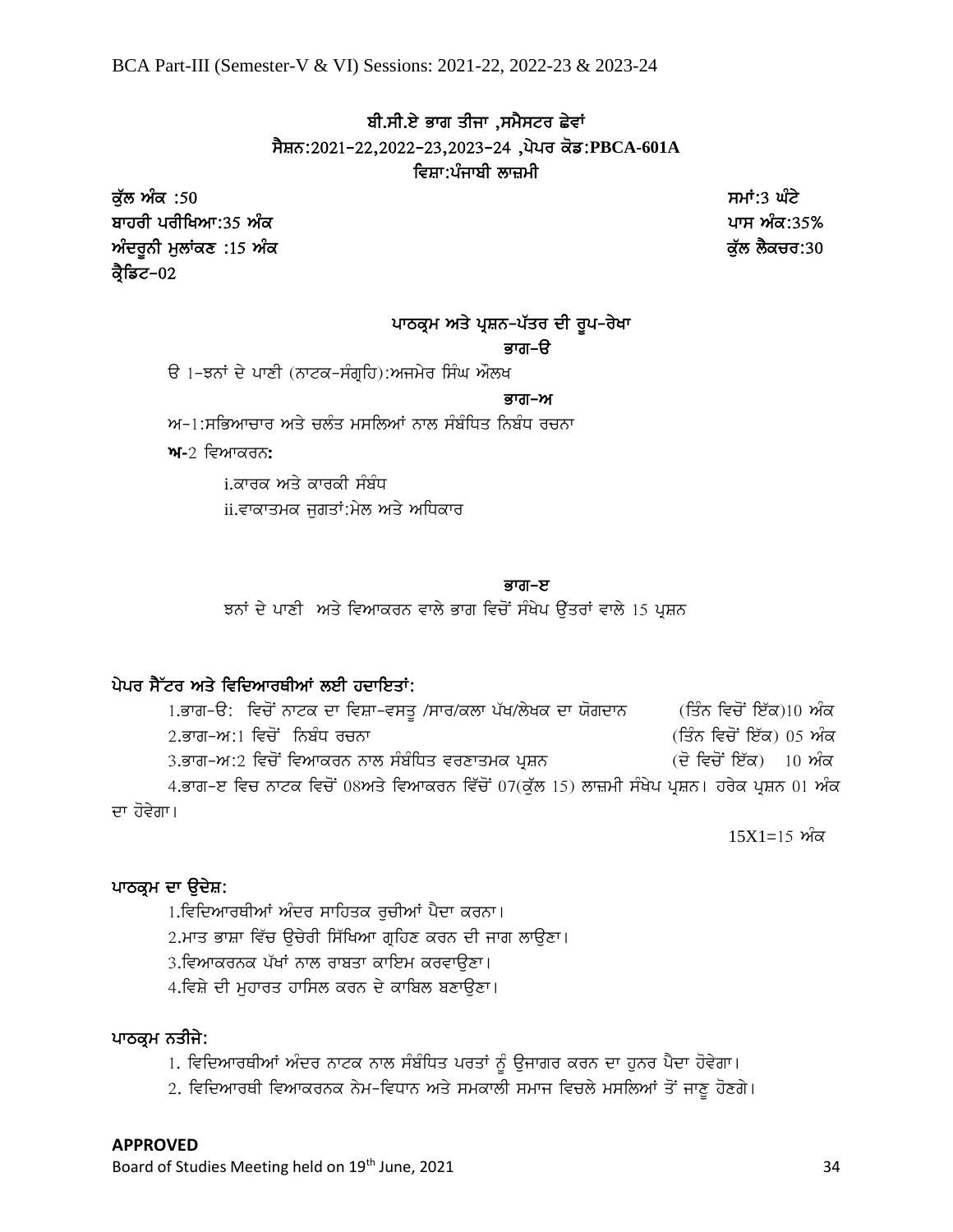## ਸਹਾਇਕ ਪੁਸਤਕਾਂ:

1. ਕਰਮਜੀਤ ਸਿੰਘ, ਆਧੁਨਿਕ ਪੰਜਾਬੀ ਕਾਵਿ ਧਰਾਵਾਂ ਦੇ ਵਿਚਾਰਧਾਰਾਈ ਆਧਾਰ, ਗੁਰੁ ਨਾਨਕ ਦੇਵ ਯੂਨੀਵਰਸਿਟੀ, ਅੰਮ੍ਰਿਤਸਰ।

- 2. ਸਤਿੰਦਰ ਸਿੰਘ, ਆਧੁਨਿਕ ਪੰਜਾਬੀ ਕਾਵਿ ਰੂਪ ਅਧਿਐਨ, ਗੁਰੂ ਨਾਨਕ ਦੇਵ ਯੂਨੀਵਰਸਿਟੀ,ਅੰਮ੍ਰਿਤਸਰ, 1980
- 3. ਸਤਨਾਮ ਸਿੰਘ ਸੰਧੁ, ਕਾਵਿ-ਯਥਾਰਥ, ਮਦਾਨ ਪਬਿਲਸ਼ਰਜ ,ਪਟਿਆਲਾ, 1994
- 4. ਬੂਟਾ ਸਿੰਘ ਬਰਾੜ, ਪੰਜਾਬੀ ਵਿਆਕਰਨ ਸਿਧਾਂਤ ਅਤੇ ਵਿਹਾਰ,ਚੇਤਨਾ ਪ੍ਰਕਾਸ਼ਨ ,ਲੁਧਿਆਣਾ,2008
- <u>5. ਬਲਦੇਵ ਸਿੰਘ ਚੀਮਾ, ਪੰਜਾਬੀ ਵਿਆਕਰਨ ਤੇ ਭਾਸ਼ਾ ਵਿਗਿਆਨ,ਤਕਨੀਕੀ ਸ਼ਬਦਾਵਲੀ ਦਾ ਵਿਸ਼ਾ ਕੋਸ਼,</u>
- 6. ਪਬਲੀਕੇਸ਼ਨ ਬਿਉਰੋ ਪੰਜਾਬੀ ਯੂਨੀਵਰਸਿਟੀ,ਪਟਿਆਲਾ,2009
- 7. ਡਾ.ਜੋਗਿੰਦਰ ਸਿੰਘ ਪੁਆਰ ਸੰਪਾ.ਭਾਸ਼ਾ ਵਿਗਿਆਨ,ਪੰਜਾਬੀ ਭਾਸ਼ਾ ਅਕਾਦਮੀ,ਜਲੰਧਰ,2001
- 8. ਸਖਵਿੰਦਰ ਸਿੰਘ ਸੰਘਾ,ਪੰਜਾਬੀ ਭਾਸ਼ਾ ਵਿਗਿਆਨ,ਪੰਜਾਬੀ ਭਾਸ਼ਾ ਅਕਾਦਮੀ,ਜਲੰਧਰ,19998.
- 9. ਹਰਕੀਰਤ ਸਿੰਘ,ਰੁਪਾਂਤਰੀ ਵਿਆਕਰਣ,ਪੰਜਾਬ ਸਟੇਟ ਯੂਨੀਵਰਸਿਟੀ ਟੈਕਸਟ ਬੁੱਕ ਬੋਰਡ,ਚੰਡੀਗੜ੍ਹ।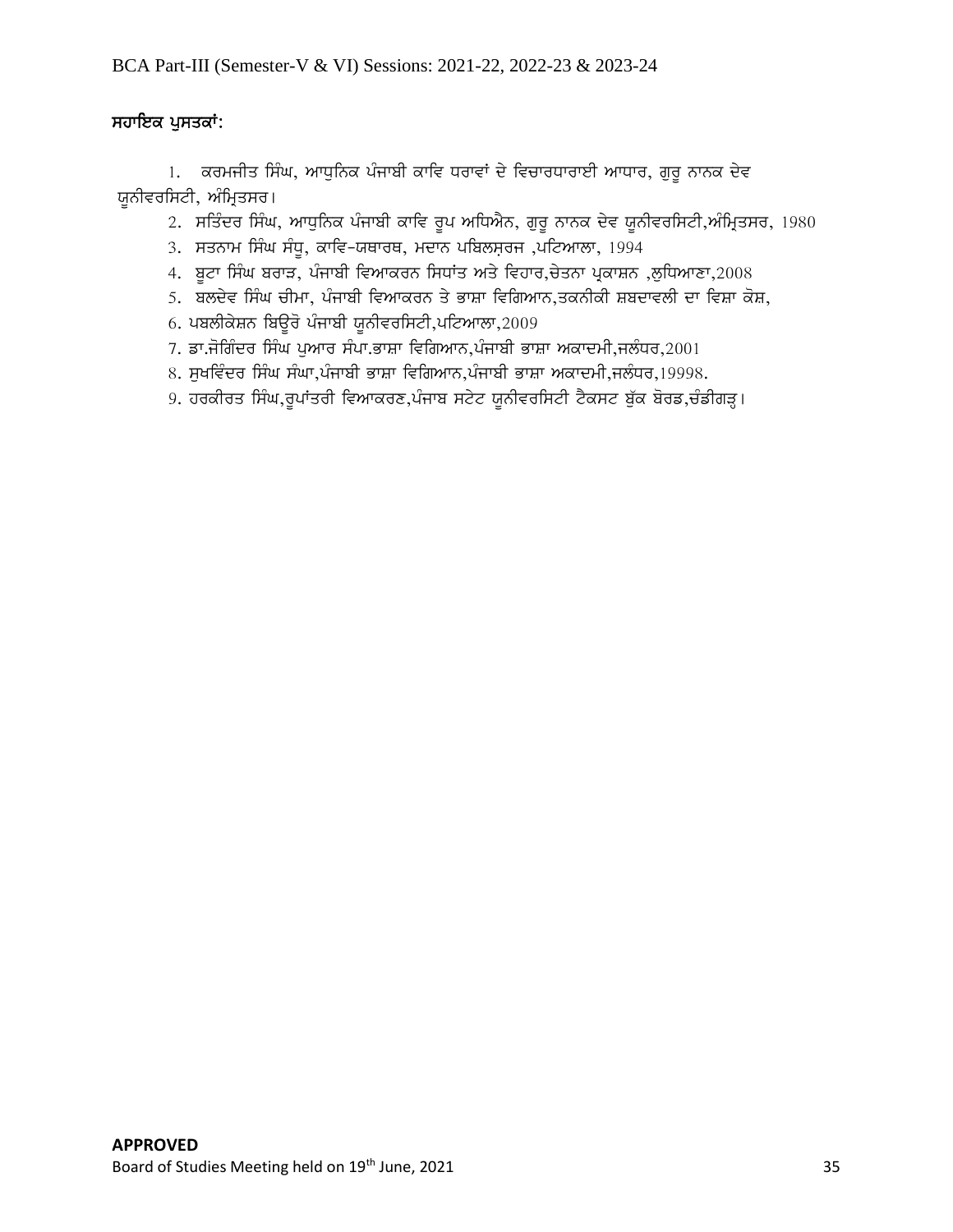## ਬੀ.ਸੀ.ਏ. ਭਾਗ ਤੀਜਾ ,ਸਮੈਸਟਰ ਛੇਵਾਂ sYSn:2021-22,2022-23,2023-24,pypr kof:**PBCA- 601B** ਵਿਸ਼ਾ:ਪੰਜਾਬੀ ਮੁੱਢਲਾ ਗਿਆਨ

ਕੁੱਲ ਅੰਕ :50 ਤਿਆਰ ਦੀ ਸਮਾਂ:3 ਘੱਟੇ ਬਾਹਰੀ ਪਰੀਖਿਆ:35 ਅੰਕ **ਦਿਤੀ ਦਾ ਸ਼ਹਿਰ ਵਿੱਚ ਸ਼ਹਿਰ ਦੀ ਸ਼ਹਿਰ ਦੀ ਸ਼ਹਿਰ ਦਾ ਸ਼ਹਿਰ ਦਾ ਸ਼ਹਿਰ ਦਾ ਸ਼ਹਿਰ ਦਾ ਸ਼ਹਿਰ ਦਾ ਸ਼ਹਿਰ ਦ**  $\hat{\mathcal{M}}$ ਦਰੂਨੀ ਮੁਲਾਂਕਣ :15 ਅੰਕ ਕ੍ਰੈਡਿਟ–02

## ਪਾਠਕ੍ਰਮ ਅਤੇ ਪ੍ਰਸ਼ਨ-ਪੱਤਰ ਦੀ ਰੂਪ-ਰੇਖਾ

## ਭਾਗ–ੳ

ਓ –ਅੱਖਰ ਗਿਆਨ (ਭਾਗ–ਤੀਜਾ),ਮੁੱਖ ਸੰਪਾ. ਡਾ.ਜਸਵੀਰ ਸਿੰਘ , ਸ੍ਰੀ ਗੁਰੂ ਤੇਗ਼ ਬਹਾਦਰ ਖ਼ਾਲਸਾ ਕਾਲਜ,ਸ੍ਰੀ ਅਨੰਦਪੁਰ ਸਾਹਿਬ,ਪਬਲੀਕੇਸ਼ਨ ਬਿਉਰੋ,ਪੁਸਤਕ ਵਿੱਚੋਂ ਇਕਾਂਗੀਆਂ ਵਾਲਾ ਭਾਗ

#### ਭਾਗ–ਅ

 $M-1$ .ਬਹਤੇ ਸ਼ਬਦਾਂ ਦੀ ਥਾਂ ਇੱਕ ਸ਼ਬਦ

 $M-2$  .ਮਹਾਵਰੇ

## ਬਾਰ ਕਰ ਕਰਨ ਵਿੱਚ ਸ਼ਾਮਲ ਦਾ ਸ਼ਾਮਲ ਦਾ ਸ਼ਾਮਲ ਦਾ ਸ਼ਾਮਲ ਦਾ ਸ਼ਾਮਲ ਦਾ ਸ਼ਾਮਲ ਦਾ ਸ਼ਾਮਲ ਦਾ ਸ਼ਾਮਲ ਦਾ ਸ਼ਾਮਲ ਦਾ ਸ਼ਾਮਲ ਦਾ ਸ਼ਾਮ

ਇਕਾਂਗੀਆਂ ਵਿਚੋਂ 10 ਅਬਜੈਕਟਿਵ ਪ੍ਰਸ਼ਨ

## ਪੇਪਰ ਸੈੱਟਰ ਅਤੇ ਵਿਦਿਆਰਥੀਆਂ ਲਈ ਹਦਾਇਤਾਂ:

1.ਸਾਰਾ ਸਿਲੇਬਸ 'ਅੱਖਰ ਗਿਆਨ (ਭਾਗ-ਤੀਜਾ)'ਵਿਚੋਂ ਹੀ ਪਾਇਆ ਜਾਵੇ। 2.ਭਾਗ-ੳ: ਵਿਚ ਇਕਾਂਗੀ ਦਾ ਵਿਸ਼ਾ-ਵਸਤੂ /ਸਾਰ (ਤਿੰਨ ਵਿਚੋਂ ਇੱਕ) 5 ਅੰਕ 3.ਭਾਗ–ਅ:1 ਵਿਚ ਬਹੁਤੇ ਸ਼ਬਦਾਂ ਦੀ ਥਾਂ ਇੱਕ ਸ਼ਬਦ (ਪੰਦਰਾਂ ਵਿਚੋਂ ਦਸ) 10 X 1=10 ਅੰਕ 4. ਭਾਗ–ਅ:2 ਵਿਚ ਮੁਹਾਵਰੇ(ਅਰਥ ਦੱਸ ਕੇ ਵਾਕਾਂ ਵਿਚ ਵਰਤਣੇ)  $($ ਪੰਦਰਾਂ ਵਿਚੋਂ ਦਸ)  $10$  X  $1=10$  ਅੰਕ 5.ਭਾਗ-ੲ ਵਿਚ ਇਕਾਂਗੀਆਂ ਵਿਚੋਂ ਕੁੱਲ 10 ਅਬਜੈਕਟਿਵ ਪ੍ਰਸ਼ਨ। ਇੱਕ ਪ੍ਰਸ਼ਨ 01ਅੰਕ ਦਾ ਹੋਵੇਗਾ ।  $(10X1=10 \text{ M}^{2}\text{m})$ 

## ਪਾਠਕ੍ਰਮ ਦਾ ਉਦੇਸ਼:

1.ਵਿਦਿਆਰਥੀਆਂ ਨੂੰ ਸ਼ੁੱਧ ਪੰਜਾਬੀ ਪੜ੍ਹਨਾ,ਲਿਖਣਾ ਅਤੇ ਬੋਲਣਾ ਸਿਖਾਉਣਾ।

2.ਵਿਦਿਆਰਥੀਆਂ ਨੂੰ ਇਕਾਂਗੀਆਂ ਅਤੇ ਮੁਹਾਵਰਿਆਂ ਰਾਹੀਂ ਪੰਜਾਬੀ ਸਾਹਿਤ ਅਤੇ ਸਭਿਆਚਾਰ ਨਾਲ ਜੋੜ੍ਹਨਾ।

## ਪਾਠਕ੍ਰਮ ਨਤੀਜੇ:

1. ਵਿਦਿਆਰਥੀ ਗੁਰਮੁਖੀ ਸਿੱਖ ਕੇ ਪੰਜਾਬੀ ਭਾਸ਼ਾ ਵਿਚ ਸੰਵਾਦ ਰਚਾਉਣ ਦੇ ਯੋਗ ਹੁੰਦਾ ਹੈ।

2. ਵਿਦਿਆਰਥੀ ਪੰਜਾਬੀ ਭਾਸ਼ਾ ਦਾ ਅਮੀਰ ਸਾਹਿਤ ਪੜ੍ਹਦਾ ਹੈ।

## ਸਹਾਇਕ ਪੁਸਤਕਾਂ:

1.ਡਾ.ਸੋਹਿੰਦਰ ਸਿੰਘ ਵਣਜਾਰਾ ਬੇਦੀ,ਲੋਕ ਆਖਦੇ ਹਨ,ਪੰਜਾਬੀ ਸਾਹਿਤ ਅਕਾਦਮੀ,ਲਧਿਆਣਾ।

 $2.\vec{q}$ .ਬਿਕਰਮ ਸਿੰਘ ਘੁੰਮਣ ਸੰਪਾ.ਪੰਜਾਬੀ ਮੁਹਾਵਰਾ ਅਤੇ ਅਖਾਣ ਕੋਸ਼,ਵਾਰਿਸ ਸ਼ਾਹ ਫਾਉਂਡੇਸ਼ਨ,ਅੰਮ੍ਰਿਤਸਰ।

3.ਡਾ.ਹਰਕੀਰਤ ਸਿੰਘ,ਪੰਜਾਬੀ ਸ਼ਬਦ ਰੂਪ ਤੇ ਸ਼ਬਦ ਜੋੜ ਕੋਸ਼,ਪੰਜਾਬੀ ਯੂਨੀਵਰਸਿਟੀ,ਪਟਿਆਲਾ।

Board of Studies Meeting held on 19<sup>th</sup> June, 2021 36